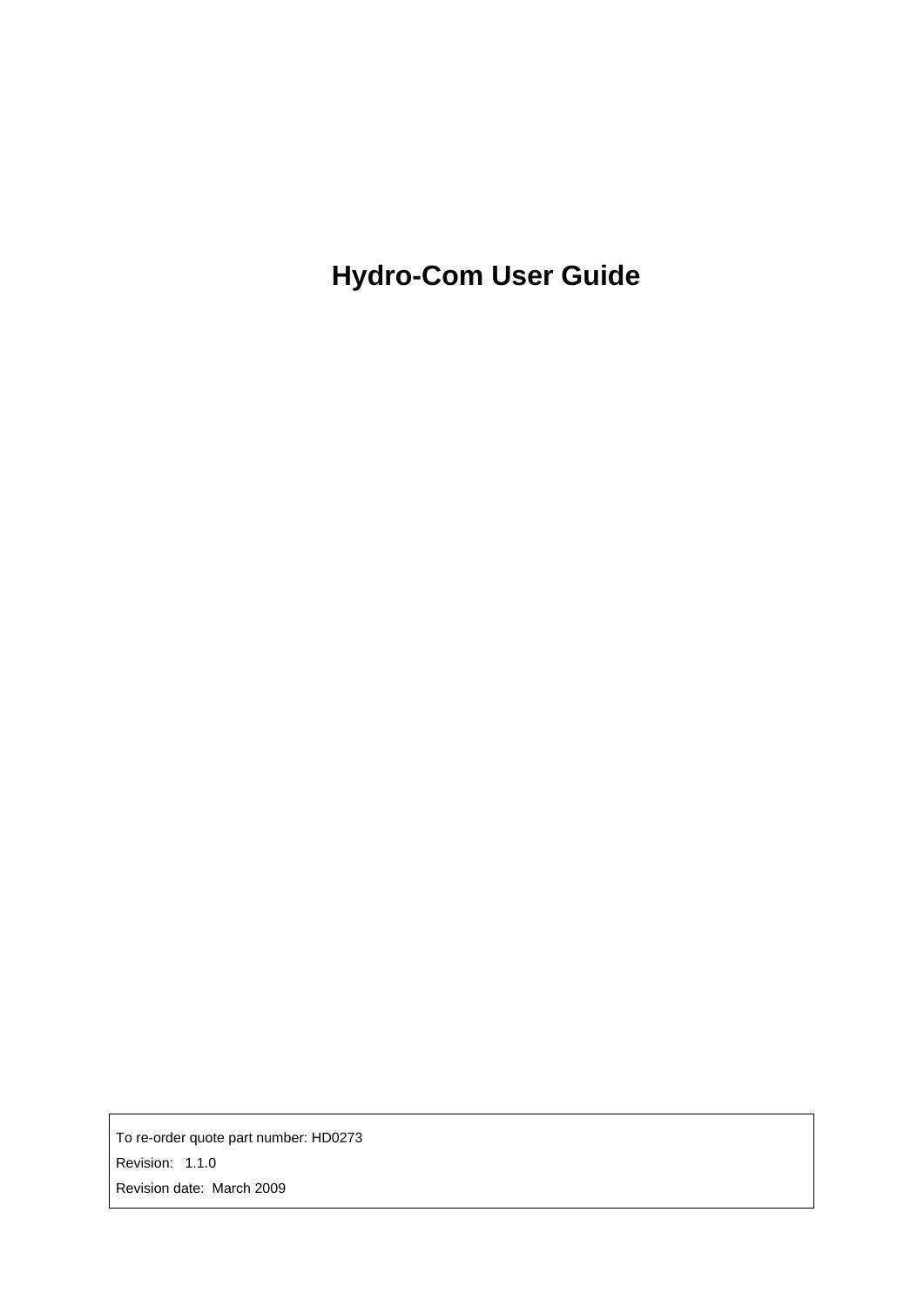#### Copyright

Neither the whole or any part of the information contained in nor the product described in this documentation may be adapted or reproduced in any material form except with the prior written approval of Hydronix Limited, hereinafter referred to as Hydronix.

© 2008

Hydronix Limited 7 Riverside Business Centre Walnut Tree Close Guildford Surrey GU1 4UG United Kingdom

All rights reserved

#### CUSTOMER RESPONSIBILITY

The customer in applying the product described in this documentation accepts that the product is a programmable electronic system which is inherently complex and which may not be completely free of errors. In doing so the customer therefore undertakes responsibility to ensure that the product is properly installed commissioned operated and maintained by competent and suitably trained persons and in accordance with any instructions or safety precautions made available or good engineering practice and to thoroughly verify the use of the product in the particular application.

#### ERRORS IN DOCUMENTATION

The product described in this documentation is subject to continuous development and improvement. All information of a technical nature and particulars of the product and its use including the information and particulars contained in this documentation are given by Hydronix in good faith.

Hydronix welcomes comments and suggestions relating to the product and this documentation

#### ACKNOWLEDGEMENTS

Hydronix, Hydro-Probe, Hydro-Mix, Hydro-View and Hydro-Control are Registered Trade Marks of Hydronix Limited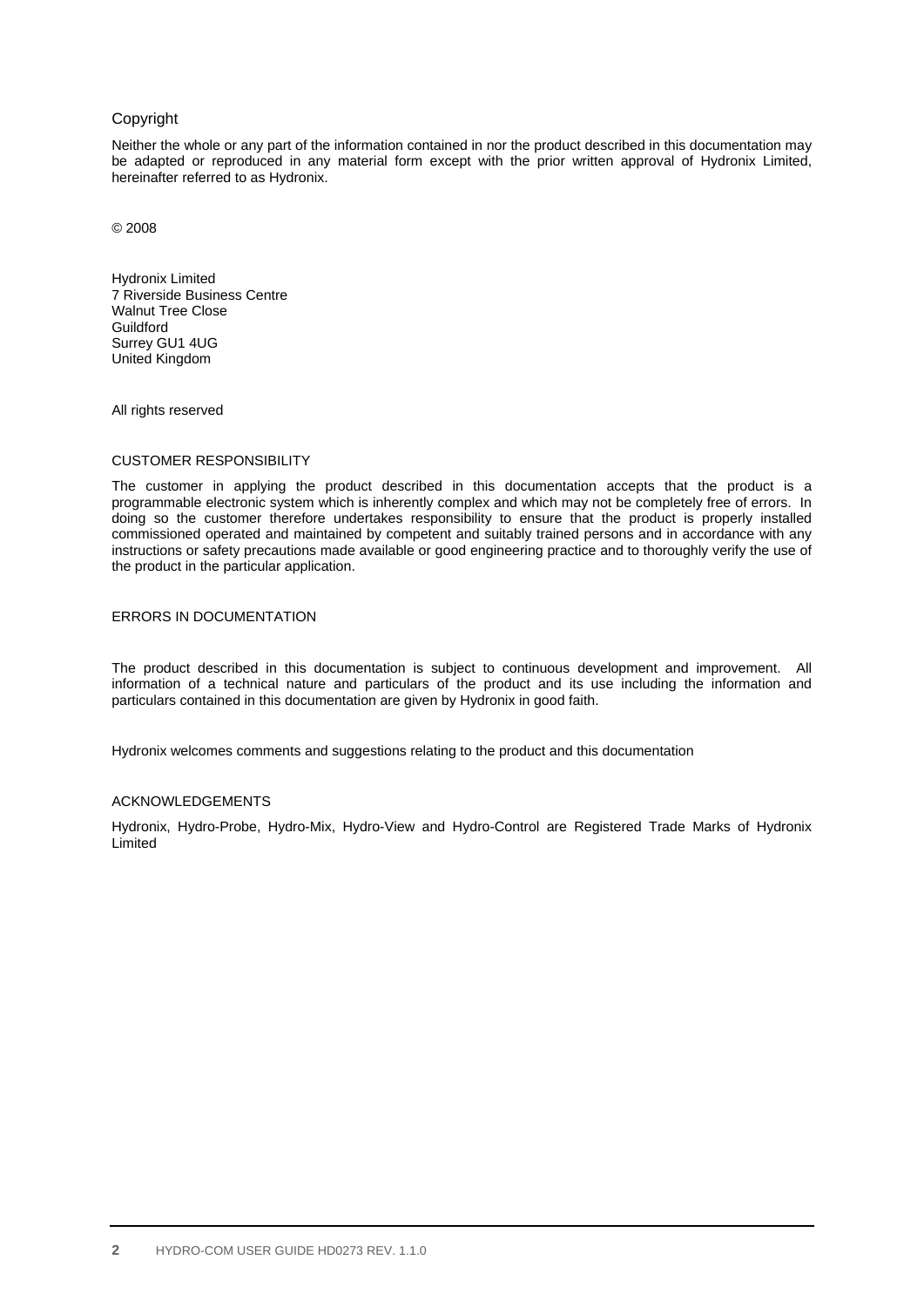# *Hydronix Offices*

#### **UK Head Office**

| Address: | 7 Riverside Business Centre |  |
|----------|-----------------------------|--|
|          | Walnut Tree Close           |  |
|          | Guildford                   |  |
|          | Surrey                      |  |
|          | GU1 4UG                     |  |
|          |                             |  |
| Tel:     | +44 1483 468900             |  |
| Fax:     | +44 1483 468919             |  |
| Email:   | support@hydronix.com        |  |
|          |                             |  |

- sales@hydronix.com
- Website: www.hydronix.com

#### **North American Office**

Covers North and South America, US territories, Spain and Portugal

| 692 West Conway Road<br>Suite 24, Harbor Springs<br>MI 47940<br>USA |  |
|---------------------------------------------------------------------|--|
| +1 888 887 4884 (Toll Free)                                         |  |
| +1 231 439 5000<br>+1 888 887 4822 (Toll Free)<br>+1 231 439 5001   |  |
|                                                                     |  |

#### **European Office**

Covers Central Europe, Russia and South Africa

| Tel∶ | +49 2563 4858 |
|------|---------------|
| Fax: | +49 2563 5016 |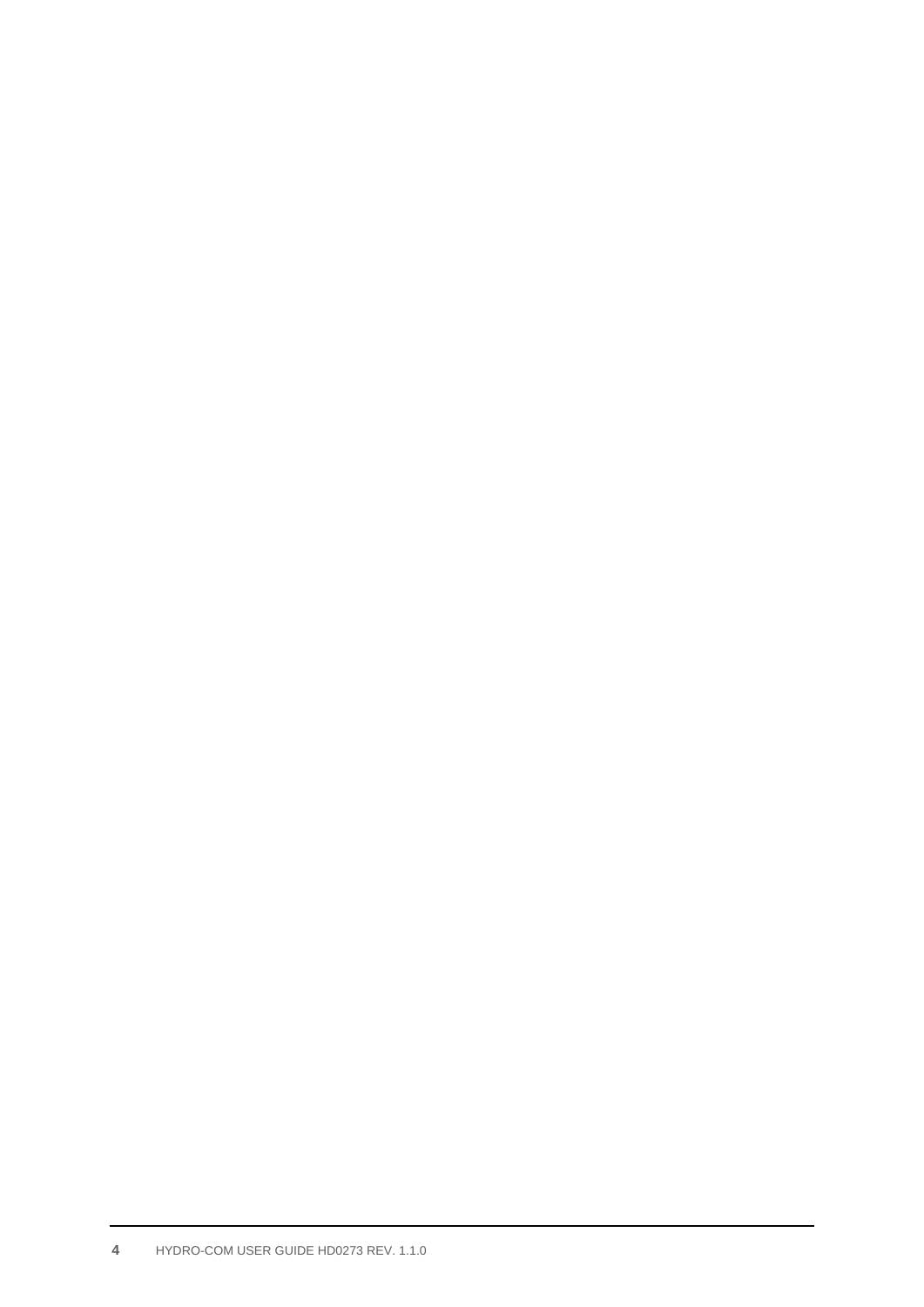# *Revision History*

| <b>Revision No.</b> | <b>Software version</b> | <b>Date</b> | <b>Description of change</b>                                                     |  |
|---------------------|-------------------------|-------------|----------------------------------------------------------------------------------|--|
| 1.0.0               | 1.10                    | 06/2005     | Original version                                                                 |  |
| 1.0.1.              | 1.10                    | 01/2006     | Typographical errors amended                                                     |  |
| 1.1.0               | 1.62                    | 03/2009     | New version containing changes for Ethernet<br>adapter and new measurement modes |  |
|                     |                         |             |                                                                                  |  |
|                     |                         |             |                                                                                  |  |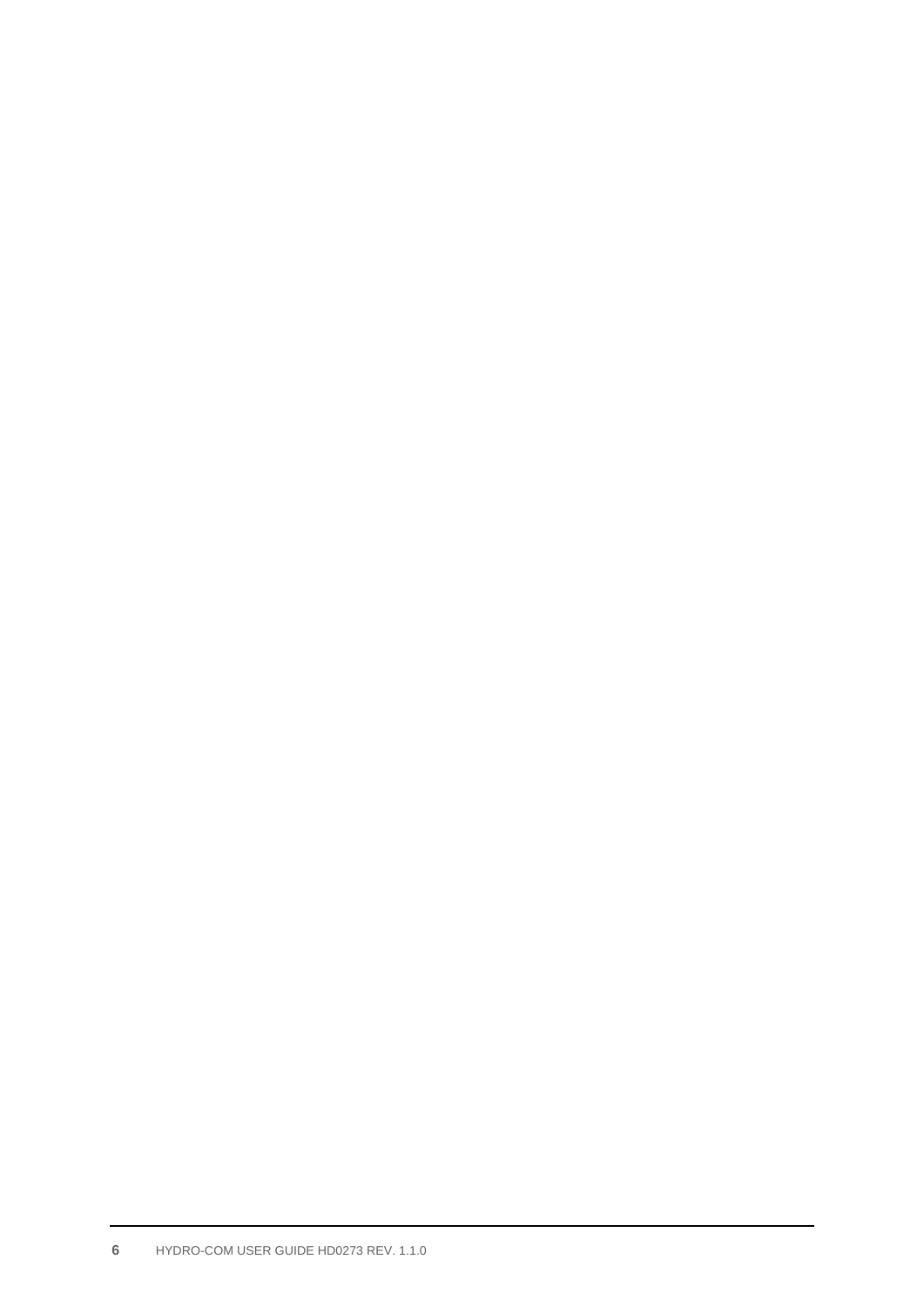# **Table of Contents**

| 1              |                                                                                 |  |  |
|----------------|---------------------------------------------------------------------------------|--|--|
|                |                                                                                 |  |  |
| 2              |                                                                                 |  |  |
|                |                                                                                 |  |  |
| 1              |                                                                                 |  |  |
| 2              |                                                                                 |  |  |
| 3              |                                                                                 |  |  |
| 4              |                                                                                 |  |  |
| 5              |                                                                                 |  |  |
| 6              |                                                                                 |  |  |
|                |                                                                                 |  |  |
| 1              |                                                                                 |  |  |
| 2              |                                                                                 |  |  |
|                |                                                                                 |  |  |
| 1              |                                                                                 |  |  |
| $\overline{2}$ |                                                                                 |  |  |
|                |                                                                                 |  |  |
| 1              |                                                                                 |  |  |
| 2              |                                                                                 |  |  |
| 3              |                                                                                 |  |  |
| 4              |                                                                                 |  |  |
| 5              |                                                                                 |  |  |
|                |                                                                                 |  |  |
| 1              |                                                                                 |  |  |
| $\overline{2}$ |                                                                                 |  |  |
|                |                                                                                 |  |  |
| 1              |                                                                                 |  |  |
| 2              |                                                                                 |  |  |
| 3              |                                                                                 |  |  |
| 4              |                                                                                 |  |  |
| 5              |                                                                                 |  |  |
|                |                                                                                 |  |  |
| 1              |                                                                                 |  |  |
| 2              |                                                                                 |  |  |
| 3              |                                                                                 |  |  |
|                |                                                                                 |  |  |
| 1              |                                                                                 |  |  |
| 2              |                                                                                 |  |  |
| 3              |                                                                                 |  |  |
|                |                                                                                 |  |  |
|                |                                                                                 |  |  |
| 1              |                                                                                 |  |  |
| 2              | Symptom: Inconsistent or erratic readings that do not track moisture content 60 |  |  |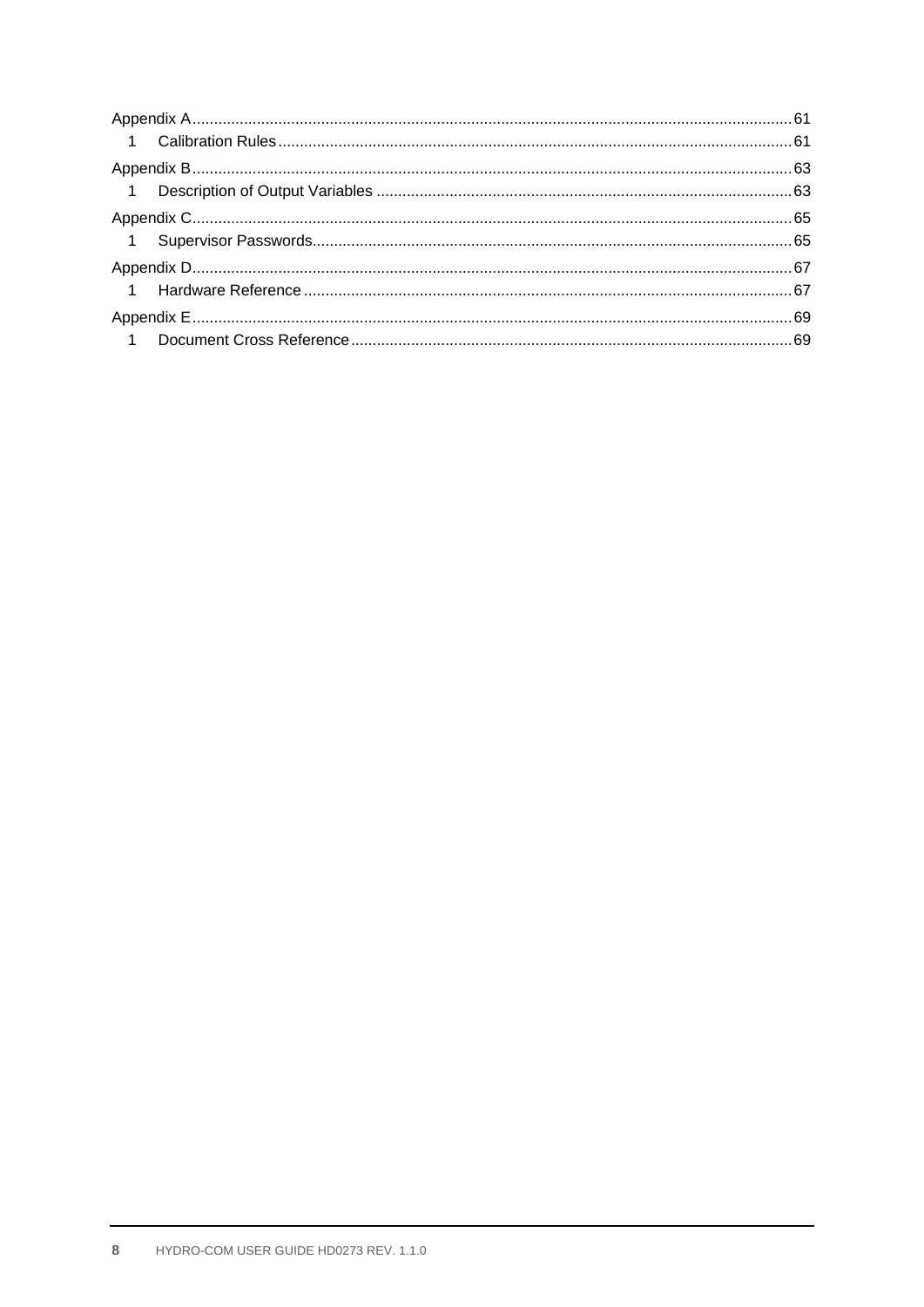# **1 Introduction**

Hydro-Com is a software tool used to configure, maintain and calibrate systems incorporating Hydronix microwave moisture sensors.

The program is designed for use on PC-compatible machines running Microsoft Windows 2000 and XP. An older version, v1.30 is available for customers using Windows 98SE, and ME.

The utility allows the user to:

- Configure a networked system using the RS485 interface of the sensors.
- Change the factory default settings of the sensors.
- Log readings into a file for further analysis
- Upgrade the firmware in the sensors.
- Perform material calibrations.
- Diagnose sensor and integration problems.
- Change settings in local Ethernet Adapters

Refer to Engineering Note EN0040 for information on how to connect Hydronix sensors to a PC. This is available for download at http://www.hydronix.com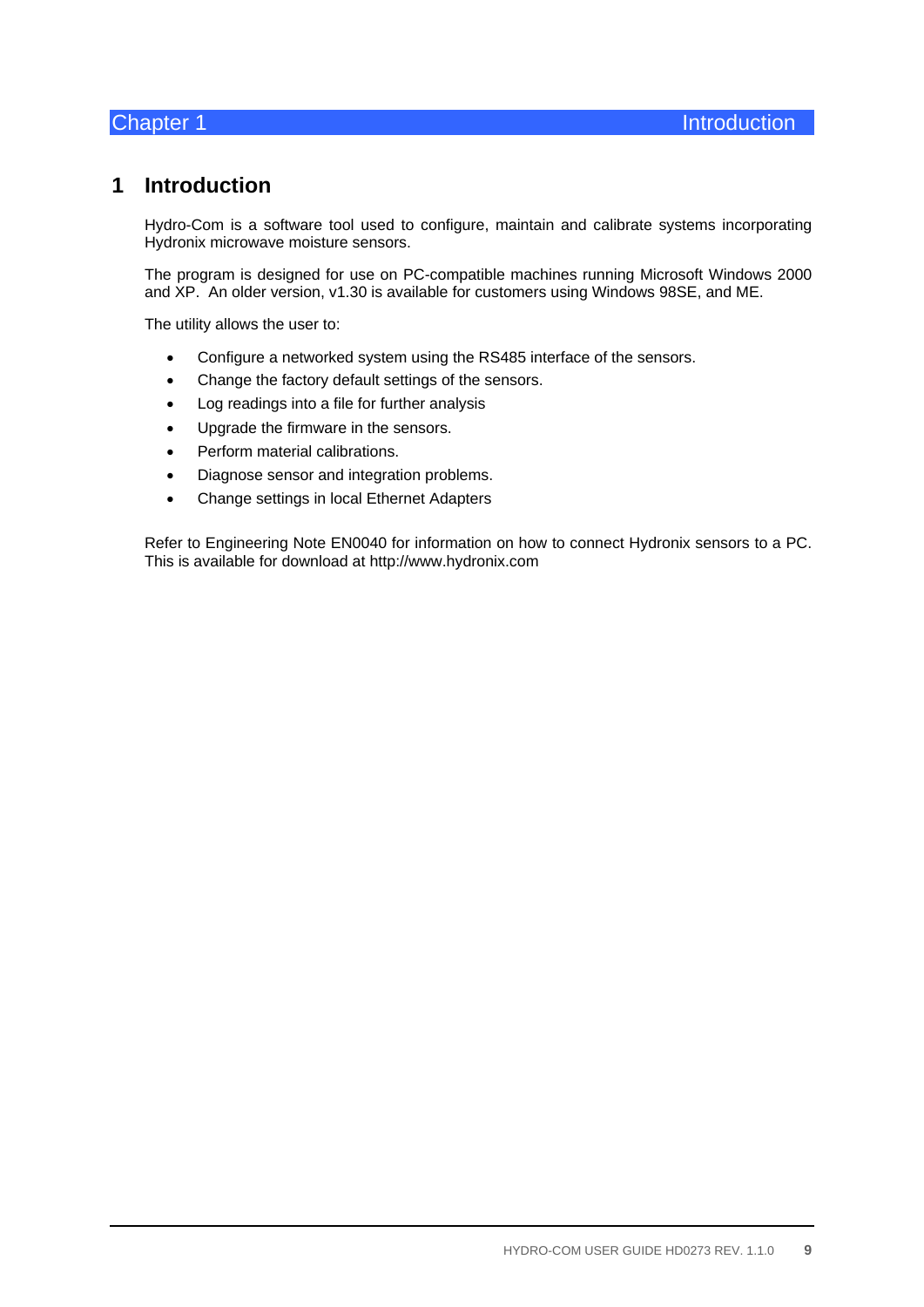Notes: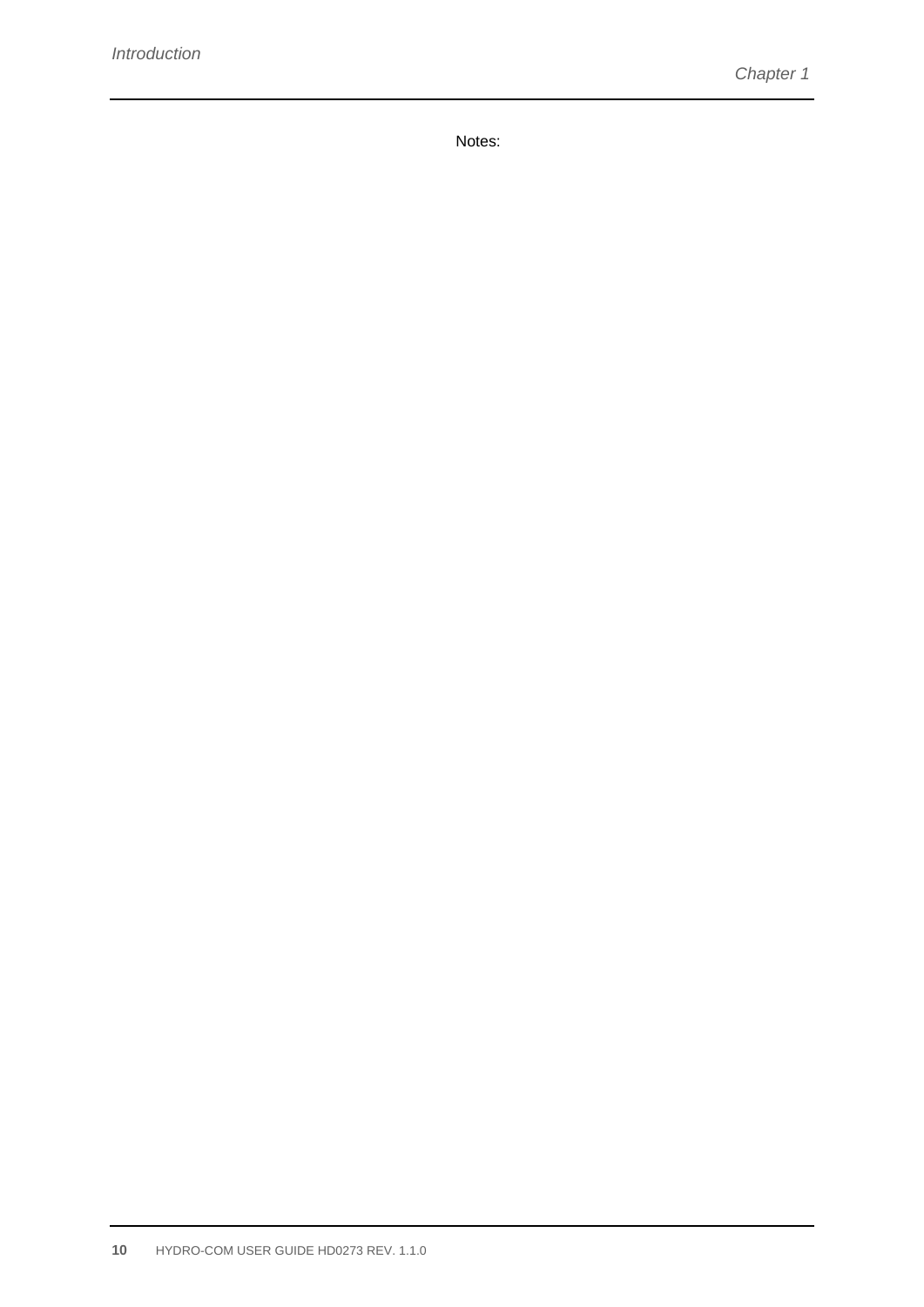# **2 Software Installation**

Hydro-Com can be downloaded from the Hydronix Website at http://www.hydronix.com/

The utility installation file is a self-extracting executable (.exe). Once downloaded, the software can be installed by double clicking on the file. The following box will appear. Press 'Setup' to begin the installation.

| WinZip Self-Extractor - HS0068_v1_6_1_HydroCom.exe                     |        |  |  |
|------------------------------------------------------------------------|--------|--|--|
| ** HYDRO-COM - HS0068 V1.61 **<br>** Sensor monitoring, configuration, | Setun  |  |  |
| diagnostics and calibration utility **                                 | Cancel |  |  |
| Select 'Setup' to install                                              |        |  |  |
|                                                                        | About  |  |  |

It is advisable to close down any applications before software installation.

|             | Hydro-Com 1.61 Setup                                                                                                                |  |
|-------------|-------------------------------------------------------------------------------------------------------------------------------------|--|
|             | Welcome to the Hydro-Com 1.61 installation program.<br>Setup cannot install system files or update shared files if they are in use. |  |
| be running. | Before proceeding, we recommend that you close any applications you may                                                             |  |
|             | <br>Exit Setup                                                                                                                      |  |

Depending on the PC Operating System, a warning message may appear which instructs the user that a system restart is required to complete the installation. If so, restart the computer and start the installation once again by selecting the install executable file (.exe).

|              | <b>Install</b>                                                                                                                                                                                                                                                                                                                                             |  |
|--------------|------------------------------------------------------------------------------------------------------------------------------------------------------------------------------------------------------------------------------------------------------------------------------------------------------------------------------------------------------------|--|
| <b>Setup</b> |                                                                                                                                                                                                                                                                                                                                                            |  |
|              | Setup cannot continue because some system files are out of date on your system. Click OK if you would like setup to<br>update these files for you now. You will need to restart Windows before you can run setup again. Click cancel to exit<br>setup without updating system files.<br>$\overline{\phantom{a}}$ ok $\overline{\phantom{a}}$<br>Cancel<br> |  |
|              |                                                                                                                                                                                                                                                                                                                                                            |  |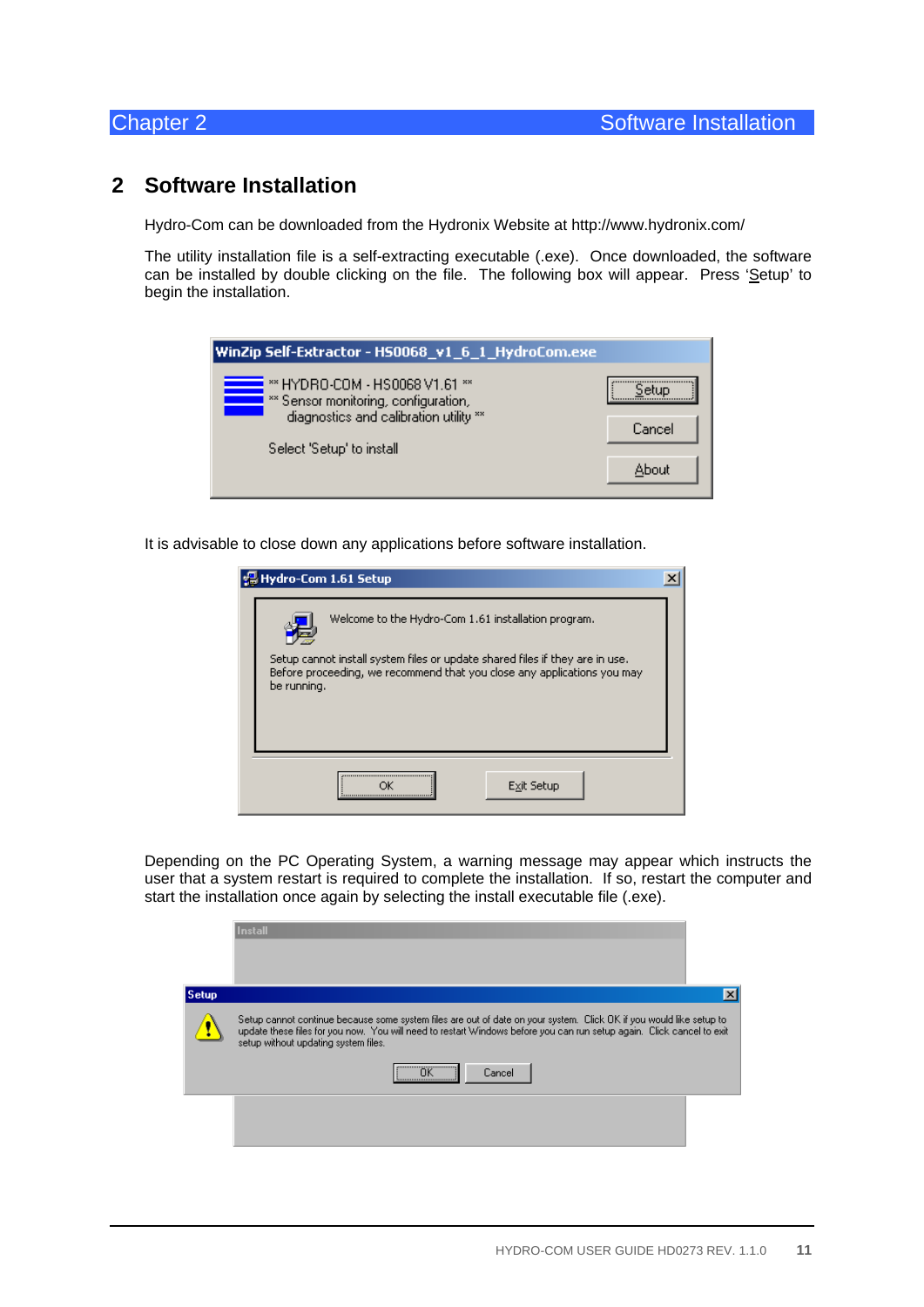The following box will then appear prompting the user to select the location for the install files. The default location on the computer is in C:\Program Files\Hydro-Com\_x.yy where x.yy is the Hydro-Com version number.

If required the location can be altered by using the 'Change Directory' button.

Install the software in the selected directory by pressing the button as shown.

|                                               | 공 Hydro-Com 1.61 Setup                                                                                                            | $\vert x \vert$ |
|-----------------------------------------------|-----------------------------------------------------------------------------------------------------------------------------------|-----------------|
|                                               | Begin the installation by clicking the button below.                                                                              |                 |
| Click this button<br>to install Hydro-<br>Com | Click this button to install Hydro-Com 1.61 software to the specified<br>destination directory.<br>------------------------------ |                 |
|                                               | Directory:<br>Change Directory<br>C:\Program Files\Hydro-Com_1.61\                                                                |                 |
|                                               |                                                                                                                                   |                 |
|                                               | Exit Setup                                                                                                                        |                 |

At the end of the installation a shortcut is created in the 'Start' menu. The title of this can be changed here if required in the 'Program Group:' field. The default shortcut group is 'Hydronix'. Pressing 'Continue' will complete the installation.

| Hydro-Com 1.61 - Choose Program Group                                                                                                               | $\times$ |  |  |
|-----------------------------------------------------------------------------------------------------------------------------------------------------|----------|--|--|
| Setup will add items to the group shown in the Program Group box.<br>You can enter a new group name or select one from the Existing<br>Groups list. |          |  |  |
| Program Group:<br>Hydronix<br>Existing Groups:                                                                                                      |          |  |  |
| Accessories<br>Administrative Tools<br>AviSynth 2.5<br>Hydrolink3<br><b>Hydronix</b><br>Microsoft Web Publishing<br>Nmap<br>Startup<br>Steam        |          |  |  |
| Cancel<br>Continue                                                                                                                                  |          |  |  |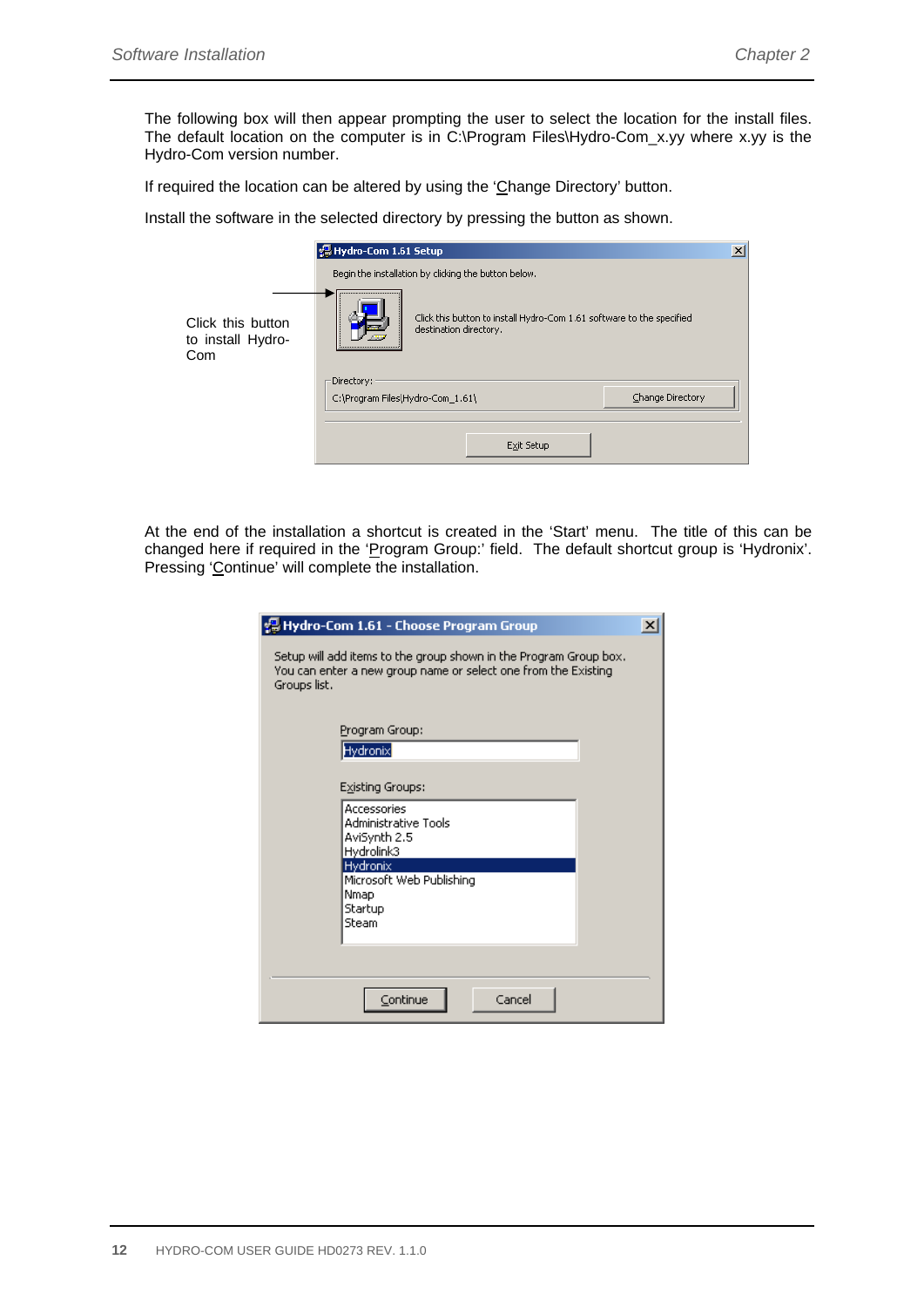# **1 Hydro-Com Overview**

Hydro-Com is a complete customer utility designed to replace previous Hydronix utilities. It allows the user to configure any of the latest generation of Hydronix digital moisture sensors.

Hydro-Com is separated into a number of pages, allowing users to configure sensors on the RS485 network, monitor and log sensor readings to a file, customise by altering the internal configuration, calibrate the sensor to the material, diagnose problems and upgrade the firmware.

# **2 Toolbar Menus**

### **2.1 Operating Language**

The default language is English, but other languages may be selected from the tool bar. The language can only be changed on the sensor page. When the language is changed, the utility automatically begins a new search for connected sensors.

### **2.2 Communications**

Available serial communication ports ("Com ports") are detected automatically when the utility starts up, and when the system detects a change of attached USB devices. Ethernet adapters can be searched for and added to the "TCP/IP" menu.

The first time Hydro-Com is used, it will use the first available port if one is installed. After that the last used port or first available will be selected at start-up. Users can only change the com port number on the sensor page. When the Com port or Ethernet adapter is changed, the utility automatically begins a new search for connected sensors.

### **2.3 Help**

A comprehensive help file is included in the language selected when Hydro-Com was installed.

# **2.4 Search Speed**

The search speed can be varied if there are suspected timing issues with the RS485 link (for example, a long cable run). This only affects the initial sensor search.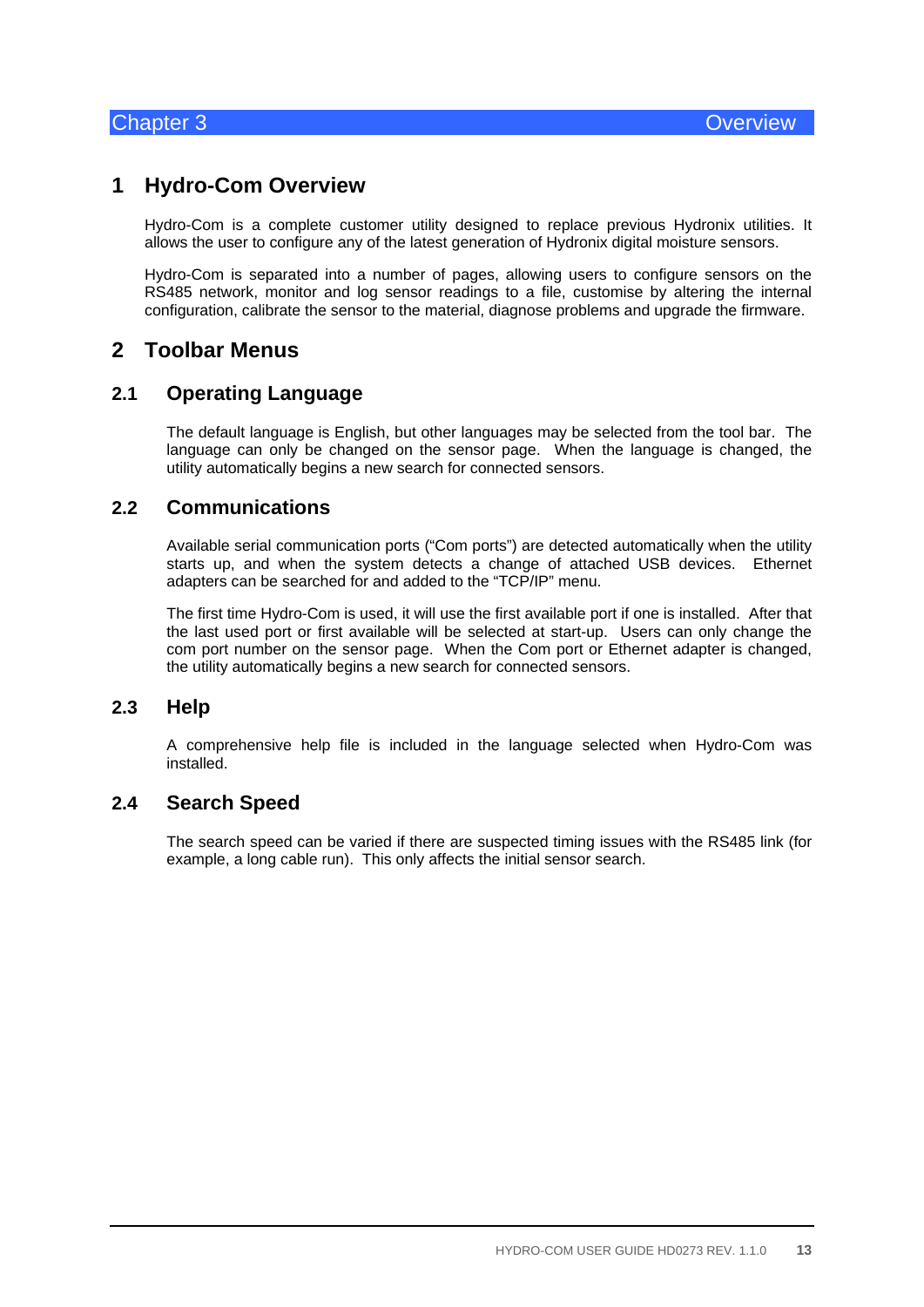# **3 Sensor Page**

The sensor page is the default display when Hydro-Com is started. This page shows the status of all connected sensors, allows configuration of the network by renaming and readdressing sensors, and allows the readings of up to six sensors to be read simultaneously.

This page also contains a further link to a trend graph and logging page which can be used to observe long-term trends and for recording sensor readings into a formatted text file.

| Hydro-Com (HS0068 v1.61)                                           |                                                                                                                                                                                                                                                     | $\Box$                                                                                                         |  |  |
|--------------------------------------------------------------------|-----------------------------------------------------------------------------------------------------------------------------------------------------------------------------------------------------------------------------------------------------|----------------------------------------------------------------------------------------------------------------|--|--|
| Language Communications Help<br>Search Speed                       |                                                                                                                                                                                                                                                     |                                                                                                                |  |  |
| <b>Sensor</b>                                                      | Configuration                                                                                                                                                                                                                                       | Diagnostics                                                                                                    |  |  |
| Search<br>Connected Via 192.168.10.107:10001                       | Filtered Unscaled<br>Electronic Temperature °C<br>▼                                                                                                                                                                                                 | 16<br>13<br>15<br>$\blacktriangledown$                                                                         |  |  |
| C704A3D1<br>Hydro Probe Orbiter<br>×<br>$\blacktriangledown$<br>12 | 44.72<br>Update                                                                                                                                                                                                                                     | 41.1                                                                                                           |  |  |
|                                                                    | Trend Graph & Logging                                                                                                                                                                                                                               | $\Box$                                                                                                         |  |  |
|                                                                    | $\sqrt{100}$<br>Interval<br>20<br>$\overline{5}$<br>5<br>Time (seconds)                                                                                                                                                                             | <b>Filtered Unscaled</b><br>▾<br>12 HydroProbe Orl 30.05<br>105<br>$\overline{\phantom{a}}$<br>Every 1 seconds |  |  |
|                                                                    | Logging<br><b>▽</b> Filtered Unscaled<br>Electronic Temperature °C<br>Average Unscaled<br>Resonator Temperature °C<br>Filtered Unscaled 2<br>Material Temperature °C<br>Filtered Moisture %<br>Average Moisture %<br>Raw Unscaled<br>Raw Unscaled 2 | Start                                                                                                          |  |  |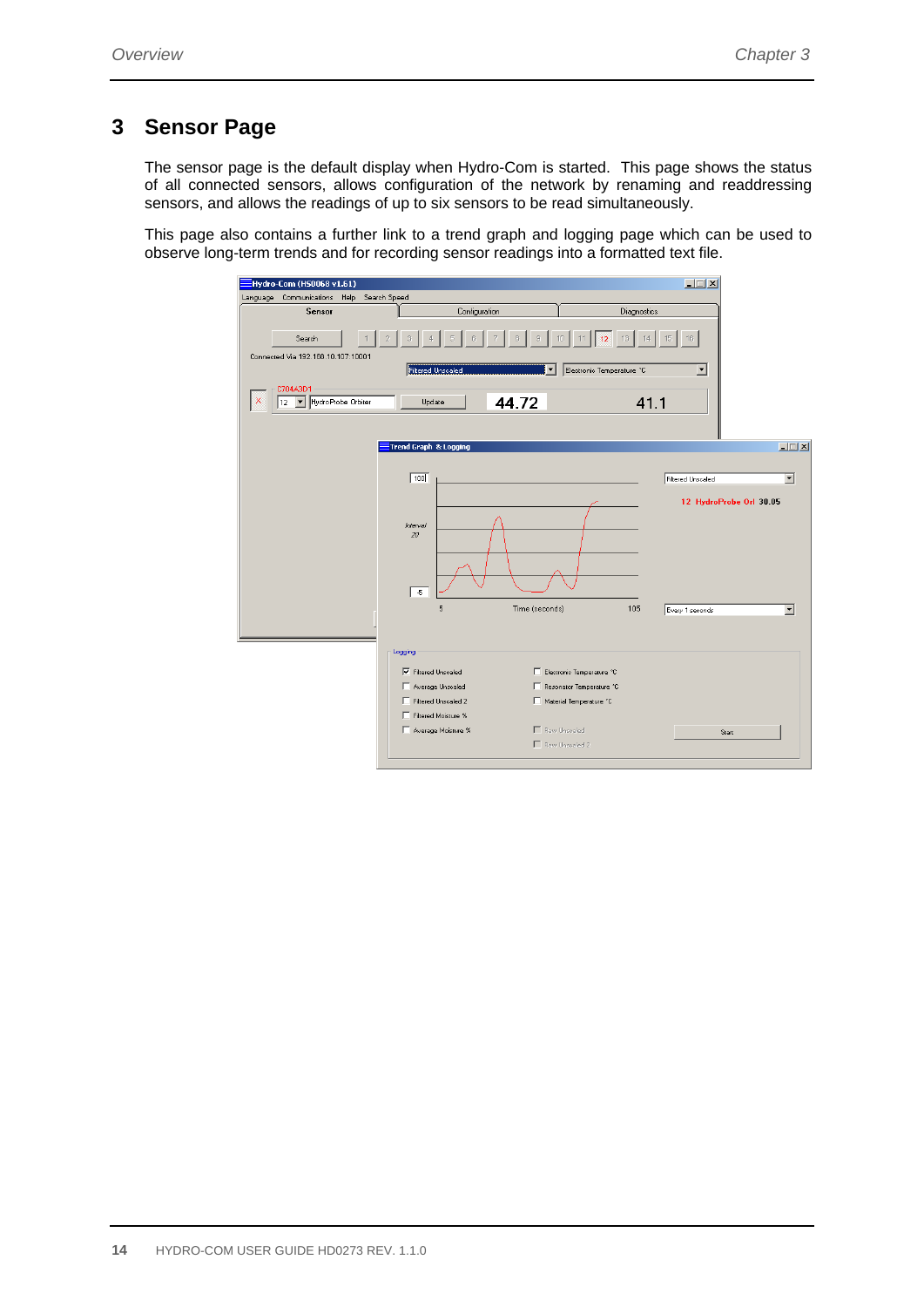# **4 Configuration Page**

The configuration page allows users to view or change the internal parameters of the sensor to suit the application. Changes may include optimisation of the filtering or batch averaging, or the setup of the analogue output.

| Hydro-Com (HS0068 v1.61)<br>Language Communications<br>Help Search Speed                  |                   | $   $ $  $ $\times$                |
|-------------------------------------------------------------------------------------------|-------------------|------------------------------------|
| Configuration<br>Sensor                                                                   |                   | Diagnostics                        |
| <b>Address 12</b><br><b>HydroProbe Orbiter</b><br>C704A3D1<br><b>Material Calibration</b> |                   |                                    |
| S.S.D %<br>B<br>А<br>с<br>Moisture %<br>0.2857<br>0.00<br>$-4.00$<br>0.00                 |                   | Calibration                        |
| Analogue Output                                                                           | Averaging         |                                    |
| 0/P Type 0-20mA (0-10V)                                                                   |                   | Average/Hold Delay 0<br>▼          |
| O/P variable 1   Filtered Moisture %                                                      |                   | Moisture %<br>Unscaled             |
| $\overline{\phantom{0}}$<br>O/P variable 2   Material Temperature                         |                   | High Limit<br>30.00<br>100.00      |
| Low %<br>High % 20.00<br>0.00                                                             |                   | 0.00<br>0.00<br>Low Limit          |
| Digital Input/Output                                                                      | Signal Processing |                                    |
| ▼<br>I/P 1 use Unused                                                                     |                   | Slew Rate +<br>Light               |
|                                                                                           |                   | Slew Rate - Light                  |
| IO/P 2 use Unused<br>$\overline{\phantom{a}}$                                             |                   | Digital Signal Processing   Unused |
|                                                                                           |                   | <b>Filtering Time</b><br>7.5       |
| Write                                                                                     |                   |                                    |
|                                                                                           |                   |                                    |

The sensor can be calibrated to the material it is measuring. The calibration window is accessed from the configuration page.

The material calibration window, as shown below, is similar to the dedicated Hydronix calibration utility Hydro-Cal. Hydro-Com users do not need to download Hydro-Cal for calibration purposes.

# **4.1 Calibration Window**

The calibration window contains a database which can be updated to provide a multipoint calibration for improved accuracy. This application is primarily intended to be used to calibrate a Hydro-Probe II sensor measuring materials in bins or on conveyors. In particular it will enable a user to sensibly calibrate the sensor when only one set of calibration data is available. The function also incorporates certain calibration rules and safeguards which will aid the user in obtaining reasonable and accurate results despite typical problems that can arise whilst trying to achieve a good calibration.

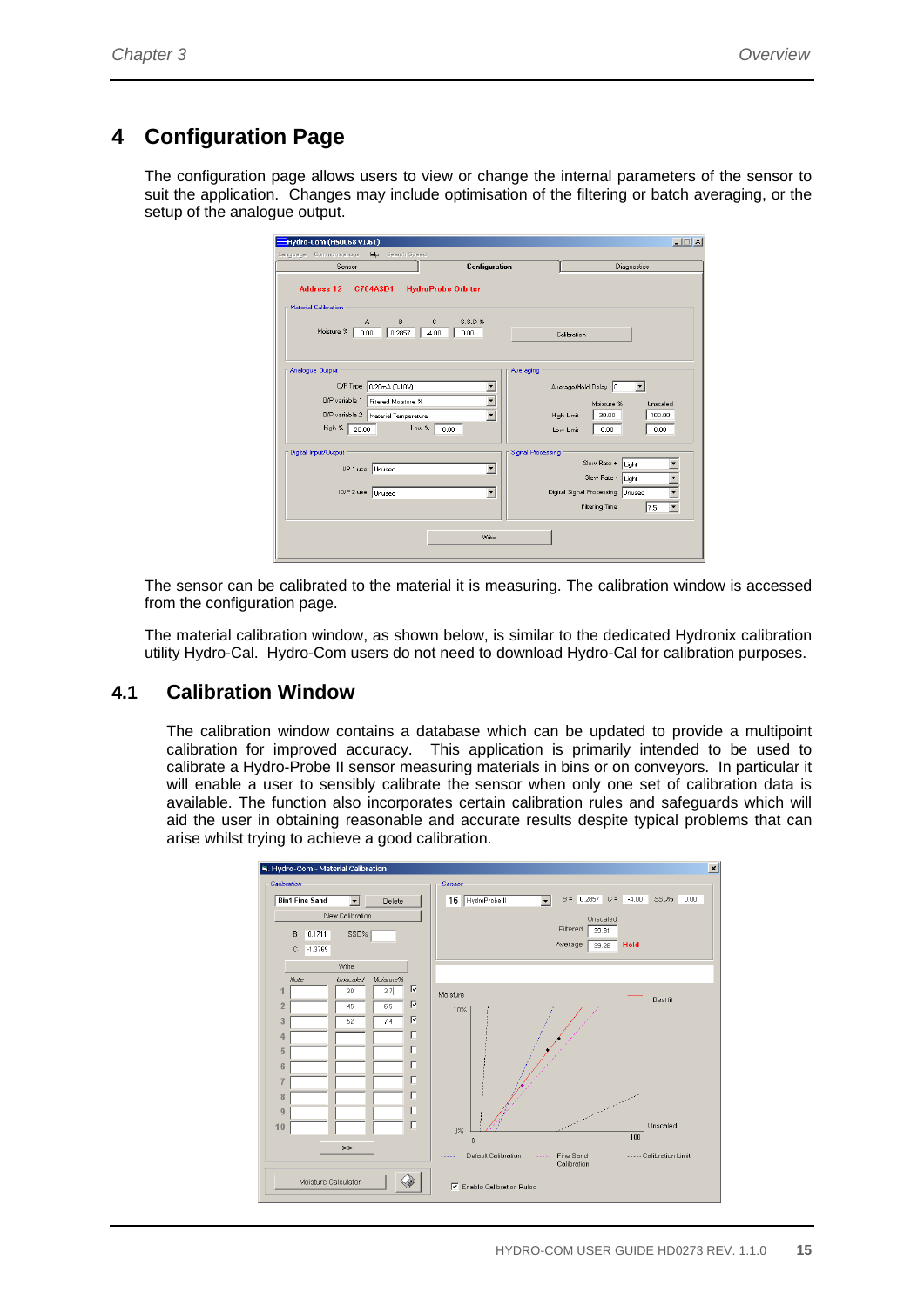# **5 Diagnostics Page**

The diagnostics page contains data to help diagnose problems with a sensor in the field. The available temperatures and the frequency response from the microwave resonator can be read simultaneously. Some important status flags are also available, indicating if the sensor readings are within the set valid range and the digital inputs are functioning correctly.

It is also possible to check the analogue outputs. The diagnostics page contains a link to a testing facility enabling the user to force the analogue output to a known value. This is important when checking the correct operation of both the sensor output and the related analogue input port such as a PLC input card.

Log in is possible using the passwords listed in Appendix C.

After logging in, the sensor firmware can be upgraded using a special upgrade feature, as described in the section Performing Air and Water Factory Calibration on page 37 of this manual.

The factory settings and temperature compensation coefficients are displayed on this tab and can be changed by logging in and selecting the Advanced Configuration tab.

When connected to an Ethernet Adapter, a panel is displayed which details the link and contains a diagnostic button for viewing connection data and a settings button (after logging in) for configuring the adapter.

| Hydro-Com (HS0068 v1.61)                                                                                                                                             |                                                                                                                                                                                   |                                                                                                                        |                                                                              | $\Box$ $\Box$ $\times$                                                       |
|----------------------------------------------------------------------------------------------------------------------------------------------------------------------|-----------------------------------------------------------------------------------------------------------------------------------------------------------------------------------|------------------------------------------------------------------------------------------------------------------------|------------------------------------------------------------------------------|------------------------------------------------------------------------------|
| Communications Help<br>Language                                                                                                                                      | Search Speed                                                                                                                                                                      |                                                                                                                        |                                                                              |                                                                              |
| Sensor                                                                                                                                                               | Configuration                                                                                                                                                                     | <b>Diagnostics</b><br>;                                                                                                |                                                                              | Advanced Configuration                                                       |
| <b>Address 12</b><br>C704A3D1                                                                                                                                        | <b>HydroProbe Orbiter</b>                                                                                                                                                         | Log Out                                                                                                                |                                                                              | Analogue Output Test                                                         |
| Temperature<br>۴C<br>Electronic 36.8<br>۴C<br>Resonator 19.7<br>۴C<br>Material 20.4                                                                                  | Temperature Extremes<br>51.9 °C<br>Max.<br>Min.<br>15.8 °C                                                                                                                        |                                                                                                                        | Temperature Compensation Coefficients<br>Electronic<br>Resonator<br>Material | Amplitude<br>Frequency<br>0.0022<br>0.30<br>0.0001<br>0.0002<br>0.00<br>0.00 |
| <b>Status</b><br>Data Invalid<br>Digital In 1<br>Digital 102<br>Too cold<br>Too hot<br>Frequency and Amplitude<br>Uncompensated<br>Frequency 840.39<br>Amplitude 616 | <b>Factory Settings</b><br>Frequency<br>812.28<br>Water<br>Air<br>842.28<br>Sensor Type Hydro-Probe Orbiter<br>Firmware<br>CheckSum<br>Version<br>HS0077 v0.64<br>E2D2<br>Upgrade | <b>Ethernet Adapter</b><br><b>IP Address</b><br>Amplitude<br>32.90<br>Port Number<br>632.90<br>Local IP<br>Diagnostics | 192.168.10.107<br>10001<br>192.168.10.108                                    | Setup                                                                        |
| Restore Settings                                                                                                                                                     |                                                                                                                                                                                   | Backup Settings                                                                                                        | Resonator                                                                    |                                                                              |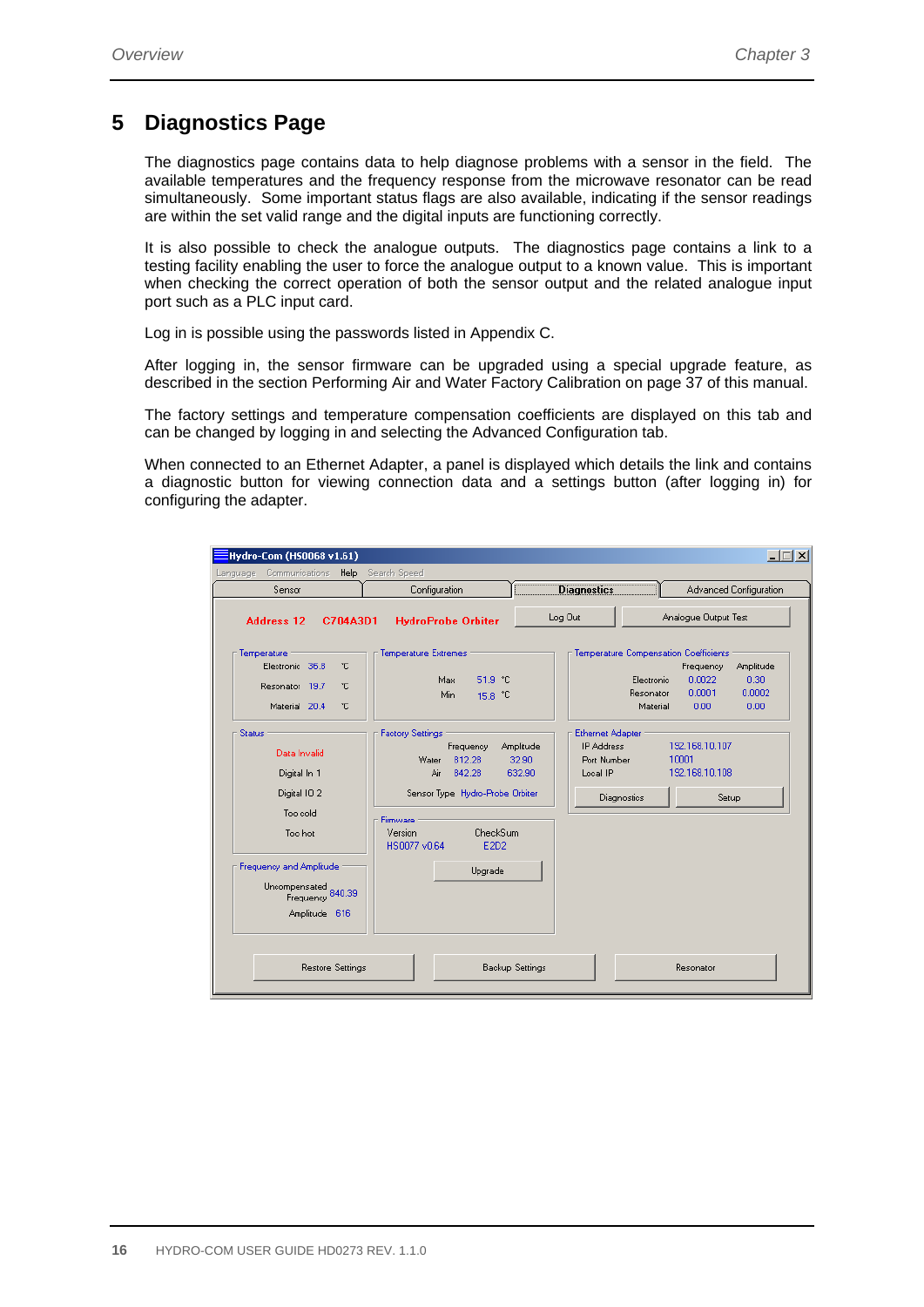# **6 Advanced Configuration Page**

*Note: this page is only available when the password protection function has been enabled* 

The advanced configuration page gives access to temperature compensation coefficients and air/water (factory) calibration. These are not normally needed to be changed.

## **6.1 Security Settings**

The check boxes disable edits on the configuration page and deleting calibration points on the calibration page.

Depending on the sensor connected, there are a number of other options available.

### **6.2 Orbiter Arm Type**

If available, the Hydro-Probe Orbiter arm type will need to be set to tell the head unit what style and size arm is attached. The options are ORBA1, ORBA2-560mm, ORBA2-700mm, ORBA2-1200mm and ORBA2-1400mm.

#### **6.3 Measurement Mode**

If available, this option sets the measurement analysis mode for the two unscaled outputs. The options are Standard Mode, Mode V and Mode E. These measurement modes are discussed in the relevant product user guides.

| EHydro-Com (HS0068 v1.61)                                                                                                                                                          | $ \Box$ $\times$                                                                                                                                                                                    |
|------------------------------------------------------------------------------------------------------------------------------------------------------------------------------------|-----------------------------------------------------------------------------------------------------------------------------------------------------------------------------------------------------|
| Search Speed<br>Communications Help<br>Language                                                                                                                                    |                                                                                                                                                                                                     |
| Configuration<br>Sensor                                                                                                                                                            | <b>Advanced Configuration</b><br>Diagnostics                                                                                                                                                        |
| <b>Address 12</b><br>C704A3D1<br><b>HydroProbe Orbiter</b>                                                                                                                         | Log Out                                                                                                                                                                                             |
| <b>Factory Settings</b><br>Frequency<br>Amplitude<br>812.28<br>32.90<br>Water<br>842.28<br>632.90<br>Air<br>Water<br>Air<br>Update<br>Automatic Calibration                        | Temperature Compensation Coefficients<br>Amplitude<br>Frequency<br>0.30<br>0.0022<br>Electronic<br>0.0001<br>0.0002<br>Resonator<br>0.00<br>0.00<br>Material<br>Electronic<br>Resonator<br>Material |
| Automatic Calibration<br>Orbiter Arm Type<br>▾╎<br>ORBA2 560mm<br>Write<br>Security Settings<br>Disable edits on configuration page<br>Е<br>Disable access to the calibration page | Update<br>Measurement Mode<br>This is an advanced setting and should only be set with<br>advice from Hydronix support personnel.<br>Standard Mode<br>▼<br>Write<br>2<br>Mode E<br>Write             |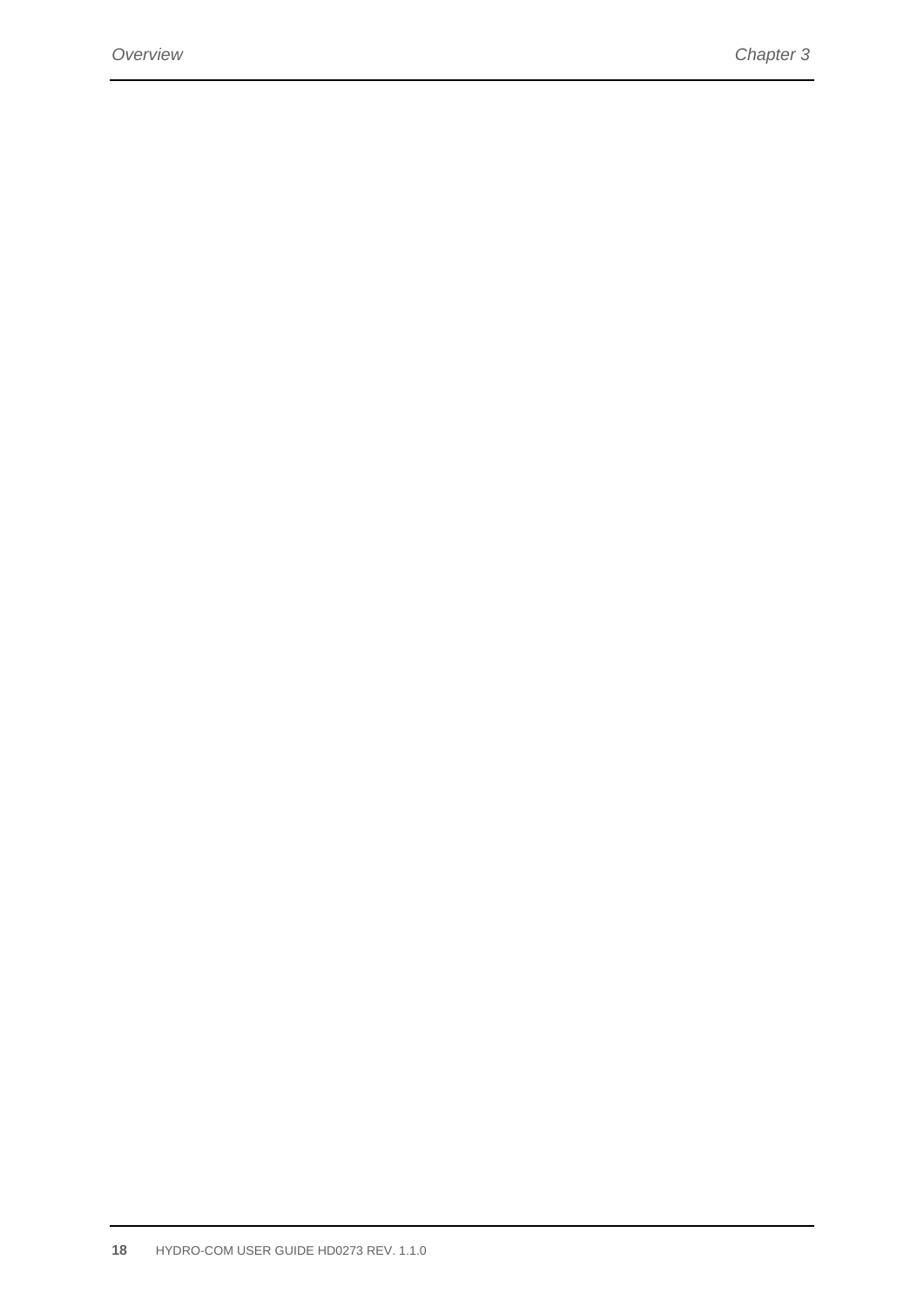# **1 Communications**

The Communications menu allows the user to change the method of digital connection to the sensor. This can be a COM Port, a USB module or an Ethernet Adapter.

When a USB adapter is connected to the PC, the Communications menu will automatically update to list the COM Ports that are currently available on the computer. The USB driver will automatically assign a virtual COM Port to the USB adapter.

To connect to an Ethernet adapter, the network must first be searched to find local adapters. This search can be initiated by selecting Communications and then TCP/IP and then "Search for Ethernet Adapters".

# **2 Active Sensors**

When the utility is started (or the search button is pressed) the Hydronix moisture sensors transmitting on the RS485 network are detected. Up to 16 sensors may be used on a single network and each is identified by a network address in the range 1 through 16.

If no sensors are found, the following message will appear. If a sensor is connected to the computer then follow the instructions in Chapter 11 for hints on how to establish communications.

| Hydro-Com                            |  |
|--------------------------------------|--|
| No sensor found - please check comms |  |
|                                      |  |

When no sensors are found, Hydro-Com reverts to demonstration mode as shown below, enabling the user to browse the different pages and menus for reference. This mode also allows setup of an Ethernet adapter from the diagnostics page.

| Sensori             | Configuration                                                          | <b>Diagnostics</b>             |
|---------------------|------------------------------------------------------------------------|--------------------------------|
| Search              | $1 \ 2 \ 3 \ 4 \ 5 \ 6 \ 7 \ 8 \ 9 \ 10 \ 11 \ 12 \ 13 \ 14 \ 15 \ 16$ |                                |
|                     | Filtered Unscaled                                                      | Electronic Temperature °C<br>▼ |
| <b>DEMO</b><br>DEMO | XX.X<br>Update                                                         | XX X                           |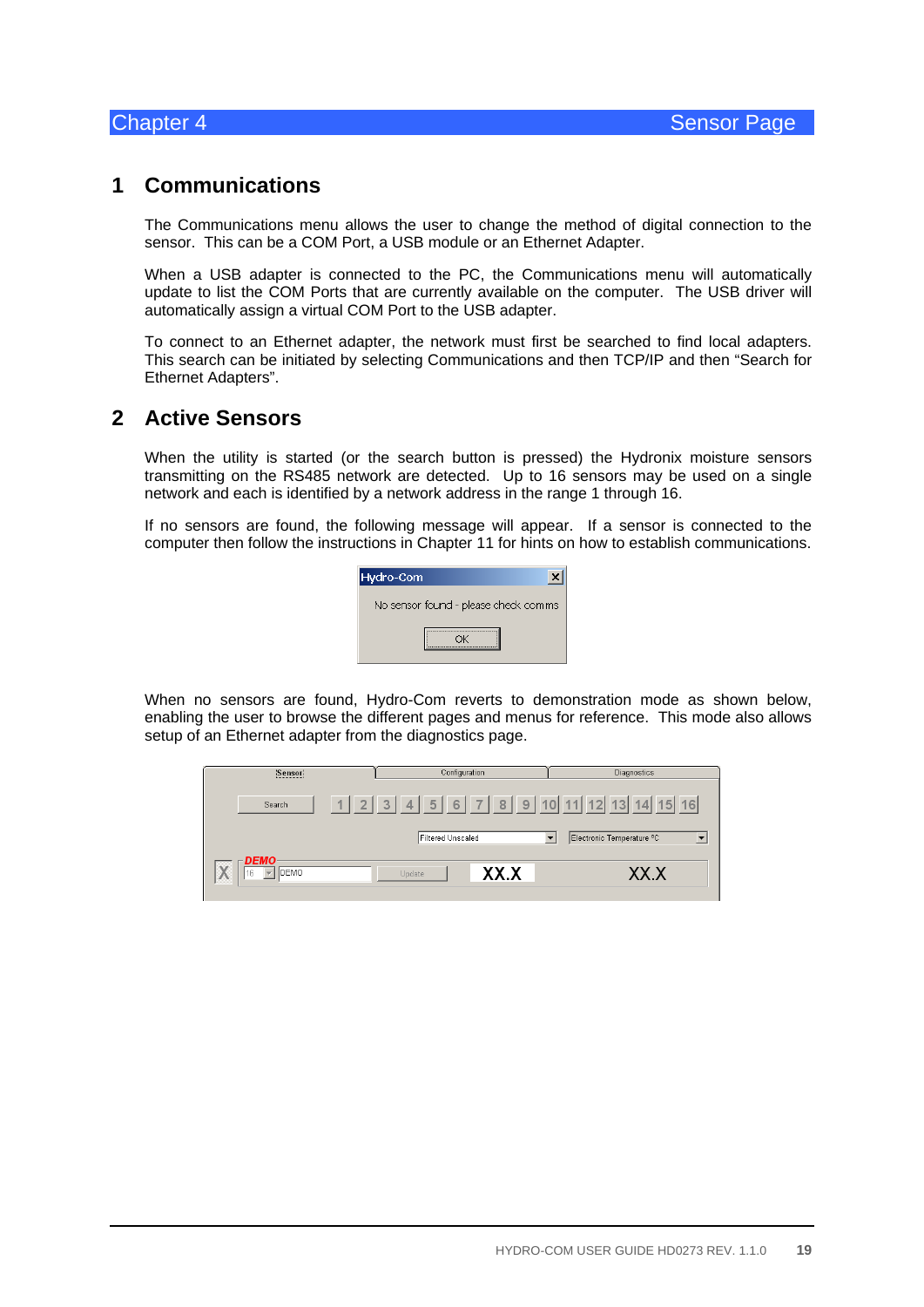|                                        | Sensor                                                  | Configuration                                                                | Diagnostics                                                                         |
|----------------------------------------|---------------------------------------------------------|------------------------------------------------------------------------------|-------------------------------------------------------------------------------------|
|                                        | Search                                                  | 3 <sup>1</sup><br>2 <sub>1</sub><br>$5\phantom{1}$<br>6<br>Filtered Unscaled | 16<br>$\overline{\phantom{a}}$<br>Electronic Temperature °C<br>$\blacktriangledown$ |
| Active sensor<br>buttons               | B99E8830<br>X<br>$\blacktriangleright$ HP02-Bin1        | 3.29<br>Update                                                               | 23.40                                                                               |
|                                        | C2423D70<br>HP02-Bin2<br>$\overline{\phantom{a}}$<br>2  | 31.92<br>Update                                                              | 25.90                                                                               |
|                                        | 410C1970<br>HP02-Bin3<br>ıз<br>$\overline{\phantom{a}}$ | 28.53<br>Update                                                              | 25.20                                                                               |
|                                        | 1738E270<br>HP02-Bin4<br>$\blacktriangledown$           | 39.92<br>Update                                                              | 24.70                                                                               |
|                                        | 2EF60C80<br>HP02-Bin5<br>15.<br>$\vert \cdot \vert$     | 0.74<br>Update                                                               | 24.40                                                                               |
| Not available in<br>demonstration mode | 2A49CD50<br>HP02-Bin6<br>$\blacktriangledown$<br>l6     | 2.68<br>Update                                                               | 21.70                                                                               |
|                                        |                                                         | Trend Graph & Logging                                                        |                                                                                     |

Sensors that are found on the RS485 network are identified by their address number displayed on the active sensor buttons as shown. Up to 6 active sensors at a time can be viewed in Hydro-Com as shown.

Each sensor is displayed with its address number, unique ID, sensor name and live readings as chosen using the sensor output variable drop-down list.



A maximum of six sensors can be shown at any one time. The first six found will automatically be selected. In order to view other sensors one or more active sensors will first have to be deselected.

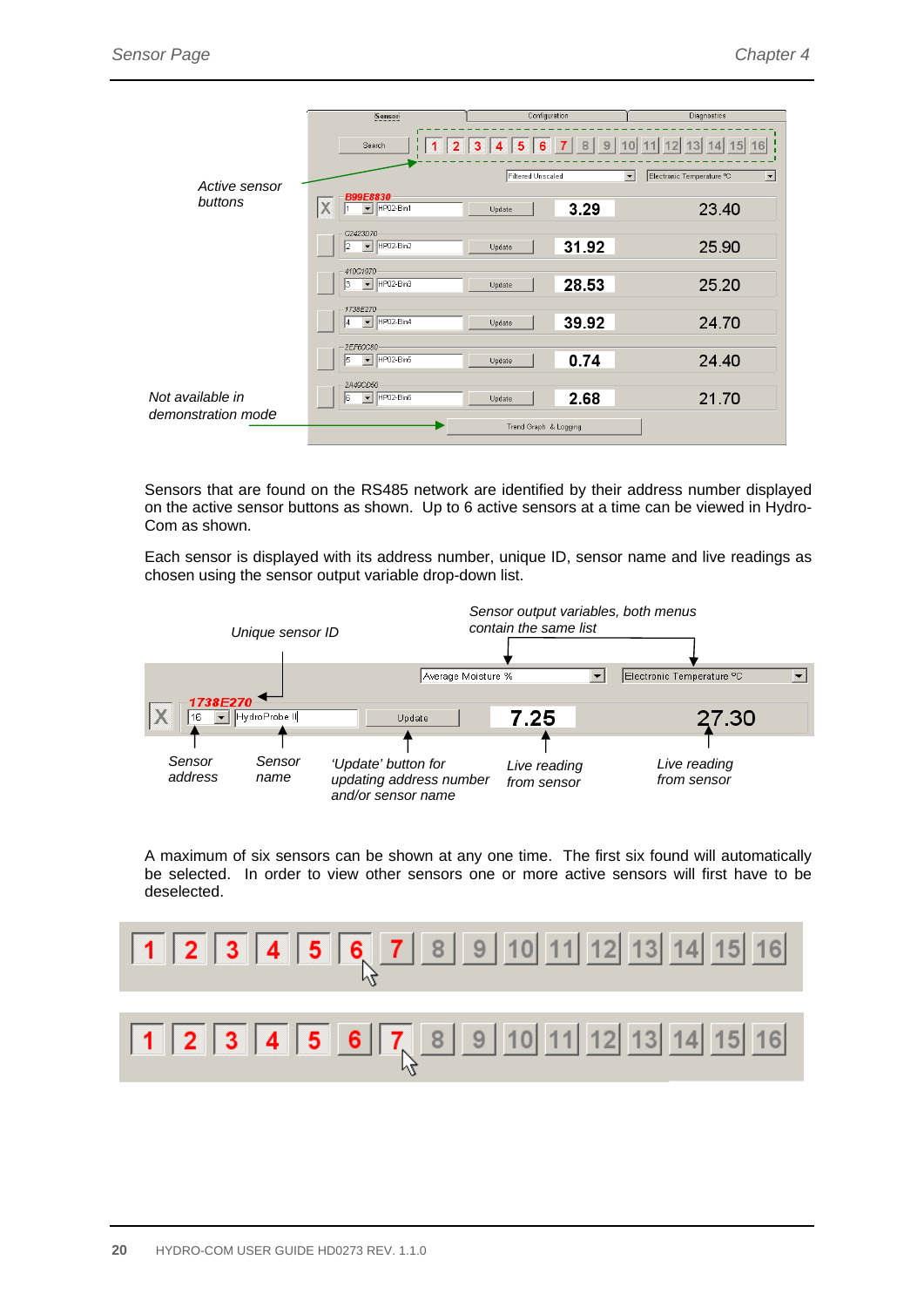# **2.1 Configuring the RS485 Network**

During manufacture, Hydronix assigns each sensor a unique ID and a **common network address of 16**. When more than one sensor is connected on a network, each must be assigned a different network address otherwise the network will fail to operate correctly. There is also the facility for a user-defined name for each sensor.

Since new sensors will always appear at network address 16, they should be added to the network individually and their network addresses reassigned using the following procedure:

| 1 | unplugging the connector.                                                                                                                        | Temporarily disconnect any sensor having an existing network address of 16 by |  |
|---|--------------------------------------------------------------------------------------------------------------------------------------------------|-------------------------------------------------------------------------------|--|
| 2 | Connect the new sensor to the network by plugging in its 10-way connector. Press<br>the 'Search' button to locate this new sensor at address 16. |                                                                               |  |
| 3 | Select an unused network address<br>from the address drop-down list.                                                                             | Bin1-FineSand<br>Update                                                       |  |
| 4 | Rename the sensor if appropriate<br>using the sensor name box.                                                                                   | 6                                                                             |  |
| 5 | Press the 'Update' button. The new<br>sensor will be renamed internally and<br>will reappear at the address specified.                           | User defined sensor name                                                      |  |
| 6 | Attach a label to the sensor to indicate its new network address to prevent later<br>confusion.                                                  |                                                                               |  |
| 7 | Repeat steps 2 through 6 for any further sensors being installed at this time.                                                                   |                                                                               |  |

# **2.2 Troubleshooting the network**

If a new sensor does not appear in the **Active sensors** list.

- Check power and all connections to the sensor.
- If you have other sensors connected, temporarily disconnect these the 'new' sensor may have already been configured to a conflicting network address and will need to be changed.
- Try a slower search (selected on the Search Speed menu) this allows the sensor more time to respond to Hydro-Com (for example if it is on a long cable run)

### **2.3 Sensor Measurements**



The two drop-down lists can be set to display any of the variables generated within a given sensor. The items are identical in each menu. Note that not all the variables in the list are available in each sensor model. (See 'Hardware' in Appendix D for more information.) If a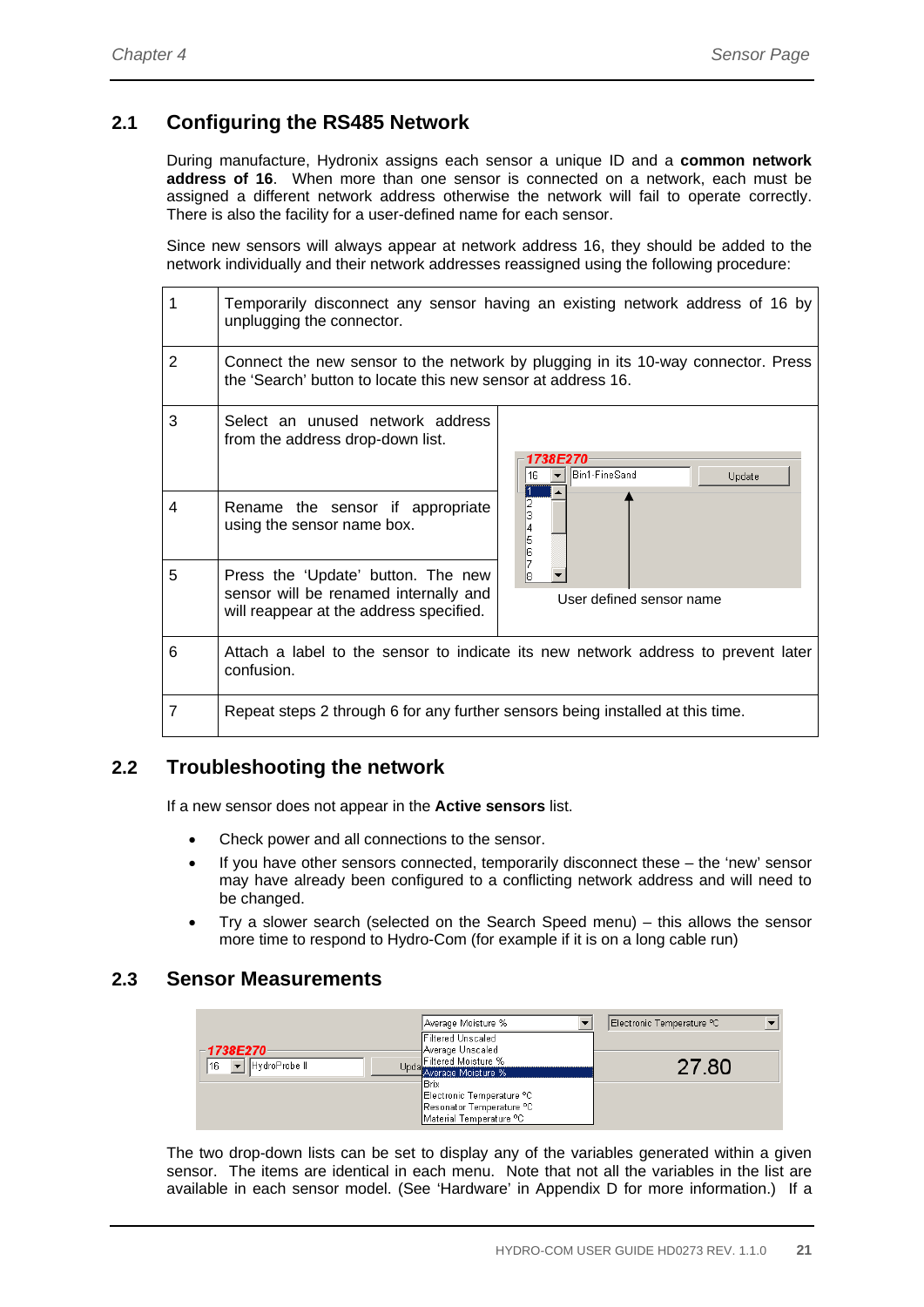variable is selected which is not available in the connected sensor, then the reading will be blank.

Full descriptions of sensor output variables are described in Appendix B.

## **2.4 Trend Graph and Logging**

Pressing the 'Trend Graph and Logging' button on the sensor page enables the data trend and logging function. Here it is possible to graphically monitor any output variable, and also log data to a file. Each active sensor selected from the sensor page is displayed on this page.

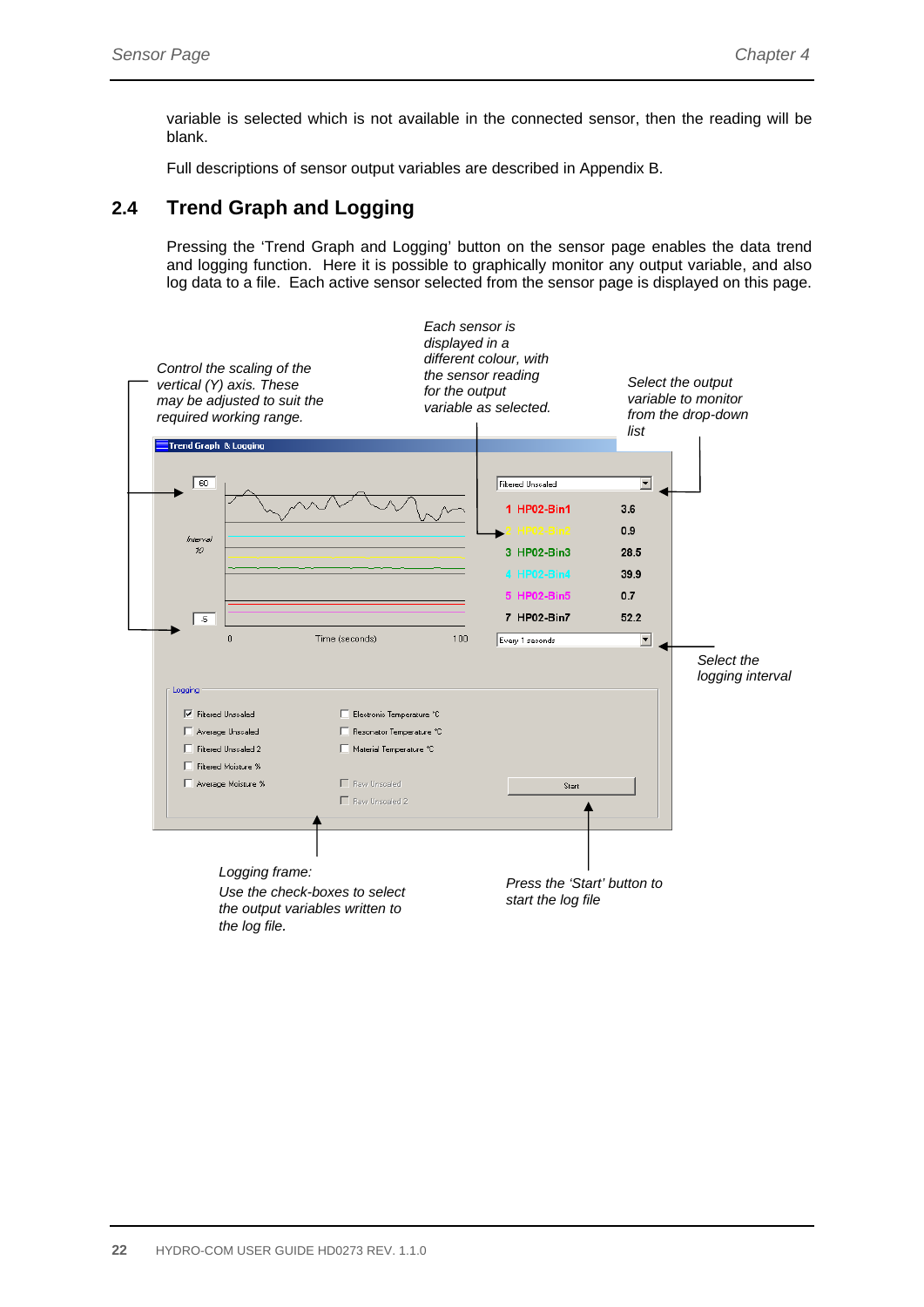## **2.4.1 Trend Graph**

The scaling on the horizontal (X) axis is fixed at 100 points. The time over this period is 100 multiplied by the logging interval, which is selected using the logging interval dropdown list. For example logging at 5 seconds per reading, the horizontal axis will span 500 seconds.

Hydro-Com can be configured to log every 1, 2, 3, 5, 10 or 60 seconds, the maximum log rate is determined by the number of sensors active. The table below shows the maximum log rate against the number of active sensors.

| <b>Active sensors</b> | <b>Maximum logging rate</b> |
|-----------------------|-----------------------------|
|                       | Every 1 second              |
| $\overline{2}$        | Every 1 second              |
| 3                     | Every 2 seconds             |
|                       | Every 3 seconds             |
| 5                     | Every 5 seconds             |
| 6                     | Every 5 seconds             |
|                       |                             |

If the logging rate is not as fast as required, then the number of sensors active on the network should be reduced by going back to the sensor page and deselecting sensors that are not necessary for logging.

To show a different output variable (temperature/moisture/unscaled) on the trend graph, select the required reading from the output variable drop-down list. The trend graph will quickly change to show the new selection.

If a new logging interval is selected from the drop-down list, the following message appears notifying that the data will be cleared. Click 'Yes' to begin logging at the new interval. Selecting 'No' will keep the logging interval the same and the data will remain in memory.

| Hydro-Com |                    |  |
|-----------|--------------------|--|
|           | Clear trend graph? |  |
|           | Yes<br>Nη          |  |

# **2.4.2 Logging to File**

Sensor data can be saved to file using the 'Start' and 'Stop' buttons within the 'Logging' box. The specified data is logged to a text file with the file extension '.txt'. The data in this file is formatted with tab separators so that it can be imported into a suitable program like Microsoft Excel, for further graphical analysis.

Before pressing the 'Start' button the user must select which output variables to log to the file using the check boxes provided. When the start button is pressed a 'Save As' box will appear where the file name and location should be specified. Data will then be logged at the specified time interval, against both system clock time and elapsed time.

### **2.4.3 Logging Raw Data**

All current Hydronix sensors have an internal sample rate of 25 times per second. This is internally filtered and the standard logging reads this value as per the selection for the time.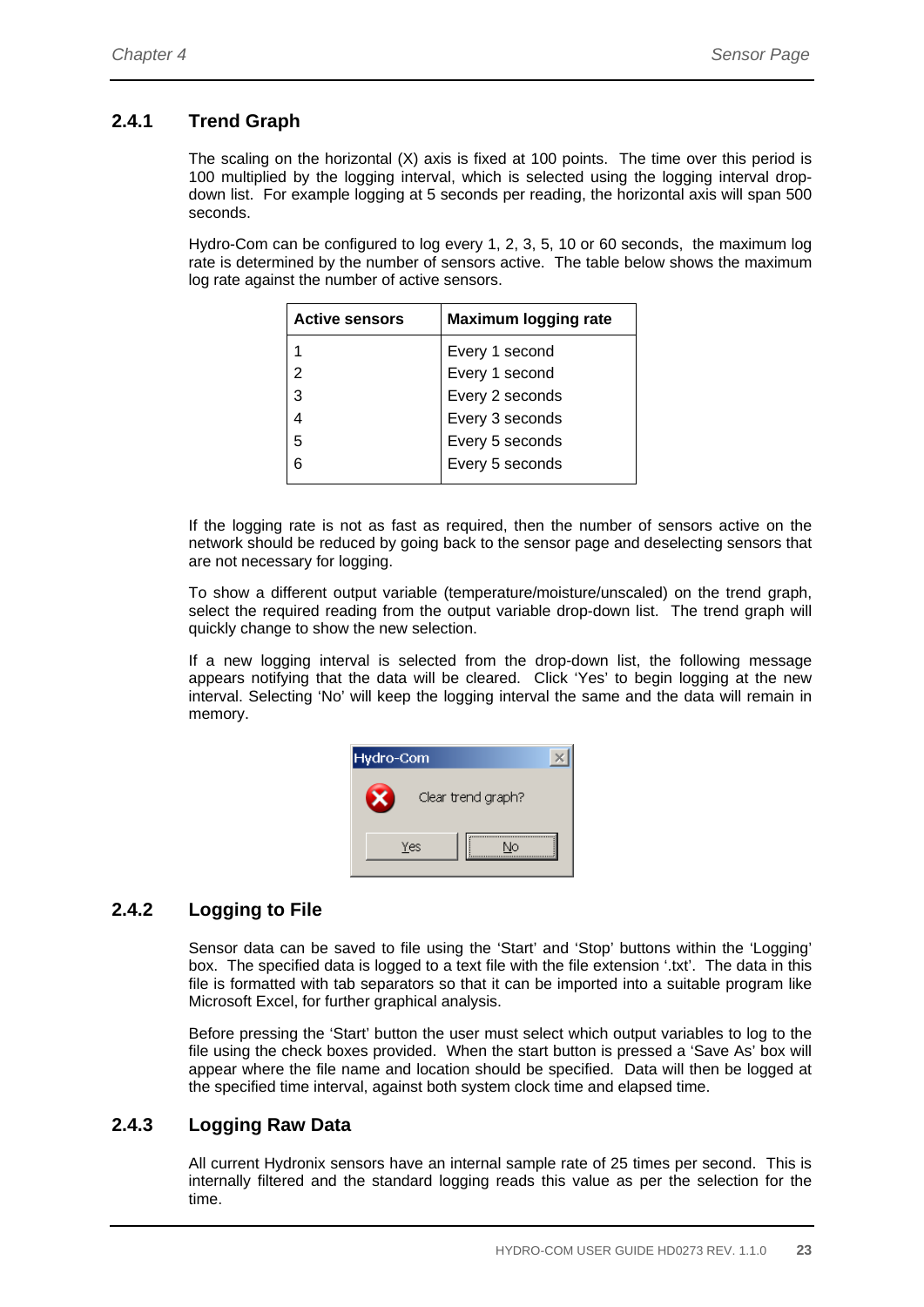However if one of the 'Raw Unscaled' or 'Raw Unscaled 2' options are selected as the output variable to monitor, then the 'Raw Unscaled' logging options become enabled and the other options disabled.

The 'Raw Unscaled' logging allows the raw internal sensor value to be logged. This can be very useful if the actual sensor performance is being monitored.

#### *Note that this mode will log the raw sensor data at 25 entries every second and as such can create extremely large log files.*

On sensors that support multiple measurement modes, Raw Unscaled 2 can be logged instead of Raw Unscaled.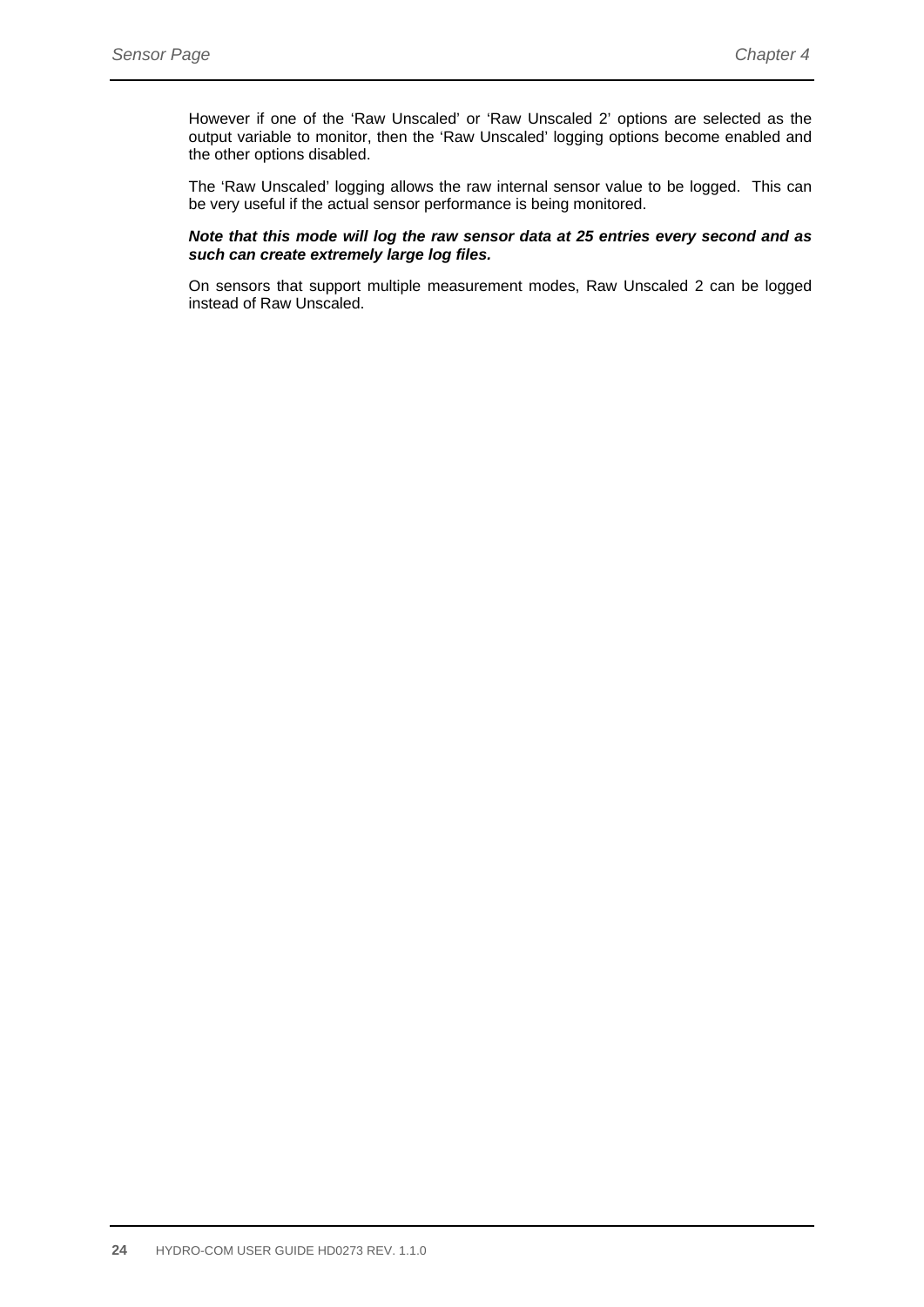This page is used to configure the selected sensor for the application. In many cases the factory default settings will be appropriate but these may be changed if required.

# **1 Selecting the Sensor**

To view or change the configuration parameters for a sensor, the particular sensor must be selected on the sensor page by selecting the red cross next to the sensor as shown below.



Once the correct sensor is selected, the internal configuration parameters for that sensor are read when the configuration page is selected, and the sensor ID, address and name are shown at the top of the page.

# **2 Configuration Page**

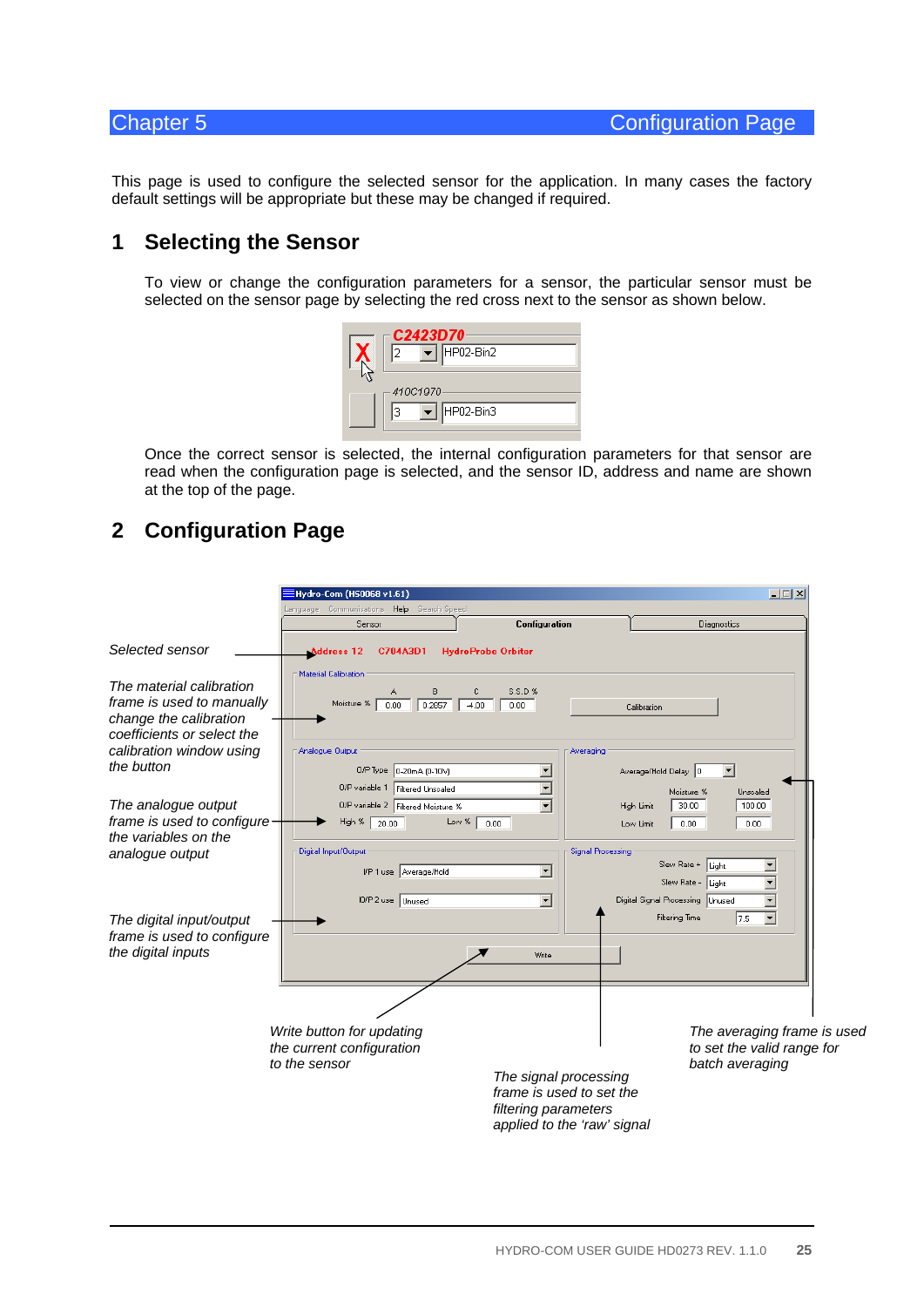# **2.1 Write Button**

When the contents of the page are set as required for the application, click on the 'Write' button to load all settings into the sensor.

# **2.2 Material Calibration Frame**

### **2.2.1 Moisture %:**

The A, B, C and SSD parameters are the scaling factors used to calculate moisture. These coefficients are determined from the material calibration. Changing these values will therefore alter the calibration.

The % moisture in a material is calculated by scaling the unscaled reading from the sensor using the equation of the form:

 $m\% = Ax^2 + Bx + C - SSD$  (x = Unscaled reading)

SSD is the Surface Saturated Dry value of the material and is specific to the material used. See 'Moisture Calibration' in Chapter 9 for more information.

### **2.2.2 Brix (Hydro-Probe SE sensors only):**

If the chosen sensor is a Hydro-Probe SE, the calibration frame will change to also show A, B, C and D parameters used to calculate BRIX, commonly used in the sugar industry.



Brix values from the sensor are calculated from unscaled values using an equation of the form

Brix = A - B  $e^{Cx}$  + Dx<sup>2</sup> (x = Unscaled reading)

# **2.3 Calibration Button**

Displays the calibration page for material calibration. Calibrations can be stored in a database. Please refer to the calibration section of this manual for full information

# **2.4 Signal Processing Frame**

Some applications may require different levels of filtering. The parameters for the filtering algorithms are configured in this frame.

#### **2.4.1 Slew Rate Filters**

These filters set rate limits for large positive and negative changes in the 'raw' signal. This is helpful in applications where inherent irregularities in the signal would tend to make it unstable, for example a mixer floor sensor where blades are regularly passing the sensor face. It is possible to set limits for positive and negative changes separately:

The options for both the + and - slew rate filters are: None, Light, Medium and Heavy.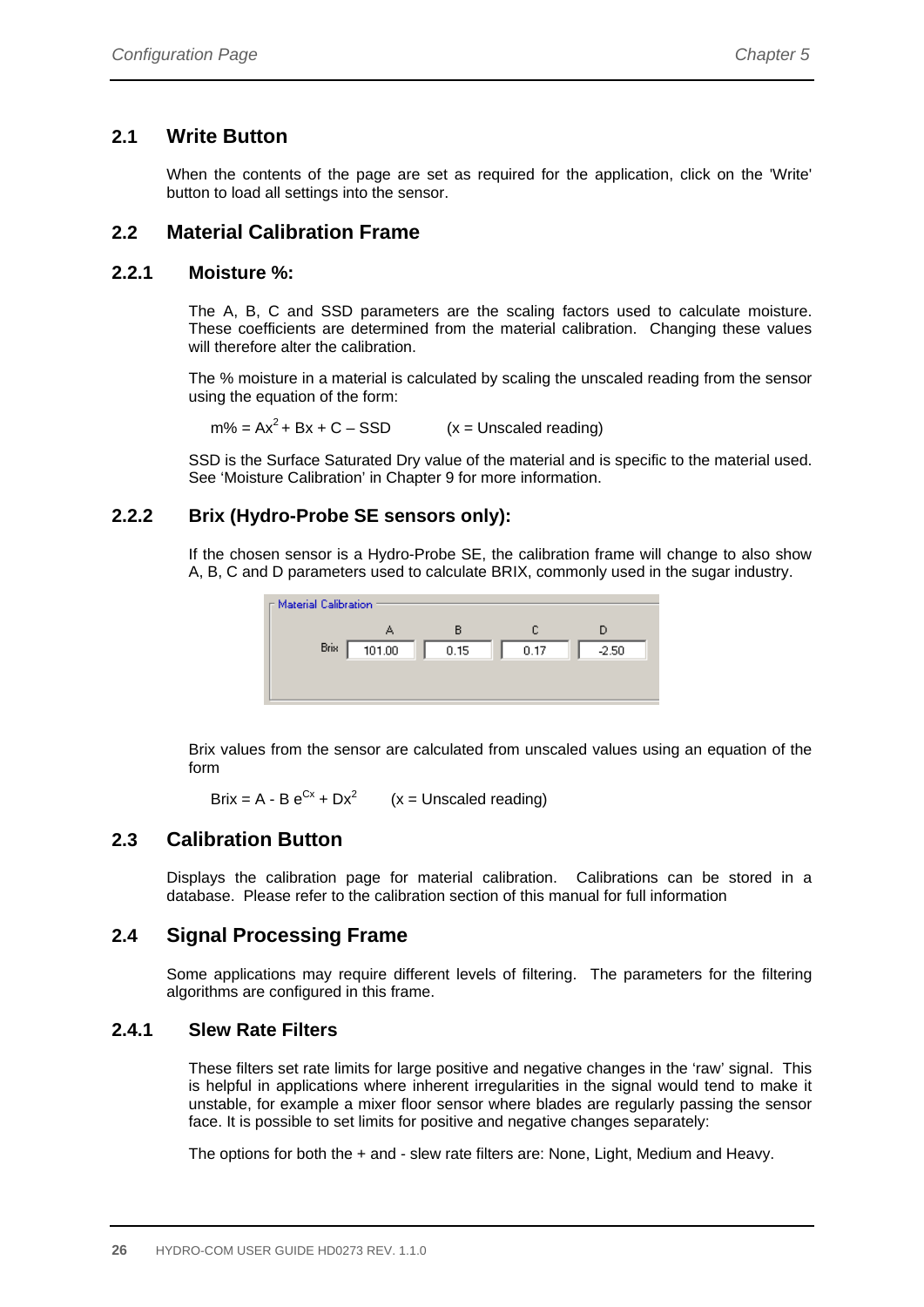### **2.4.2 Digital Signal Processing (when available)**

After the slew rate filters the signal is passed through a digital filter which uses a special algorithm to filter out the noise. There are six settings for the digital filter: Unused, Very Light, Light, Medium, Heavy and Very Heavy.

#### **2.4.3 Filtering Time**

This sets the smoothing time applied to the slew rate limited or digitally filtered signal which is useful when there is a lot of noise or variation in the signal. Standard times are 0, 1, 2.5, 5, 7.5 and 10 seconds. Note that some sensor firmware versions can be configured with a larger filtering time (from 7 to 100 seconds) for special applications. Hydro-Com will detect if this facility is available in the current firmware version of the selected sensor and if so, an 'any' option in the drop-down list is provided where a filtering time can be entered, as shown.

|                        | ⊤ Signal Processing              |
|------------------------|----------------------------------|
| Enter a filtering time | Slew Rate + Light                |
|                        | Slew Rate - Light                |
| between 7-100 seconds  | Digital Signal Processing Unused |
|                        | Filtering Time<br>Anv            |

# **2.5 Averaging Frame**

These parameters determine how the data is processed for batch averaging when using the digital input or remote averaging.

| ⊓ Averaging |            | Average/Hold Delay 0 |                    |
|-------------|------------|----------------------|--------------------|
|             | High Limit | Moisture %<br>30.00  | Unscaled<br>100.00 |
|             | Low Limit  | 0.00                 | 0.00               |

### **2.5.1 Average/Hold Delay**

When using the sensor to measure the moisture content of aggregates as they are discharged from a bin or silo, there is frequently a short delay between the control signal issued to begin the batch and the material beginning to flow over the sensor. Moisture readings during this time should be excluded from the batch average value as they are likely to be unrepresentative static measurements. The 'Average/Hold' delay value sets the duration of this initial exclusion period. For most applications 0.5 seconds will be adequate but it may be desirable to increase this value.

Options are: 0, 0.5, 1.0, 1.5, 2.0, 5.0 seconds

#### **2.5.2 High Limit and Low Limit:**

This refers to both moisture % and unscaled units. It is used to set the valid range for meaningful data whilst calculating the average value. When the sensor reading falls outside these limits it is not included in the average calculation and at the same time the 'Data Valid' flag (see 'Status' in the diagnostics page) is raised. If the data falls below the lower limit, the 'Bin Empty' condition is activated for those sensors whose digital output can be configured to indicate this.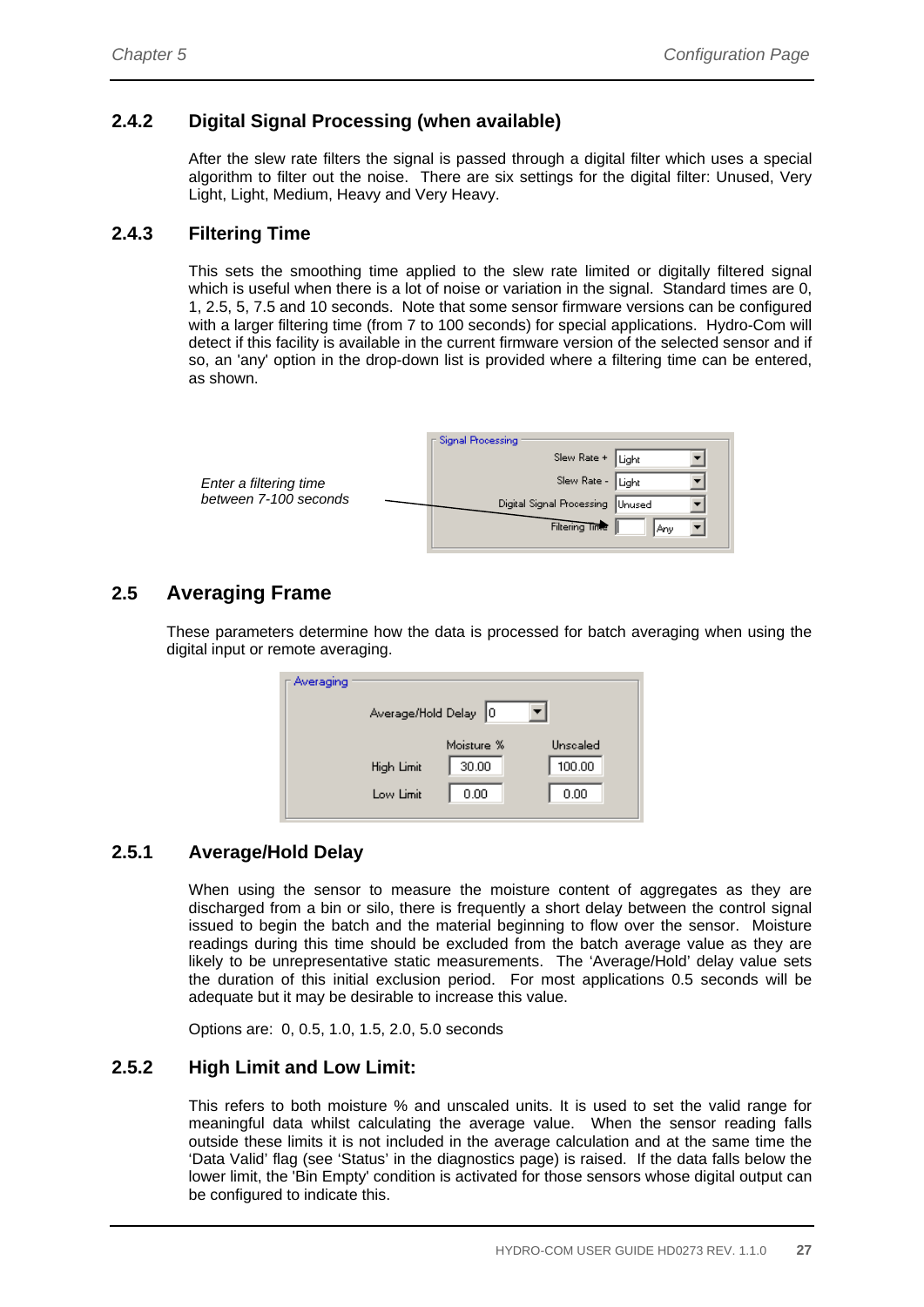# **2.6 Digital Input/Output Frame**

The sensor provides one or two digital inputs (depending upon hardware version, see Appendix D for more details). For hardware versions containing two digital inputs, the second digital channel may be configured as an output.

| Digital Input/Output |  |
|----------------------|--|
| I/P 1 use Unused     |  |
| IO/P 2 use Unused    |  |
|                      |  |

The digital inputs can be configured as follows:

#### **2.6.1 Input 1 Use:**

Unused: The digital input is ignored.

- Average/Hold: Input is used to control the start and stop period for batch averaging. When the input signal is activated (+24 VDC), the 'Filtered' values (unscaled and moisture) start to average (after a delay period set by the 'Average/Hold Delay' parameter). When the input is then deactivated (0V), averaging is stopped and the average value is held constant so that it can be read by the batch controller PLC. When the input signal is activated once again the average value is reset and averaging commences.
- Moisture/temperature: This allows the user to switch the analogue output between the normal moisture variable and temperature. This is useful when the temperature is required whilst still using only one analogue output. With the input low the analogue output will indicate the appropriate moisture variable (unscaled or moisture%). When the input is activated the analogue output will indicate the temperature (in degrees centigrade). Note that for the Hydro-Probe Orbiter, Hydro-Mix VII and Hydro-Probe SE this will be the material temperature. For the Hydro-Probe II and Hydro-Mix V and VI sensors this temperature will be the resonator temperature.

 Temperature scaling on the analogue output is fixed - zero scale (0 or 4mA) corresponds to 0ºC and full scale (20mA) to 100ºC.

#### **2.6.2 Input/Output 2 Use:**

| Unused:                | The digital input is ignored.                                                                                                                                                                                                                                                    |
|------------------------|----------------------------------------------------------------------------------------------------------------------------------------------------------------------------------------------------------------------------------------------------------------------------------|
| Moisture/temperature:  | As above.                                                                                                                                                                                                                                                                        |
| Bin Empty: (Output)    | On this setting, the probe output is activated to indicates that the<br>probe is in air, and can be used to indicate an aggregate bin is<br>It is activated when the signals (moisture% OR<br>empty.<br>unscaled) drop below the low limit parameters in the averaging<br>frame. |
| Data Invalid: (Output) | The output is activated to indicate that the sensor reading<br>(moisture% and/or unscaled) is outside the valid range set by<br>'Low Limit' and 'High Limit' parameters in the averaging frame.                                                                                  |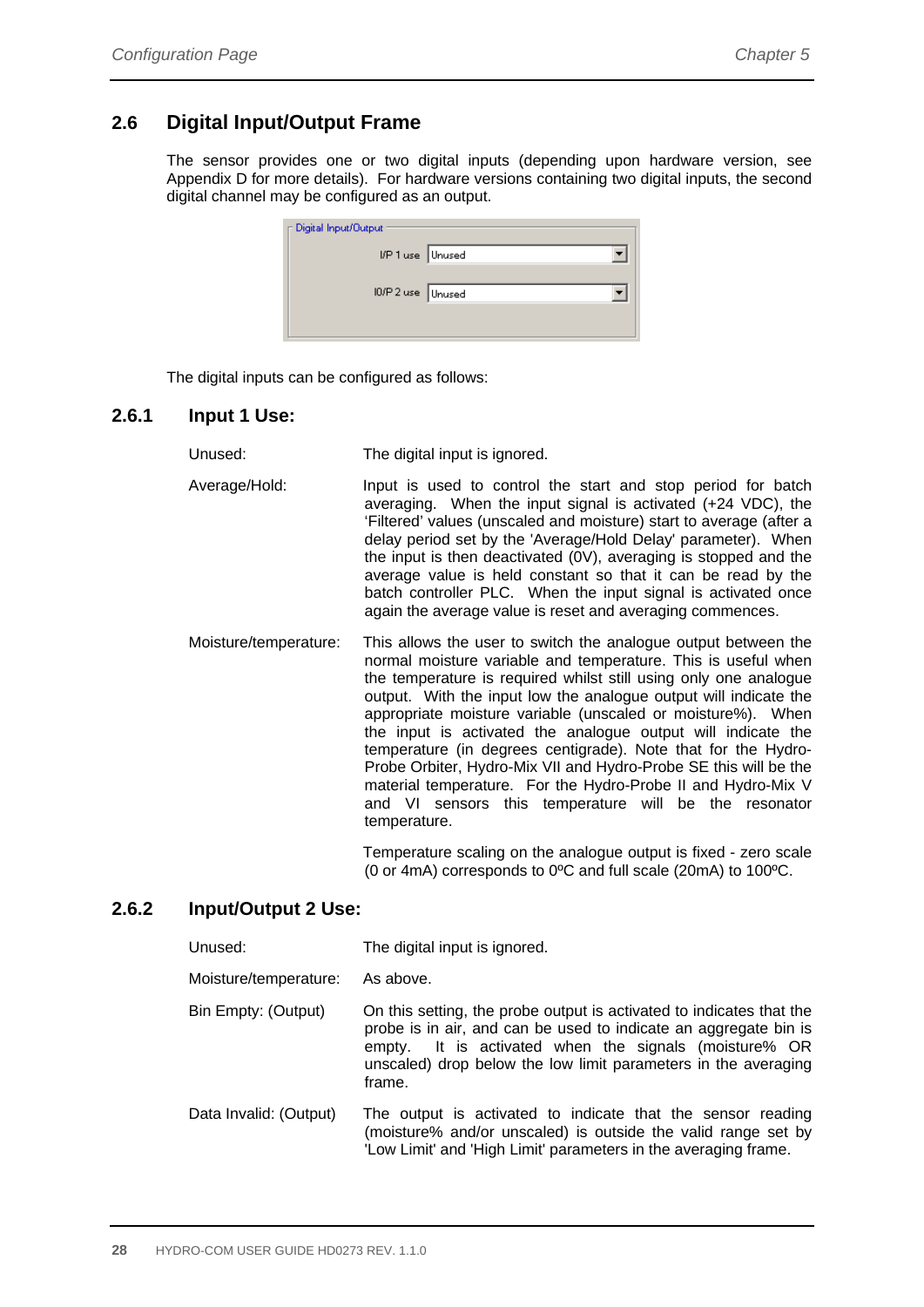# **2.7 Analogue Output Frame**

The working range of the current loop output can be configured to suit the equipment to which it is connected. This analogue output is normally configured to be proportional to the percentage moisture reading. However it is possible to make the analogue output represent other types of output variables which are selectable from the analogue output frame.

| ∏ Analogue Output      |                                      |
|------------------------|--------------------------------------|
|                        | 0/P Type 0-20mA (0-10V)              |
|                        | O/P variable 1 Filtered Unscaled     |
|                        | O/P variable 2   Filtered Moisture % |
| High % $\boxed{20.00}$ | Low $\%$<br>0.00                     |

### **2.7.1 Output Type:**

| $0-20mA$ | This is the factory default. The addition of an external 500R |  |  |  |
|----------|---------------------------------------------------------------|--|--|--|
|          | precision resistor converts to $0 - 10$ V                     |  |  |  |

4-20mA This is a standard 4 – 20 mA output.

Compatibility This mode produces an analogue current with an inverted exponential characteristic that is compatible with earlier analogue versions of the Hydronix moisture sensors (Hydro-Probe and Hydro-Mix IV). A 500 R precision resistor is required to convert to voltage. This configuration must ONLY be used with a Hydro-Control IV or a Hydro-View.

#### **2.7.2 Output Variable 1:**

| Filtered Moisture %: |  |              |  |  | This is scaled from the 'Filtered Unscaled' variable using the A, |  |  |
|----------------------|--|--------------|--|--|-------------------------------------------------------------------|--|--|
|                      |  |              |  |  | B. C and SSD coefficients. See Appendix B for more                |  |  |
|                      |  | information. |  |  |                                                                   |  |  |

- Average Moisture %: This is scaled from the 'Average Unscaled' variable using the A, B, C and SSD coefficients. See Appendix B for more information.
- Filtered Unscaled: This is the 'Raw Unscaled' variable which has been processed using the filtering parameters in the 'Signal Processing' frame. See Appendix B for more information. Newer model sensors may have a second 'Filtered Unscaled 2' which can be set to use a different measurement mode.
- Average Unscaled: This is the 'Filtered Unscaled' variable processed for batch averaging using the parameters in the 'Averaging' frame. See Appendix B for more information.
- Brix: (Applies to Hydro-Probe SE sensors only). This is scaled from the 'Filtered Unscaled' variable using the A, B, C and D Brix coefficients. See Appendix B for more information.
- Material Temperature: (Applies to certain sensors only). The temperature scaling is fixed - zero scale (0 or 4mA) corresponds to 0ºC, full scale (20mA) to 100ºC. See Appendix B for more information.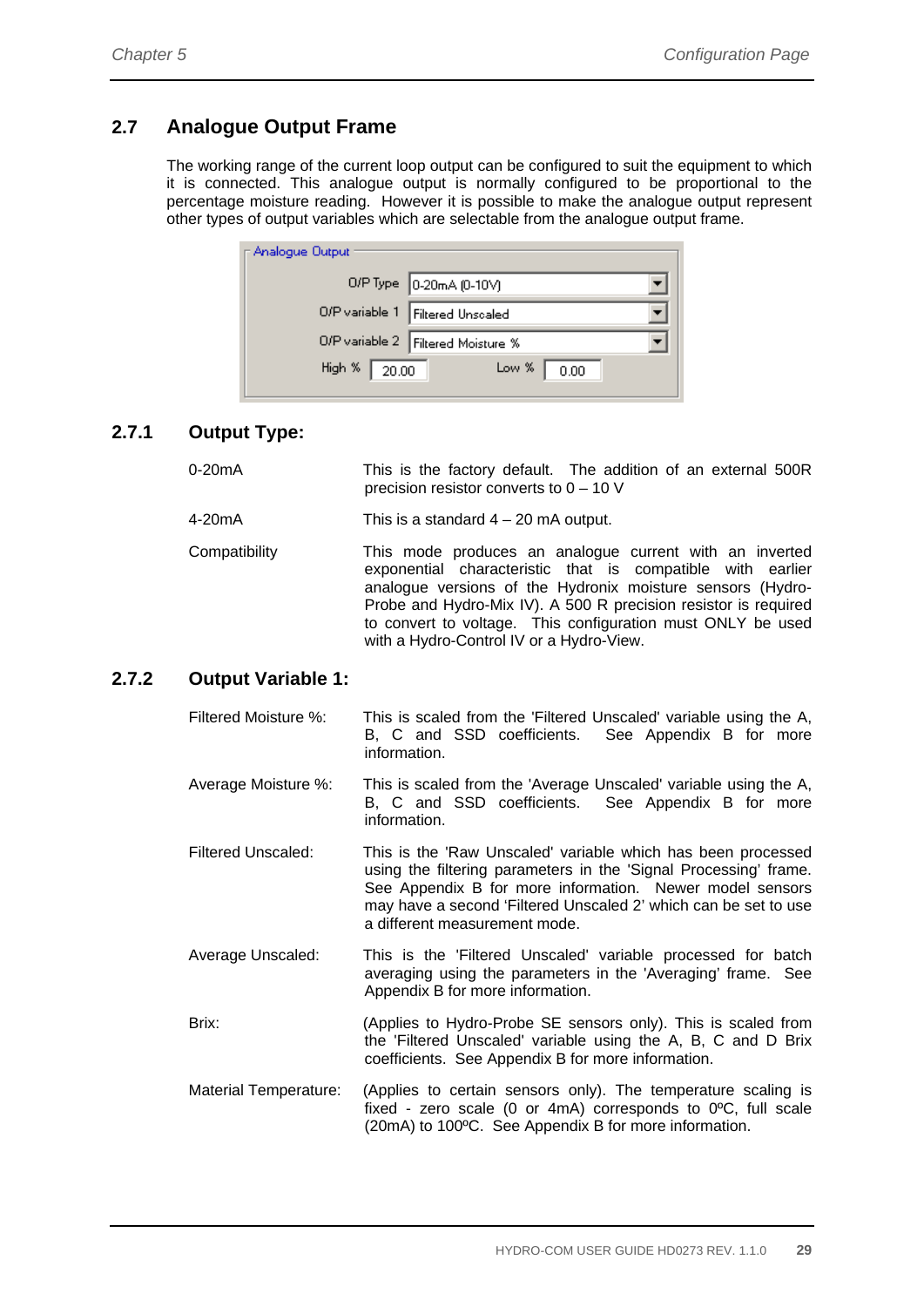### **2.7.3 Output Variable 2:**

(Hydro-Probe Orbiter, Hydro-Mix VII and Hydro-Probe SE sensors only). The options are the same as for Output Variable 1.

#### **2.7.4 Low % and High %.**

These two values set the moisture range on the analogue output when using 'moisture%' type output variables (Raw, Filtered or Average). The default values are 0% and 20%.

Example:

Output type 0-20 mA – 0 mA represents 0% and 20mA represents 20 %

Output type 4-20 mA – 4 mA represents 0% and 20mA represents 20 %

These settings have no effect if an 'Unscaled' type output variable is selected, in which case zero output (0mA or 4mA) always corresponds to Unscaled 0.0 (air reading) and a full-scale output (20mA) to Unscaled 100.0 (water).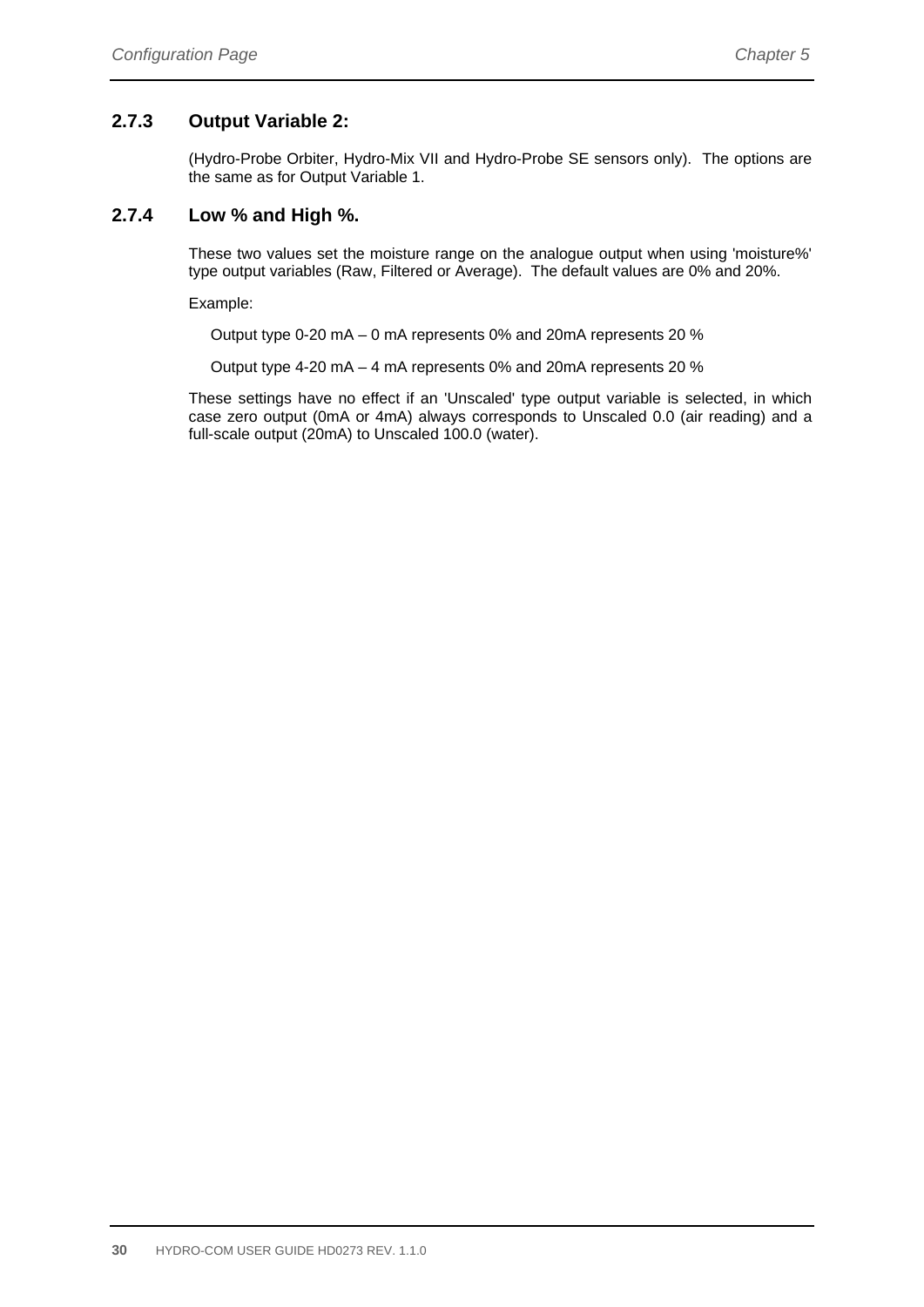# **1 Selecting the Sensor**

To view or change the configuration parameters for a sensor, the particular sensor must be selected on the sensor page by selecting the red cross next to the sensor as shown below.



Once the correct sensor is selected, the internal configuration parameters for that sensor are read when the configuration page is selected, and the sensor ID, address and name are shown at the top of the page.

The screenshot below shows information available on the Diagnostics page. Details on the individual frames can be found in the Advanced Configuration Section.

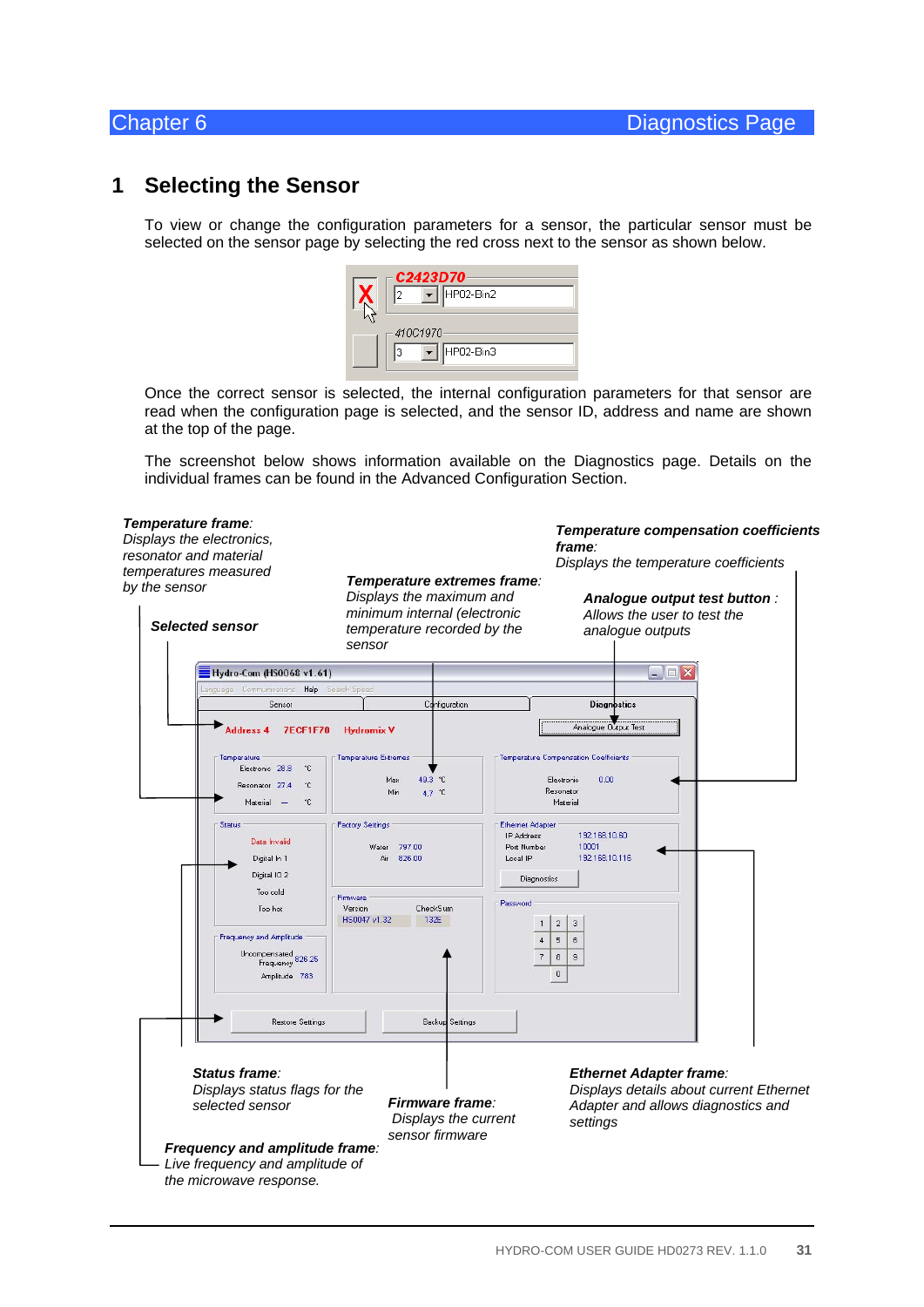# **2 Analogue Output Test**

The analogue output test is accessed using the 'Analogue Output Test' button. When pressed the diagnostics page changes to the following.

| Sensor                                   | Configuration     | <b>Diagnostics</b>                                      |
|------------------------------------------|-------------------|---------------------------------------------------------|
| Address 4 7ECF1F70<br><b>Output Test</b> | <b>Hydromix V</b> | <br>-----------------------<br>$E$ xit<br>0000000000000 |
|                                          |                   |                                                         |
| $0 \text{ mA}$<br>4 mA                   | 20<br>mÅ          | Current                                                 |
|                                          |                   | 0.00                                                    |
|                                          |                   |                                                         |
|                                          |                   |                                                         |
|                                          |                   |                                                         |
|                                          |                   |                                                         |

This function can be used to verify operation of the analogue output or calibrate the interface such as a batch controller PLC or an external indicator.

The analogue output is controlled using the 0mA, 4mA and 20mA pushbuttons and associated slider. This will force the indicated value to the output. For sensors with an available second analogue output a second slider is shown for testing the second output.

To return to the main diagnostics page press the 'Exit' button.

# **3 Status Frame**

When any of the following conditions occurs, the indicator changes to red. The indicators, where applicable, are interpreted as follows:

| Data Valid/Invalid:     | Indicates if the sensor readings (moisture and/or unscaled) are<br>within the low and high limits set in the 'Averaging' frame in the<br>configuration. |
|-------------------------|---------------------------------------------------------------------------------------------------------------------------------------------------------|
| Digital Input 1:        | Indicates the on/off status of the first digital input.                                                                                                 |
| Digital Input/output 2: | Indicates the on/off status of the second digital input/output.                                                                                         |
| Too cold:               | The temperature measured by the sensor is close to 0°C.                                                                                                 |
| Too hot:                | The temperature is greater than the sensor's operating temperature                                                                                      |

# **4 Firmware Frame**

The version number and checksum fields indicate the version of firmware installed in the sensor. The firmware is held in flash memory and may be upgraded from a file held on disk. Information on upgrading the sensor firmware can be found in the Advanced Configuration Section.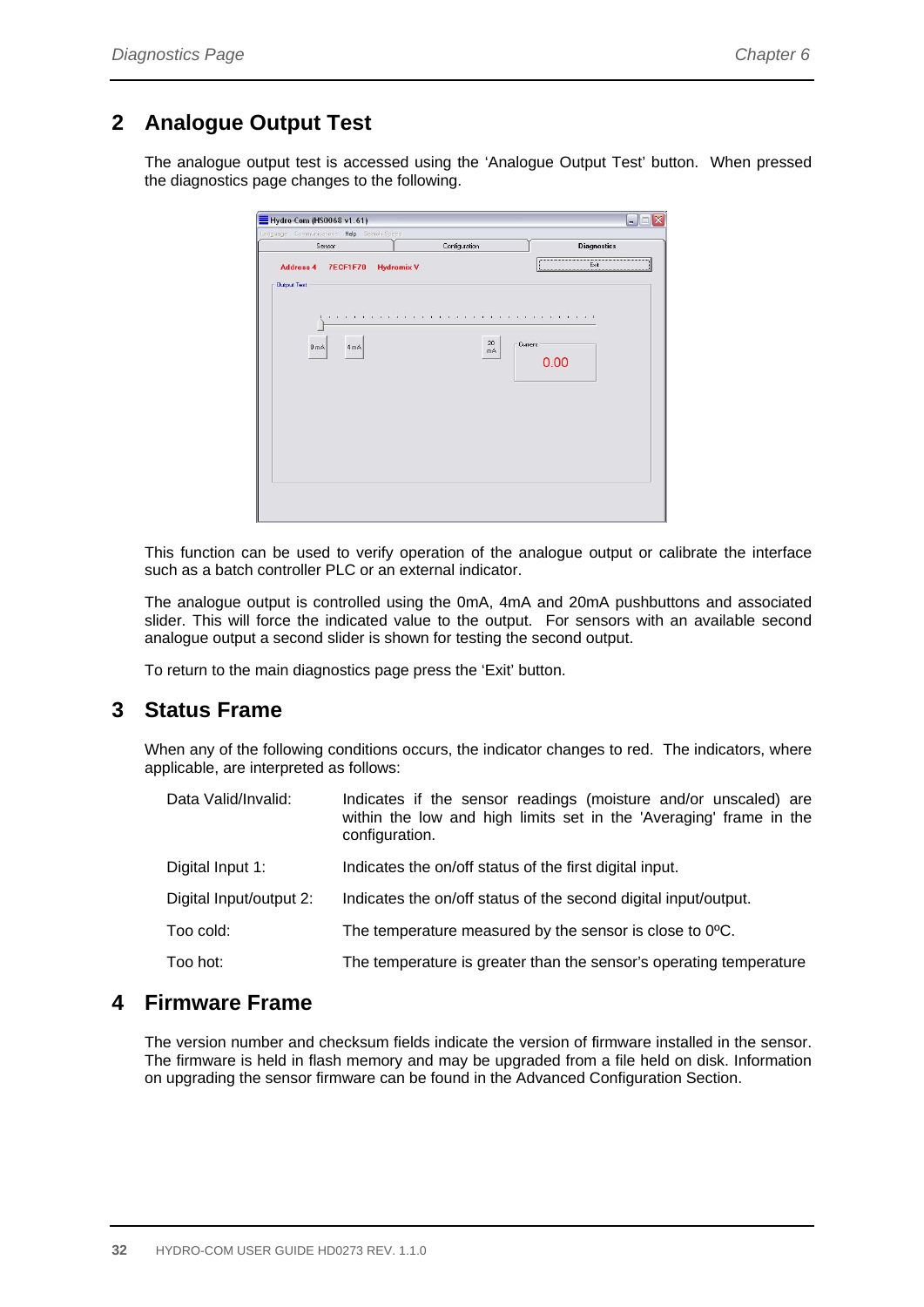# **5 Password Protected Functions**

Part of the diagnostics page is protected with passwords which are designed to prevent operators changing important settings unintentionally. These passwords should be known by supervisors or the installation engineers and are shown in Appendix C. The page can be removed from this manual for security reasons if desired.

There are two levels of password protection. The lower level password provides access for upgrading firmware only, whereas the higher level password provides access to firmware upgrade, temperature compensation factors and the air and water factory calibrations.

| Password |                |   |
|----------|----------------|---|
|          | $\overline{2}$ | 3 |
|          | 5              | 6 |
|          | 8              | 9 |
|          | Ō              |   |

To uncover the protected functions the password should be entered by pressing the appropriate buttons on the password keypad. The password protection can be re-enabled at any stage by pressing the 'Log Out' button.

|                                               |               | ×                    |
|-----------------------------------------------|---------------|----------------------|
|                                               | Configuration | Diagnostics          |
| Log out of the<br>password-<br>protected area | Log Out       | Analogue Output Test |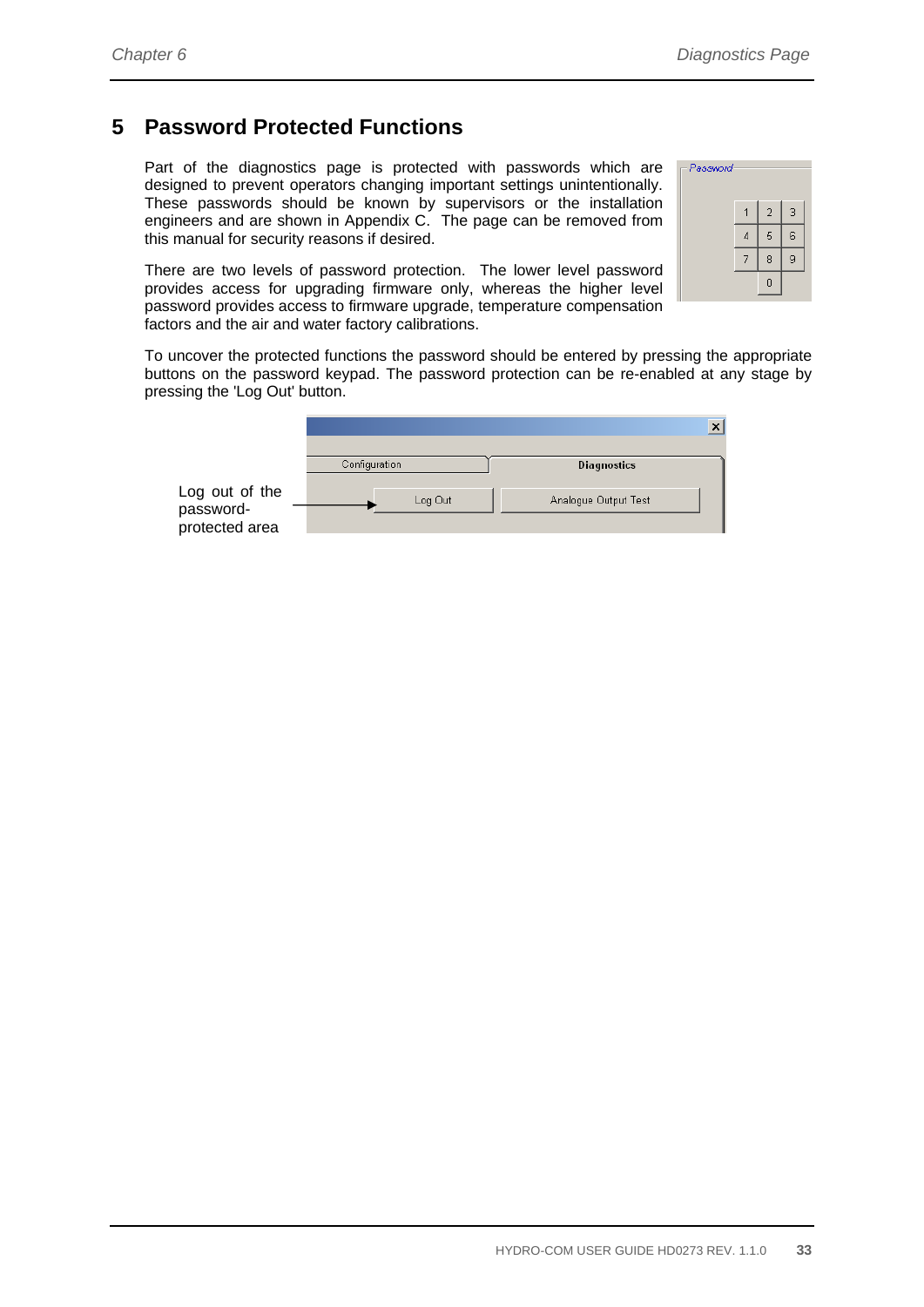Notes: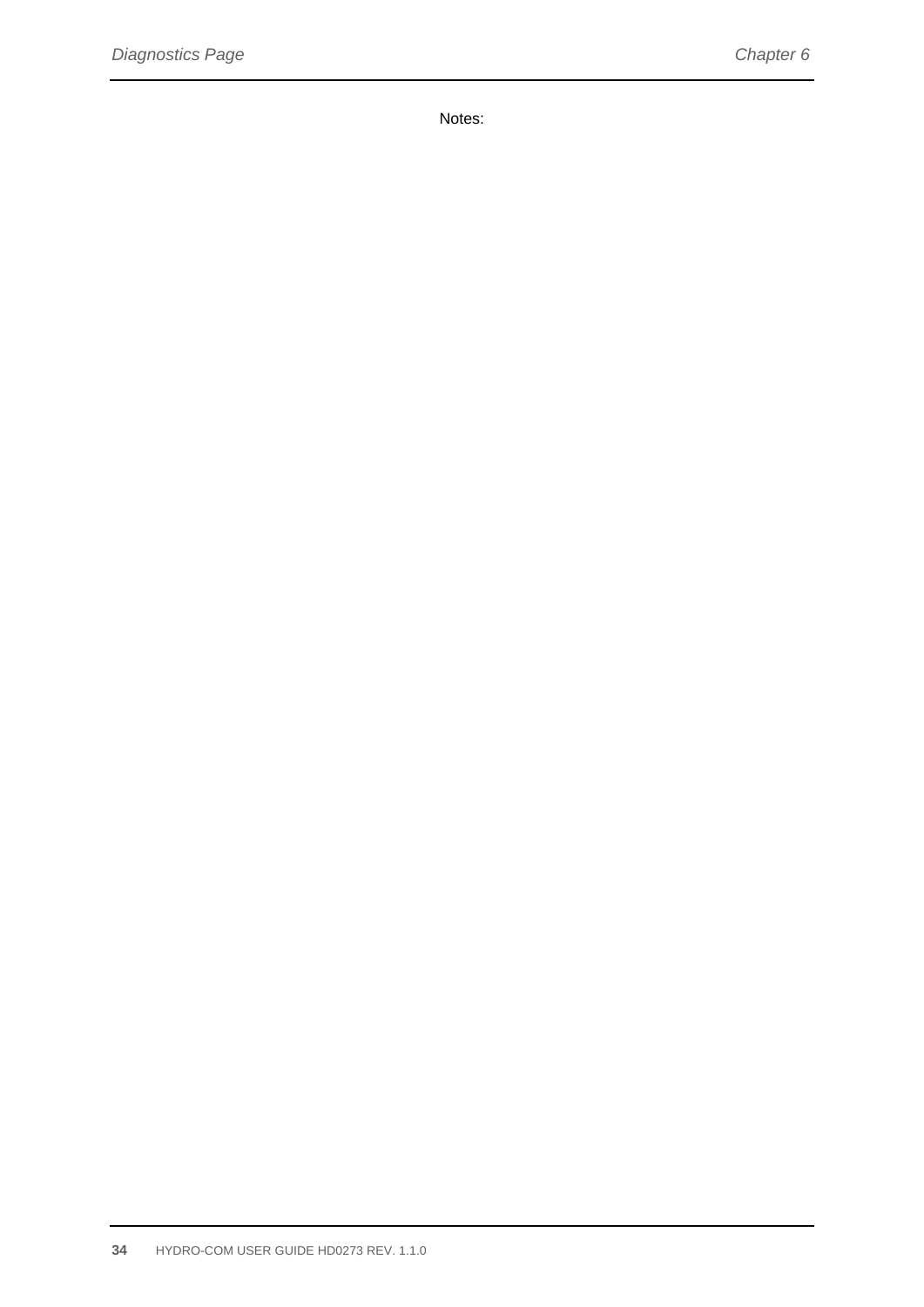# **1 Advanced Configuration Page**

The Advanced Configuration Page is available when the password function on the Diagnostics Page has been activated.

#### *Temperature compensation coefficients frame:*  **Factory settings frame**:<br>Displays the factory set air and water *Allows editing the temperature coefficients Displays the factory set air and water measurements in the sensor and allows recalibration if necessary*  EHydro-Com (H50068 v1.61)  $-12x$ Language Communications Help Search Speed Sensor Configuration Diagnostics **Advanced Configuration** Log Out Address 12 C704A3D1 **HydroProbe Orbiter Factory Settings** Temperature Compensation Coefficients Frequency Amplitude Frequency Amplitude Water 812.28 32.90 0.0022 0.30 Electronic 0.0002 842.28 632.90 Resonator 0.0001 Δi Material  $0.00$  $0.00$ Water Electronic Air Resonator Material Undate **Automatic Calibration** Update Measurement Mode This is an advanced setting and should only be set with<br>advice from Hydronix support personnel. Automatic Calibration Orbiter Arm Type 1 Standard Mode  $\blacktriangledown$ ORBA2 560mm  $\blacktriangledown$ Write ◢ Write **Security Settings** 2 Mode E Ξ Disable edits on configuration page Write  $\Box$  Disable access to the calibration page *Automatic Calibration frame: Orbiter Arm Type frame: If supported, Allows calibration of a Allows selection of the arm new arm or ceramic head type fitted to an Orbiter head unit Measurement Mode frame: Allows selection of the measurement Security Settings frame: mode used for the unscaled Allows restriction of access to the measurement configuration and calibration pages*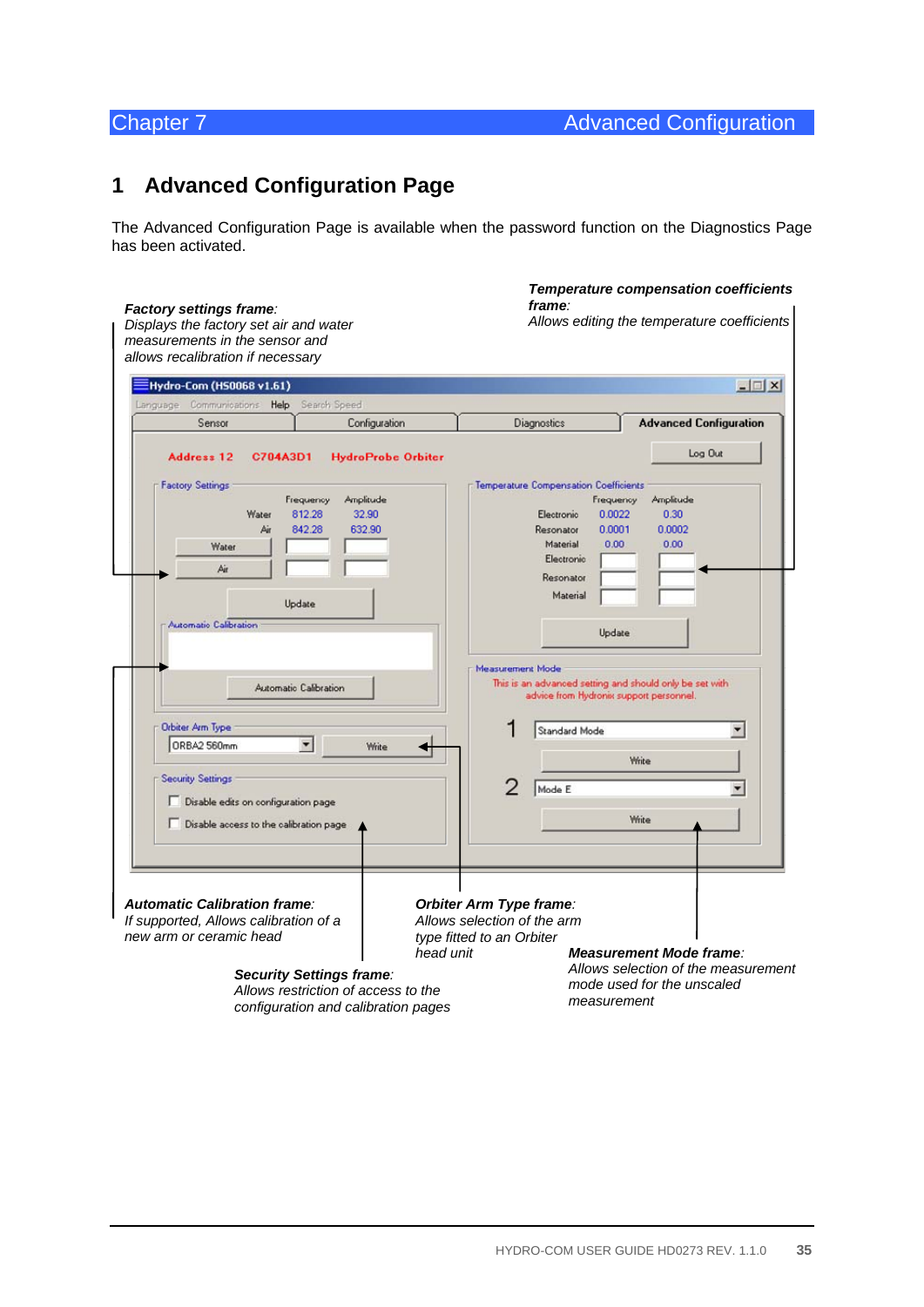# **1.1 Temperature Compensation Coefficients Frame**

The temperature compensation coefficients can be set here by entering the required values and then pressing update.

*Note: These values should not be changed unless advised by a Hydronix Engineer.* 

## **1.2 Orbiter Arm Type Frame**

New Hydro-Probe Orbiter head units have an option for setting the arm type that is attached. Simply select the arm type from the list.

### **1.3 Measurement Mode Frame**

New sensors have different options for the way that the unscaled value is calculated.

*Note: These values should not be changed unless advised by a Hydronix Engineer.* 

### **1.4 Security Settings Frame**

These options restrict edits to the sensor configuration and stop users from deleting data from the calibration page (users are still able to add new calibration points and to enable/disable points in the calibration).

### **1.5 Automatic Calibration Frame**

When a Hydro-Probe Orbiter has its arm changed, or if a Hydro-Mix ceramic is changed it should be recalibrated. Whilst it is always best to perform an Air and Water Factory Calibration (see Performing Air and Water Factory Calibration in this section) this function gives a way of performing an Automatic Calibration.

### **1.6 Factory Settings Frame**

To ensure adequate matching between sensors, all measurements are made with reference to factory calibrated readings established for air and water. It is not necessary to alter these in normal operation

*Note: Changing the calibration may adversely affect the operation of your sensor. If recalibration is needed, please contact Hydronix Technical Support* 

#### **1.7 Firmware Frame**

The firmware upgrade feature of Hydro-Com uses a single upgrade file which contains the firmware data for all Hydronix sensors. Hydro-Com will then pick the relevant firmware for the specific sensor and upload the data. This feature will prevent incorrect firmware uploading to a sensor which can make a sensor inoperable.

Clicking the upgrade button will invoke a file open box. Select the appropriate upgrade file and confirm the selection. The upgrade process typically takes a few minutes - a status message shows progress during this time. The upgraded firmware will begin to run automatically on completion.



**Before you proceed:** It is imperative that sensor power and communication is maintained whilst the upgrade is in progress otherwise there is a possibility that the flash memory will be left in an indeterminate state, rendering the sensor inoperative and therefore requiring further servicing.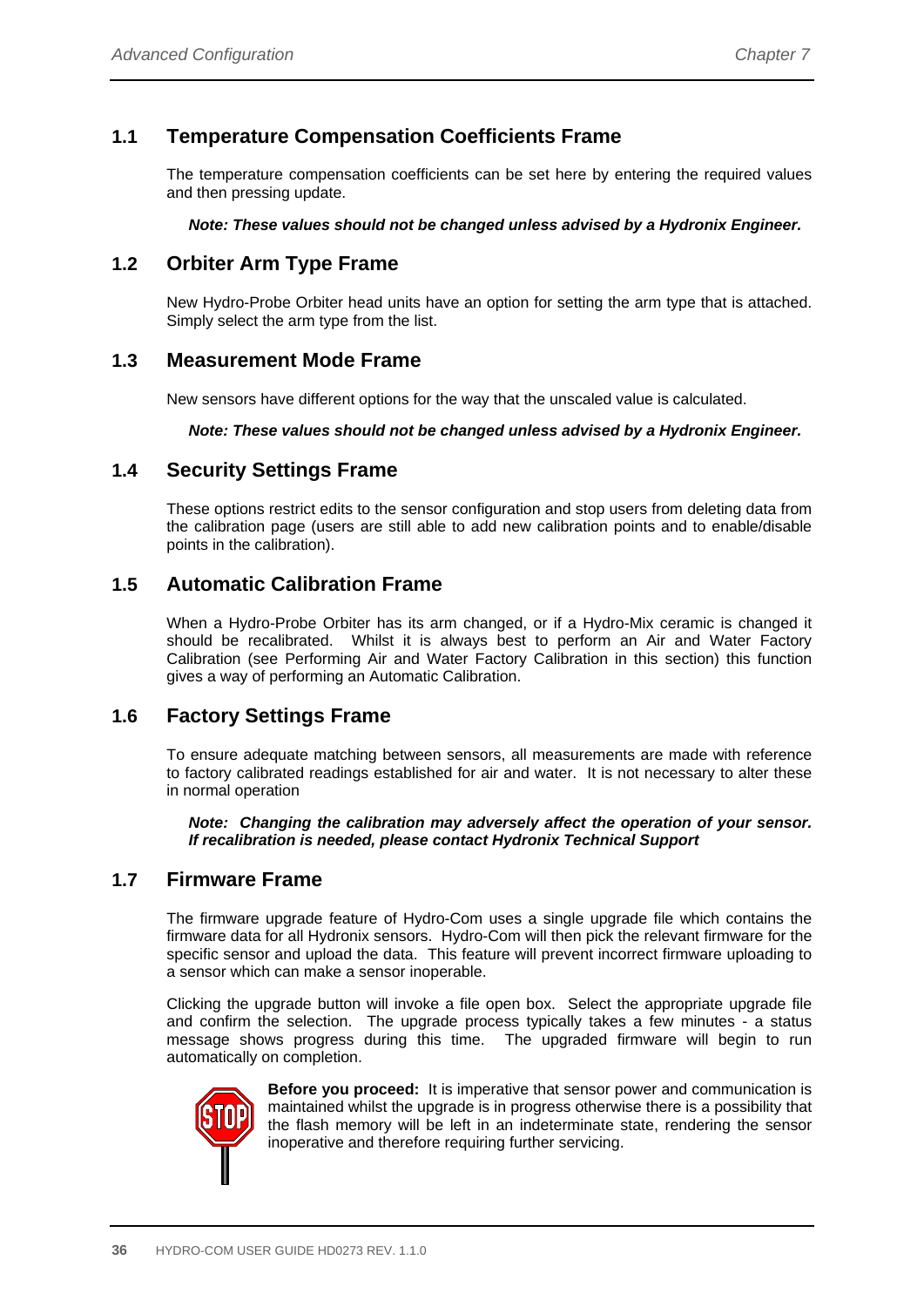# **2 Performing Air and Water Factory Calibration**

| Clean the sensor                                                                                             | Ensure any deposits of material are removed from<br>the sensor face.                                                                                                                                                                       |
|--------------------------------------------------------------------------------------------------------------|--------------------------------------------------------------------------------------------------------------------------------------------------------------------------------------------------------------------------------------------|
| Fill a circular plastic bucket with clean fresh<br>water at 20°C                                             | The level of water needs to cover the sensor<br>ceramic face-plate, and at least 200mm of water<br>is needed in front of the ceramic.                                                                                                      |
|                                                                                                              | The water temperature must be accurate to within<br>$±1$ <sup>o</sup> C as this is used as a reference for the in-built<br>temperature compensation system.                                                                                |
| Add salt                                                                                                     | Add 0.5% by weight of salt $-$ e.g. 50g per 10 litres<br>of water                                                                                                                                                                          |
| Position sensor in the water                                                                                 | For a Hydro-Probe Orbiter, it is suggested that the<br>sensor is held in the bucket offset to one side with<br>the face towards the centre of the bucket, hence<br>the measurement is carried out with a full bucket<br>of water in front. |
|                                                                                                              | 200mm min.                                                                                                                                                                                                                                 |
|                                                                                                              | Sensor in<br>the water<br>bath                                                                                                                                                                                                             |
|                                                                                                              |                                                                                                                                                                                                                                            |
|                                                                                                              | Sensor                                                                                                                                                                                                                                     |
|                                                                                                              | Minimum water depth 200mm                                                                                                                                                                                                                  |
| Allow the working temperature of the sensor<br>to stabilise                                                  | Allow the sensor's working<br>temperature<br>to<br>stabilise to 20±1°C                                                                                                                                                                     |
| Enable the Advanced Configuration Page<br>the click on the 'Water' button in the Factory<br>Settings section | The software will make a new measurement and<br>this frequency reading will be displayed in the<br>water reading box.                                                                                                                      |
|                                                                                                              | <b>Factory Settings</b><br>Amplitude<br>Frequency<br>840.59<br>622.60<br>Water<br>842.28<br>632.90<br>Air<br>811.97<br>250.48<br>Water<br>Air<br>Update                                                                                    |
| Remove the sensor from the water                                                                             |                                                                                                                                                                                                                                            |
| Air reading                                                                                                  | The air reading should be made with the face-<br>plate clean, dry and free from obstructions. Press<br>the 'Air' button.<br>The software will make a new<br>measurement and this frequency reading will be                                 |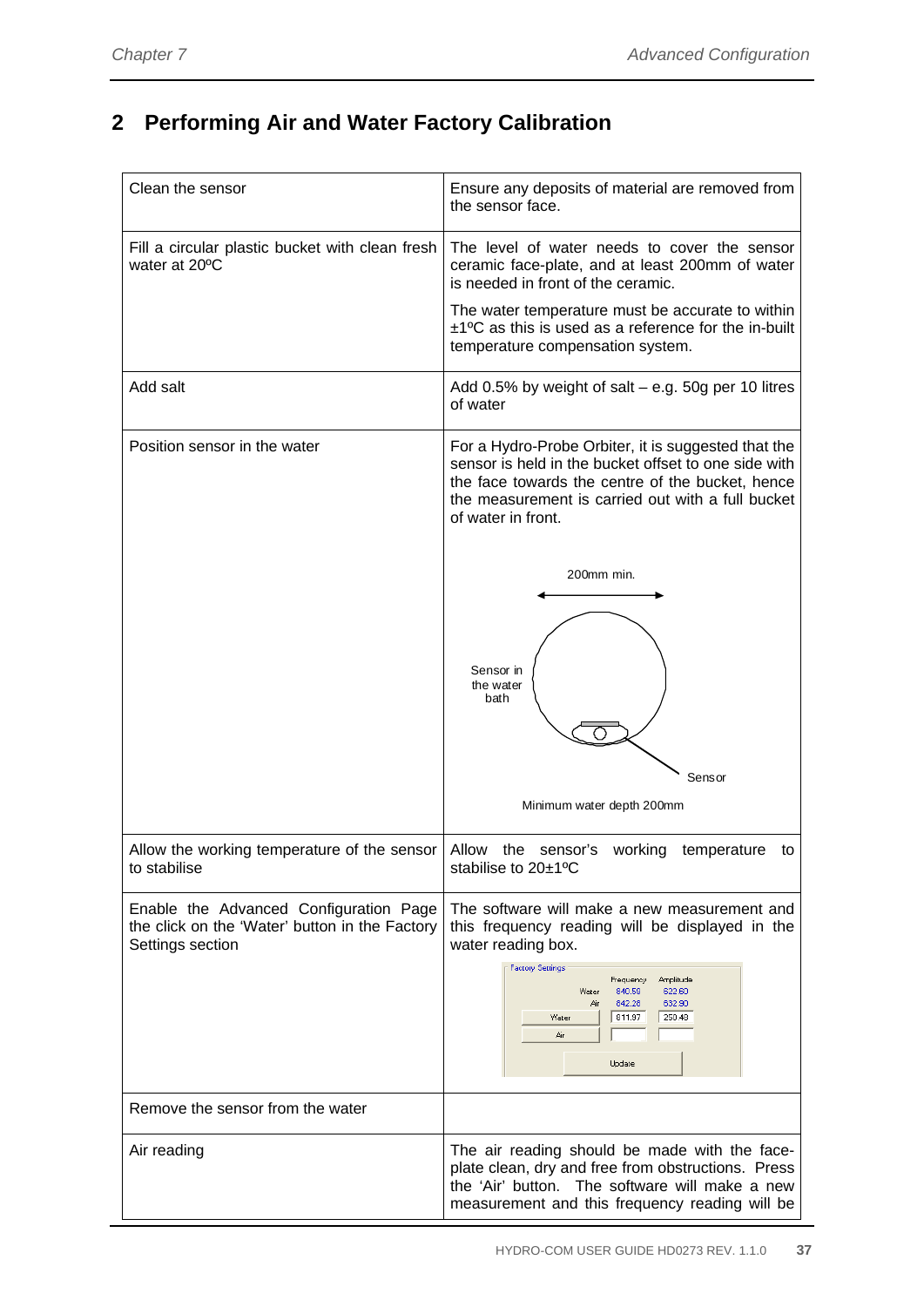|                         | displayed in the air reading box.                                                                                                                                           |
|-------------------------|-----------------------------------------------------------------------------------------------------------------------------------------------------------------------------|
|                         | <b>Factory Settings</b><br>Amplitude<br>Frequency<br>Water<br>840.59<br>622.60<br>Air<br>632.90<br>842.28<br>250.48<br>811.97<br>Water<br>617.25<br>840.53<br>Air<br>Update |
| Update factory settings | Press the 'Update' button to update the new<br>factory settings                                                                                                             |

*Note: New sensors have two calibrated settings, frequency and amplitude. For these sensors the calibration process will set the air and water readings for both of these settings* 

### **2.1 Automatic Calibration (Autocal)**

#### **(Hydro-Probe Orbiter and Hydro-Mix VII Only)**

When fitting a new sensing arm to a Hydro-Probe Orbiter, or replacing the ceramic on a Hydro-Mix the air and water factory calibrations need to be updated. However, if the sensor is installed in a mixer, it is not always possible to manually perform the air and water readings. To help with this issue an alternative function called Autocal may be used. This makes an air reading and then estimates the water reading based on a constant air-water difference. This facility is only available when the selected sensor is a Hydro-Probe Orbiter or a Hydro-Mix VII.

#### *Note: For conveyor belts or freefall applications, an air and water calibration is still required.*

During the Autocal procedure, the ceramic face must be clean, dry and free from obstruction. Once the 'Automatic Calibration' button is pressed, the Autocal measurement will start and should take approximately 30 seconds. The sensor will then be ready for use in the mixer.

#### *Note: For most consistent performance it is recommended that a full air and water calibration is performed.*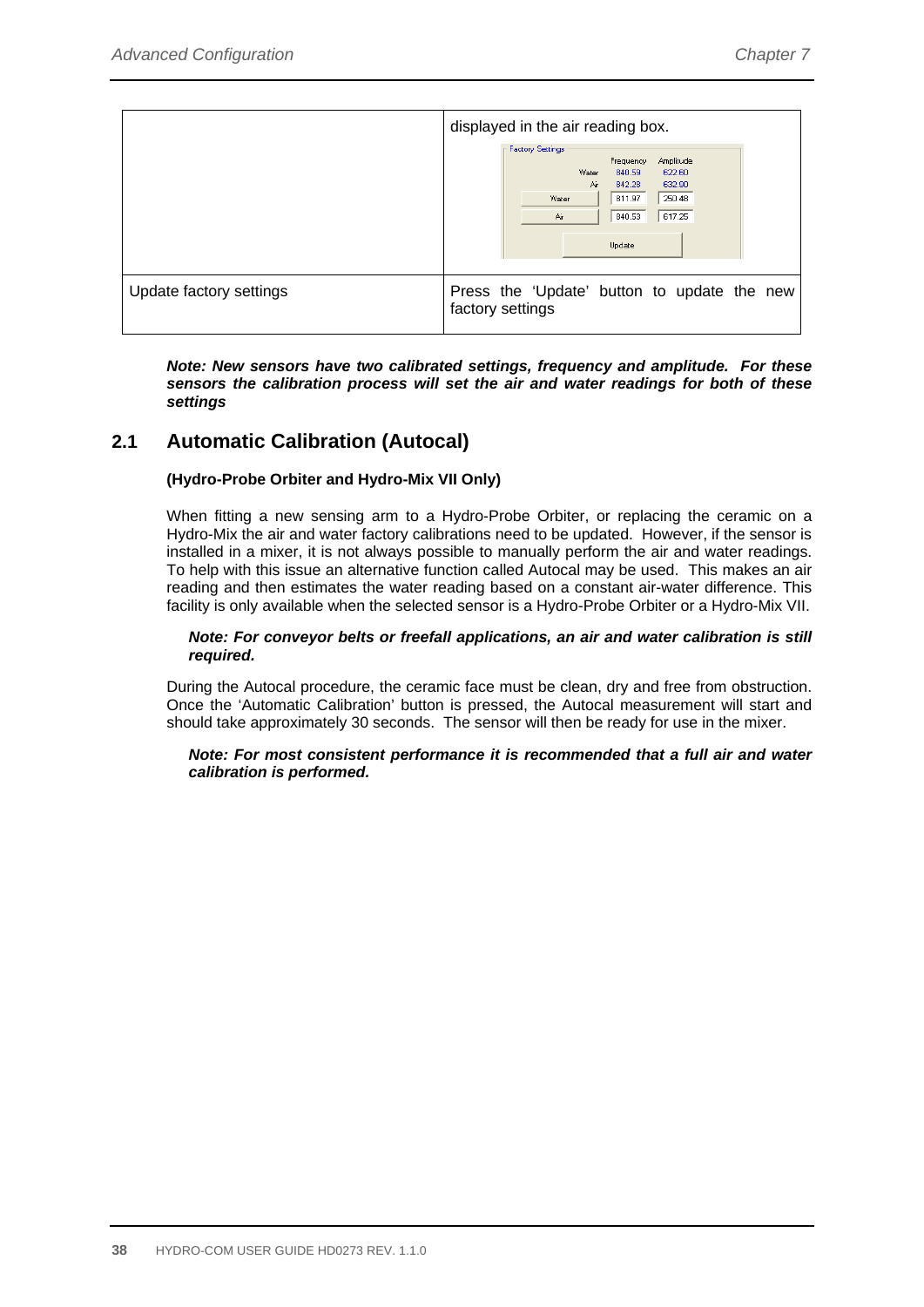### **1 Ethernet Adapter defaults**

By default, the Ethernet Adapter will use an automatically generated IP Address, which will be allocated by the network DHCP server. As this may change after a few days or weeks, it is recommended that a fixed IP Address is used for the Ethernet Adapter. The allocated address should be on the same subnet as the address allocated by DHCP, but outside the range of DHCP addresses. Contact the Network Administrator to find a suitable address.

### **2 Finding an Ethernet Adapter automatically**

Communication with Hydronix sensors is carried out with the Hydro-Com Utility. To start go to the Communications->TCP/IP menu in Hydro-Com and select "Search for Ethernet Adapters".

|          | Hydro-Com (HS0068 v1.60 Beta 1) |                              |        |
|----------|---------------------------------|------------------------------|--------|
| Language | Communications                  | Help Search Speed            |        |
| <br>     | Com Port                        | <br>Configuration            |        |
|          | <b>TCP/IP</b>                   | Add Ethernet Adapter         |        |
|          | Search                          | Search for Ethernet Adapters | 9<br>8 |
|          |                                 | Edit Ethernet Adapters List  |        |
|          | Connected Via Com Port 1        |                              |        |
|          |                                 | <b>Filtered Unscaled</b>     |        |
|          | DEMO                            |                              |        |
| X        | <b>DEMO</b><br>16               | Update                       | XX.X   |

The program will display a search window and query the network for any sensors attached.

| <b>Searching Networks</b>       |  |
|---------------------------------|--|
| Please wait for Ethernet Search |  |
| Checking IP Address 192.168.0.1 |  |
|                                 |  |

The adapter will be added to the list, select it to connect.

|          | Hydro-Com (HS0068 v1.60 Beta 1)  |                              |      |
|----------|----------------------------------|------------------------------|------|
| Language | Communications Help Search Speed |                              |      |
|          | Com Port                         | <br>Configuration            |      |
|          | <b>TCP/IP</b>                    | Add Ethernet Adapter         |      |
|          | Search                           | Search for Ethernet Adapters | 9    |
|          |                                  | Edit Ethernet Adapters List  |      |
|          | Connected Via Com Port 1         | 192.168.10.102:10002         |      |
|          |                                  | 192.168.10.60:10001          |      |
|          | DEMO                             | 123.456.789.012:10001        |      |
| X        | DEMO<br>6                        | Update                       | XX X |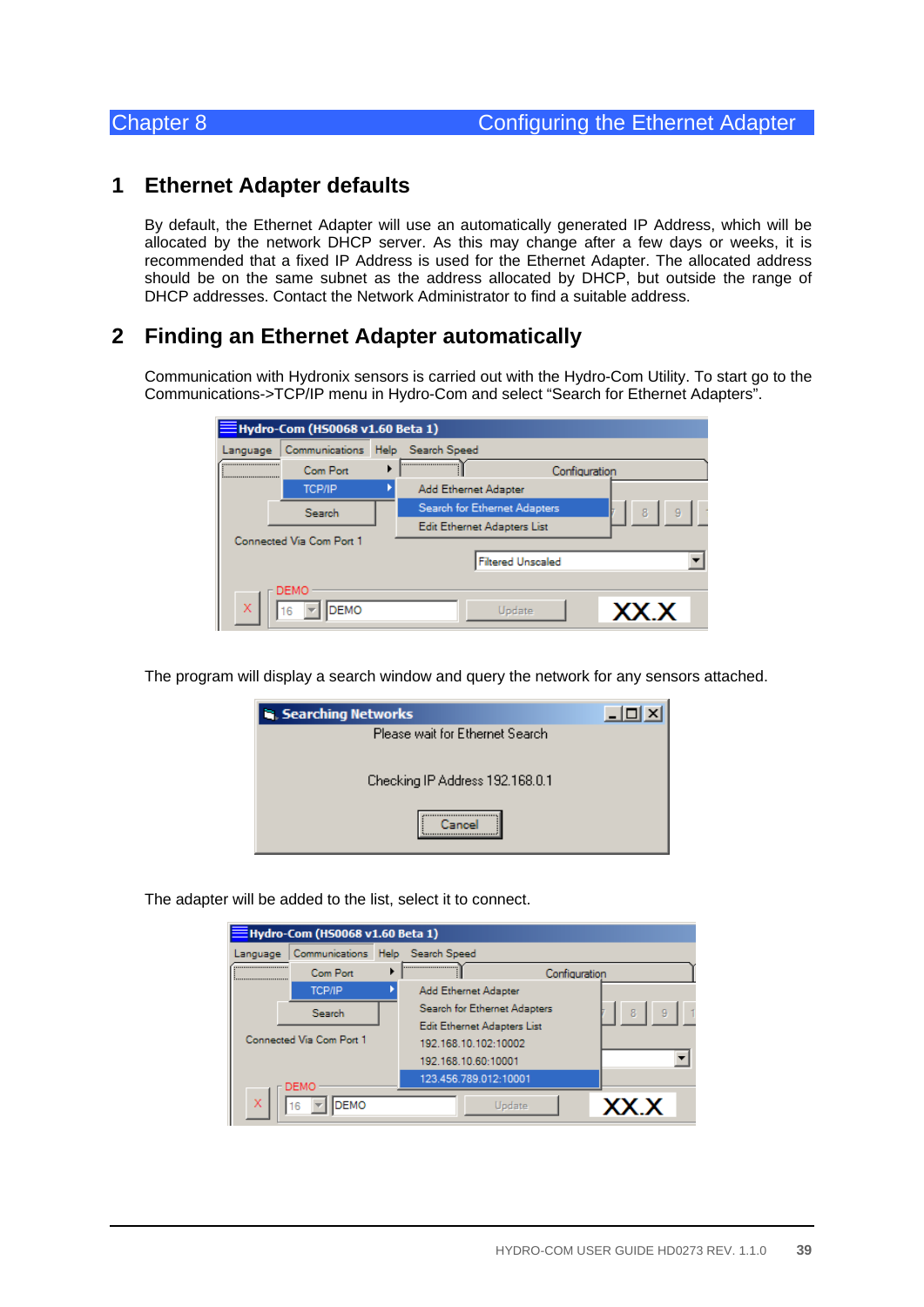## **3 Adding an Ethernet Adapter manually**

In order to manually enter an Ethernet Adapter's IP Address select Communications->TCP/IP- >Add Ethernet Adapter.

|          | $\equiv$ Hydro-Com (HS0068 v1.60 Beta 1) |                                                                            |               |
|----------|------------------------------------------|----------------------------------------------------------------------------|---------------|
| Language | Communications                           | Help Search Speed                                                          |               |
| <br>     | Com Port                                 |                                                                            | Configuration |
|          | <b>TCP/IP</b>                            | Add Ethernet Adapter                                                       |               |
|          | Search                                   | Search for Ethernet Adapters                                               | 8<br>9        |
|          | Connected Via Com Port 1                 | Edit Ethernet Adapters List<br>192.168.10.102:10002<br>192.168.10.60:10001 |               |
| X        | DEMO<br>DEMO<br>16                       | Update                                                                     | XX.X          |

In the dialog box that is shown, enter the IP Address and Port Number (usually 10001) of the Ethernet Adapter

| <b>R. Add Ethernet Adapter</b> |  |
|--------------------------------|--|
| IP Address of Remote Network   |  |
| 123.456.789.012                |  |
| Port on Bemote Network         |  |
| 10001                          |  |
| Cancel<br>ΠK                   |  |

The adapter will be added to the list, select it to connect.

|          | $\bar{\textsf{B}}$ Hydro-Com (HS0068 v1.60 Beta 1) |                              |               |        |
|----------|----------------------------------------------------|------------------------------|---------------|--------|
| Language | Communications                                     | Help Search Speed            |               |        |
| <br>     | Com Port                                           |                              | Configuration |        |
|          | <b>TCP/IP</b>                                      | Add Ethernet Adapter         |               |        |
|          | Search                                             | Search for Ethernet Adapters |               | 8<br>g |
|          |                                                    | Edit Ethernet Adapters List  |               |        |
|          | Connected Via Com Port 1                           | 192.168.10.102:10002         |               |        |
|          |                                                    | 192.168.10.60:10001          |               |        |
|          | DEMO                                               | 123.456.789.012:10001        |               |        |
| X        | <b>DEMO</b><br>16                                  | <b>Update</b>                |               | XX.X   |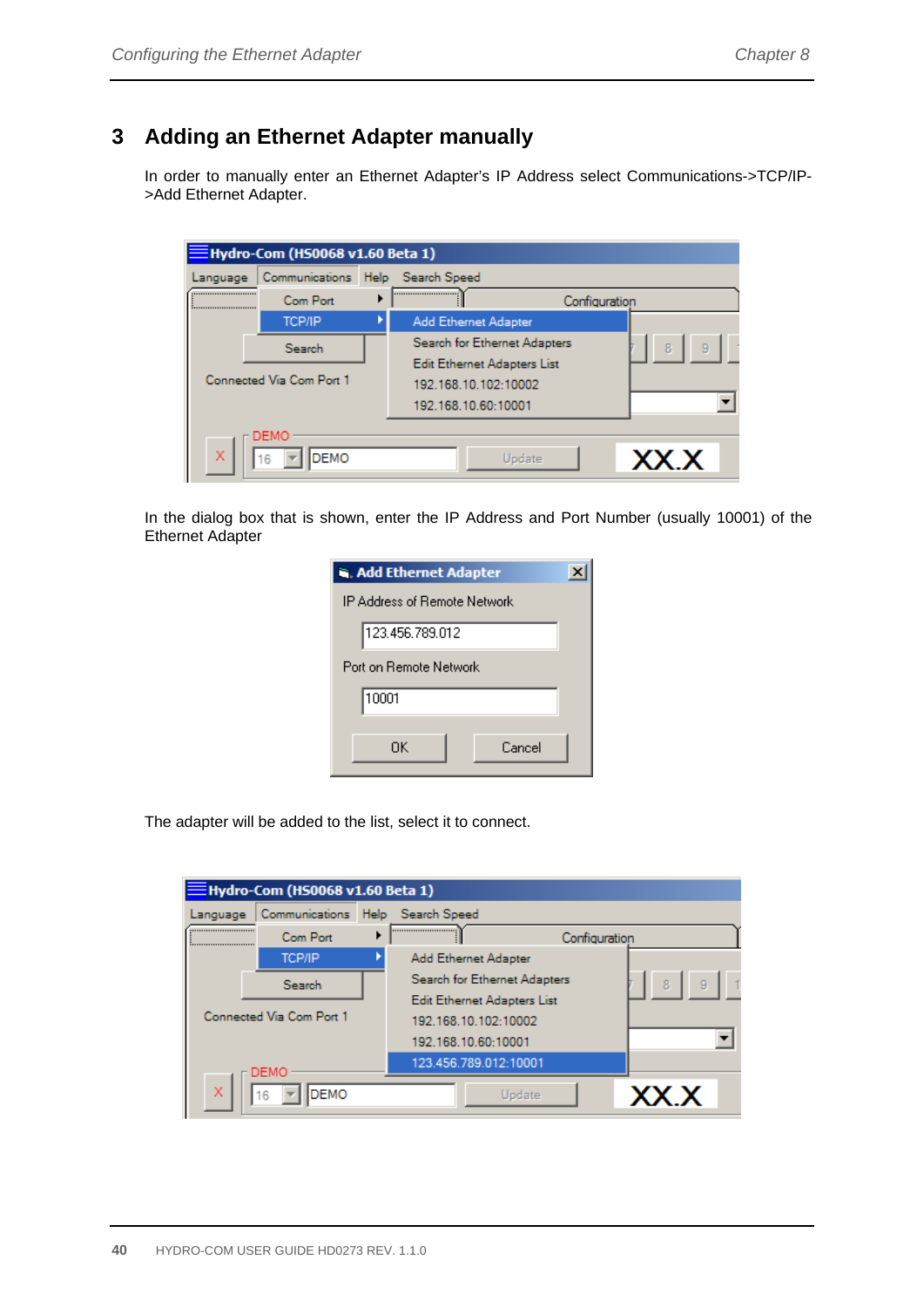# **4 Changing the Ethernet Adapter IP Address**

Once Hydro-Com is connected to an Ethernet Adapter, go to the "Diagnostics" tab, login using the high level password, then click on the button "Settings" in the Ethernet Adapter frame

| Language Communications Help                                                  | Search Speed                |                   |                                              |                                             |
|-------------------------------------------------------------------------------|-----------------------------|-------------------|----------------------------------------------|---------------------------------------------|
| Sensor                                                                        | Configuration               |                   | <b>Diagnostics</b>                           | Advanced Configuration                      |
| <b>7ECF1F70</b><br><b>Address 4</b>                                           | <b>Hydromix V</b>           |                   | Log Out                                      | Analogue Output Test                        |
| Temperature                                                                   | <b>Temperature Extremes</b> |                   |                                              | Temperature Compensation Coefficients       |
| °C.<br>Electronic 29.3<br>Resonator 27.9<br>°C.<br>Material<br>۰c             | Max<br>Min                  | 49.3 °C<br>4.7 °C |                                              | Electronic<br>0.00<br>Resonator<br>Material |
| Status                                                                        | <b>Factory Settings</b>     |                   | <b>Ethernet Adapter</b>                      |                                             |
| Data Invalid<br>Digital In 1                                                  | Water<br>Air                | 797.00<br>826.00  | <b>IP Address</b><br>Port Number<br>Local IP | 192.168.10.60<br>10001<br>192.168.10.116    |
| Digital IO 2                                                                  |                             |                   | Diagnostics                                  | Setup                                       |
| Too cold                                                                      | Firmware                    |                   |                                              |                                             |
| Too hot                                                                       | Version<br>HS0047 v1.32     | CheckSum<br>132E  |                                              |                                             |
| Frequency and Amplitude<br>Uncompensated<br>Frequency 826.23<br>Amplitude 781 |                             | Upgrade           |                                              |                                             |
|                                                                               |                             |                   |                                              |                                             |

To fix the IP Address, click on "Use fixed IP Address" and enter the IP Address in the box provided. It is recommended to leave the Port Number and Gateway set to the defaults. Click "Set" and then after the progress bar has completed and the new information has been written, click "Exit" to close the dialog and go back to the main screen.

When a fixed IP Address has been assigned, it is recommended to write the address on the front of the Ethernet Adapter in the space provided.

| <b>Existing Settings</b><br>Fixed IP Address<br>192.168.10.60<br>IP Address<br>Port Number<br>10001<br>0000<br>Gateway | New Settings<br>Auto IP Address (DHCP) | ි Ethernet TCPIP Setup |  |
|------------------------------------------------------------------------------------------------------------------------|----------------------------------------|------------------------|--|
|                                                                                                                        |                                        |                        |  |
|                                                                                                                        |                                        |                        |  |
|                                                                                                                        |                                        |                        |  |

### **5 Remote (Internet) Connection**

Sensors connected to an Ethernet Adapter can also be accessed remotely over the Internet. In order to do this, it is necessary to open up a port in the Firewall of the network on which the Ethernet Adapter is installed. Contact the Network Administrator for details of doing this. When opening the Port, all incoming traffic to that port should be directed to the IP Address of the Ethernet Adapter and port 10001. Make a note of the network's IP Address on the Internet and the number of the port opened up. The table below shows the settings used in this example:

| <b>Company Network Settings</b> |                    | <b>Ethernet Adapter Settings</b> |                    |
|---------------------------------|--------------------|----------------------------------|--------------------|
| <b>IP Address</b>               | <b>Opened Port</b> | <b>IP Address</b>                | <b>Port Number</b> |
| 123.456.78.901                  | 7011               | 192.168.10.61                    | 10001              |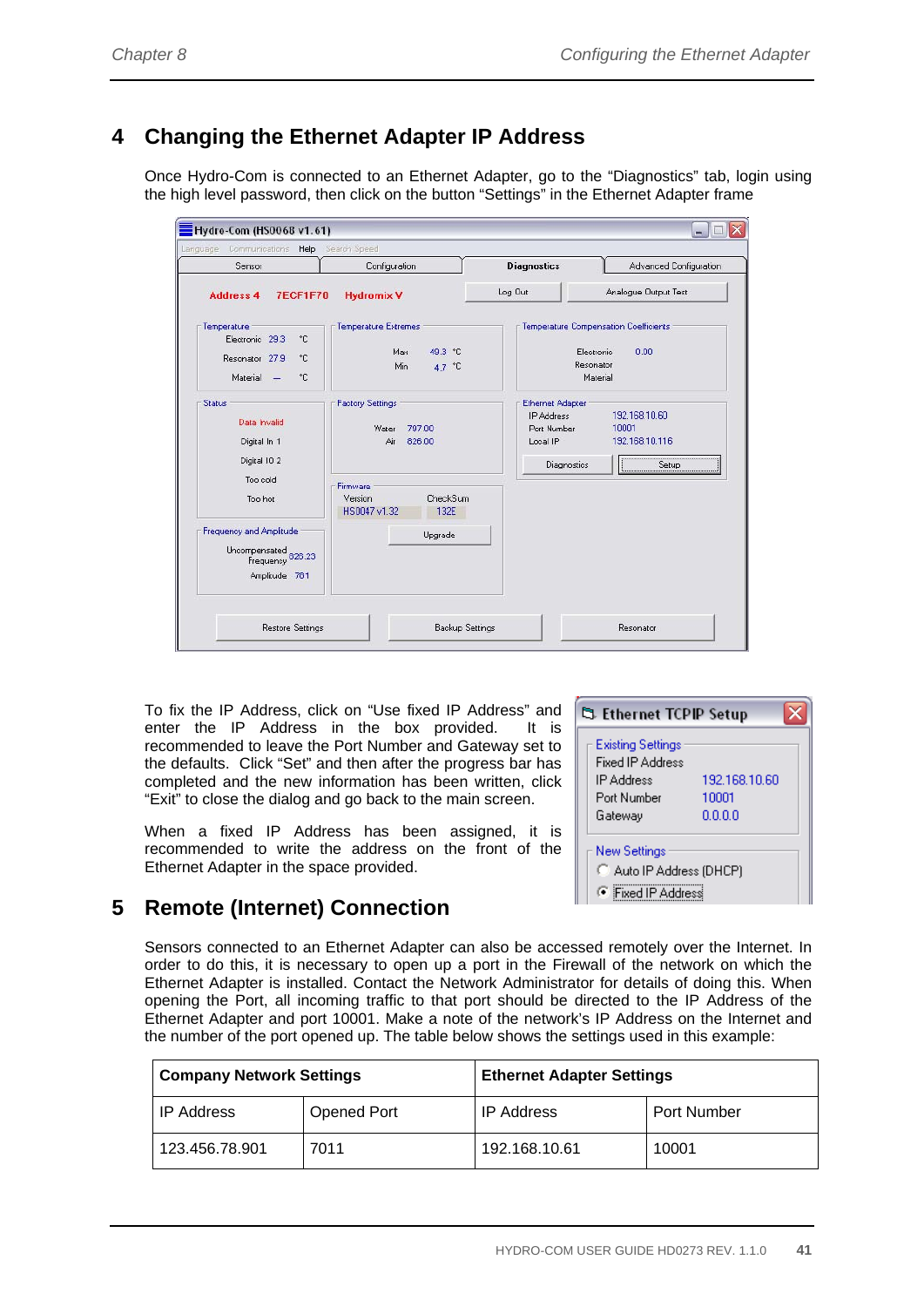The port 7011 on the Firewall is opened up and all traffic to this port is forwarded to 192.168.10.61 port 10001.

If the Firewall does not allow a completely flexible configuration of port forwarding then either open up port 10001 on the Firewall and leave the Ethernet Adapter port set as 10001, or alternatively alter the port of the Ethernet Adapter to be the same as the port opened in the Firewall. This is done by entering the new value in the Port Number box when setting the fixed IP Address:

Certain port numbers are reserved for internal use by the Ethernet Adapter and should not be used:

| <b>Port Number</b> | <b>Function</b>                                  |
|--------------------|--------------------------------------------------|
| $1 - 1024$         | Commonly used Internet Ports                     |
| 9999               | Adapter<br>Reserved<br>Ethernet<br>functionality |
| 14000 - 14009      |                                                  |
| 30704              |                                                  |
| 30718              |                                                  |

| <b>Ethernet TCP/IP Setup</b>          |  |
|---------------------------------------|--|
| Current Settings<br>Manual IP Address |  |
| IP Address 192.168.10.61              |  |
| Port Number 10002                     |  |
| 192.168.123.254<br>Gateway            |  |
| New Settings                          |  |
| C Auto IP Address (DHCP)              |  |
| <b>C</b> Use fixed IP Address:        |  |
| 192.168.10.61                         |  |
| Port Number:                          |  |
| 7011                                  |  |
| Gateway:                              |  |
| 192.168.123.254                       |  |
|                                       |  |
| Set                                   |  |
|                                       |  |
| Exit                                  |  |
|                                       |  |

Hydro-Com prevents you from setting these port numbers.

Install Hydro-Com on the remote machine. As before, select Communications->TCP/IP->Add Ethernet Adapter. In the Add Ethernet Adapter window, enter the IP Address of the Firewall and the Port opened.

| <b>R.</b> Add Ethernet Adapter |  |
|--------------------------------|--|
| IP Address of Remote Network   |  |
| 123.456.78.901                 |  |
| Port on Bemote Network.        |  |
| 7011                           |  |
| Cancel<br>ΠK                   |  |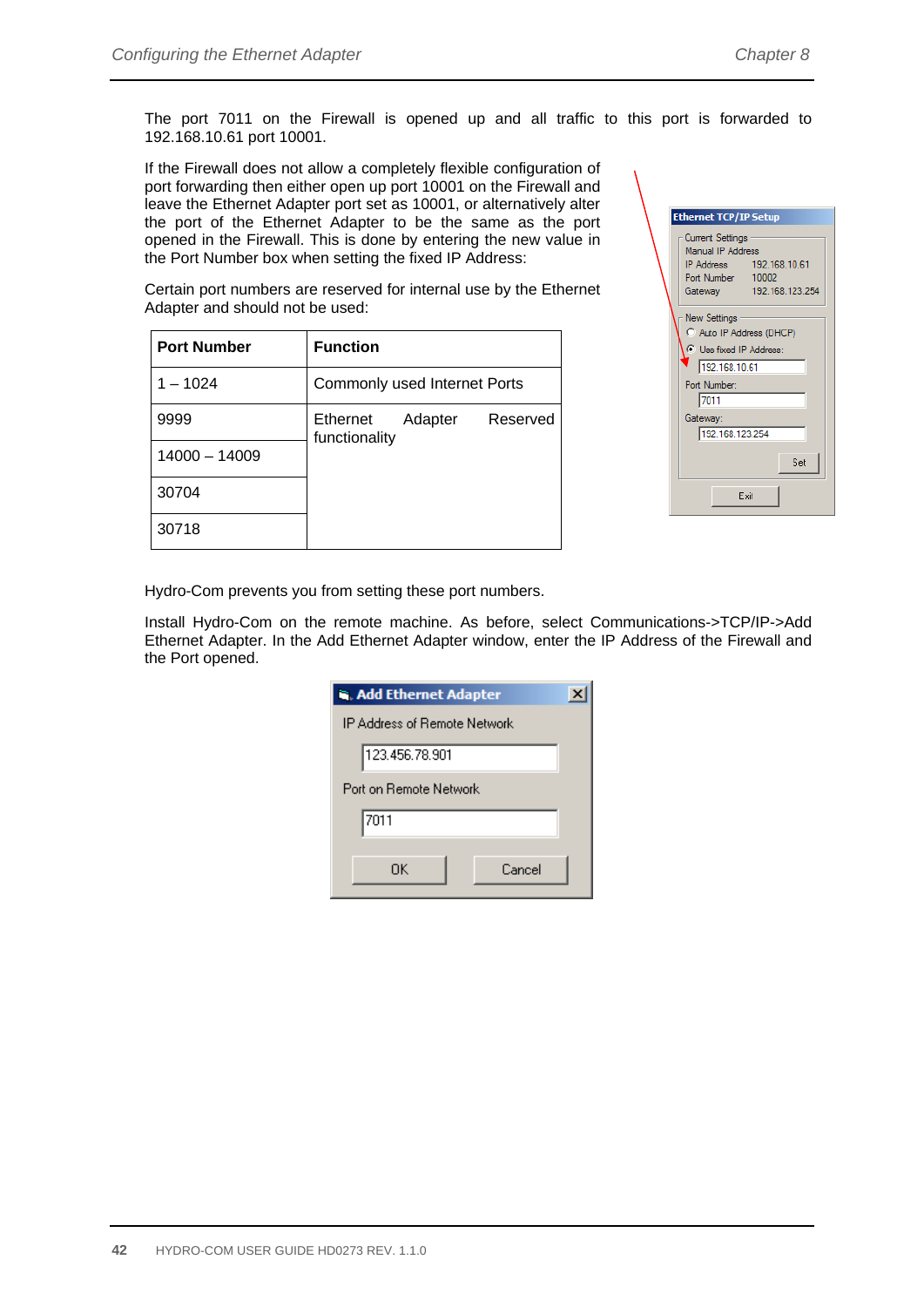The Hydro-Com calibration page is accessed from the configuration page. (This page is similar to the dedicated Hydronix calibration utility 'Hydro-Cal'. There is no extra functionality in Hydro-Cal so Hydro-Com users do not need to download Hydro-Cal for calibration purposes).

### **1 Introduction to Material Calibration**

For applications where a moisture value is required to be directly output from a sensor, the sensor will require calibrating to the material that is to be measured.

The Hydro-Com calibration utility is used to enter unscaled values and corresponding moisture values derived from taking and drying samples. This utility is intended for use with sensors measuring in flowing materials, such as in bins or on conveyor belts. The calibration procedure for mixer applications where water is added under controlled conditions for the moisture to reach a specified value is performed by the mixer control system or the Hydro-Control V

Each material has its own unique electrical characteristic. The raw output of a Hydronix sensor is an unscaled value ranging from 0 to 100. Each sensor is set so that a zero (0) unscaled value relates to the measurement in air and 100 relates to water. The unscaled reading for example from a sensor measuring *fine* sand at 10% moisture content will be different from the unscaled reading (from the same sensor) when measuring *coarse* sand at 10% moisture content. For highest accuracy it is necessary to 'calibrate' the sensors for different materials. *A calibration simply correlates the unscaled reading to 'real' moisture values which have to be determined in the laboratory using a method called 'bake-out' or 'desiccation'.*



The range in moisture for sand can vary from typically 0.5% (the absorbed moisture value or Surface Saturated Dry value (SSD) which is obtained from material suppliers) to approximately 20% (saturated). Other materials can have an even greater range. Over this moisture range for most materials, the reading from a Hydronix sensor is linear. For linear relationships a calibration can be performed from only two points. Once these points are made a straight line can be defined, as shown below.

The equation of the line through the calibration points is used to calculate 'true' moisture from the unscaled reading. This equation is defined by a slope (B) and offset (C). These values are therefore calibration coefficients and can be stored inside the sensor if required. The conversion to moisture% is therefore:

Moisture% =  $B^*$ (unscaled reading) +  $C - SSD$ 

The SSD value is included in case it is required to output moisture values in excess of the material's absorbed moisture. In most cases this is set to zero.

A good calibration is made by measuring material samples and taking readings over the full working moisture range of the material. As many points as practical should be made as more points provides higher accuracy. The graph below shows a good calibration with high linearity.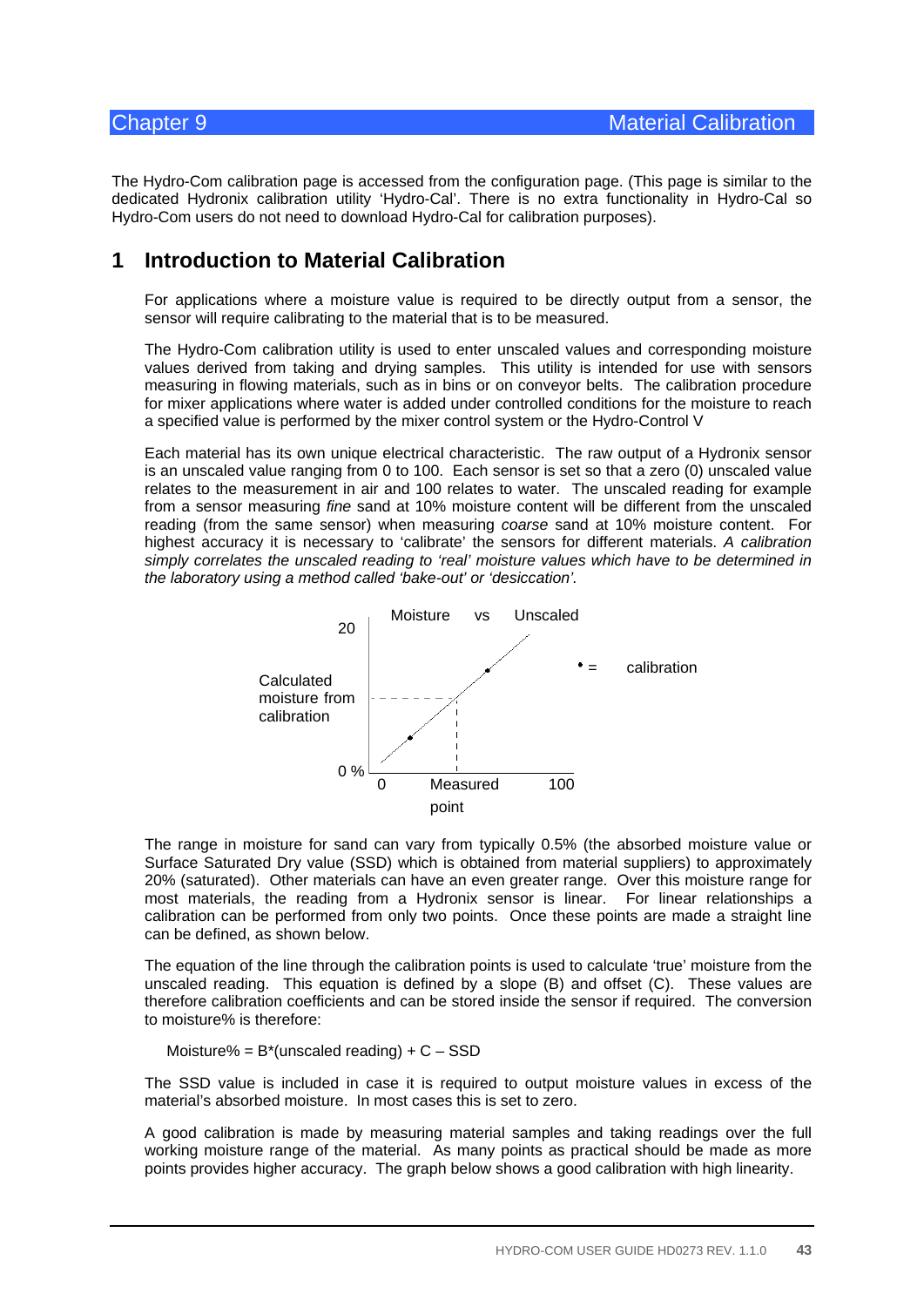

#### **Calibration inaccuracy is likely to result if:**

- Too small a sample of material is used for 'baking-out'.
- A very small number of samples are used (in particular 1 or 2 points).
- Samples are taken close to the same moisture content, like the calibration graph shown below (left). A good range is necessary.
- There is a large 'scatter' in the readings as shown in the calibration graph below (right). (This generally implies an unreliable or inconsistent approach to taking 'bake-out' samples or poor sensor positioning with inadequate material flow over the sensor.)
- If the averaging facility is not used to ensure representative moisture reading for the entire batch.



The Hydro-Com utility incorporates certain calibration rules to aid the user in obtaining reasonable and accurate results despite any problems such as those mentioned above, (see 61Appendix A).

### **2 Moisture Calibration**

In order to simplify the calibration procedure Hydro-Com has the ability to check input calibration values against a set of rules (see Appendix A). These rules inform the user when input values may result in an abnormal moisture calibration. They are most accurate for sands and small stone (less than 10mm). If used for other materials, they may try to force a less accurate calibration. If this is the case the rules can be disabled.

The calibration function in Hydro-Com allows the user to input material calibration data which is then stored on the computer and can be written as calibration coefficients into the sensor.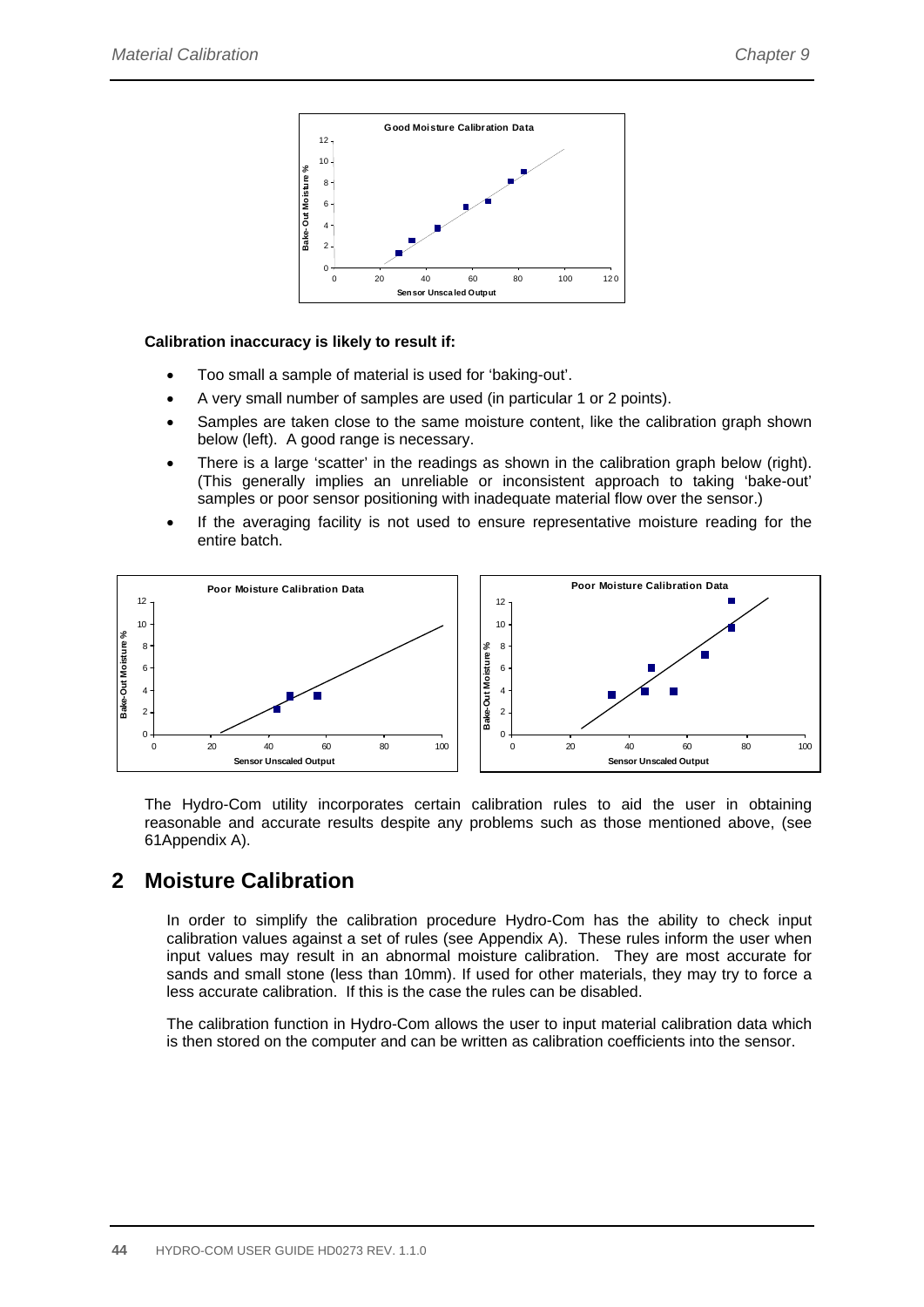The utility is divided in to four areas, as shown below.



*materials other than sands* 

\* A best fit line is a line that mathematically best 'fits' through a series of points, as shown above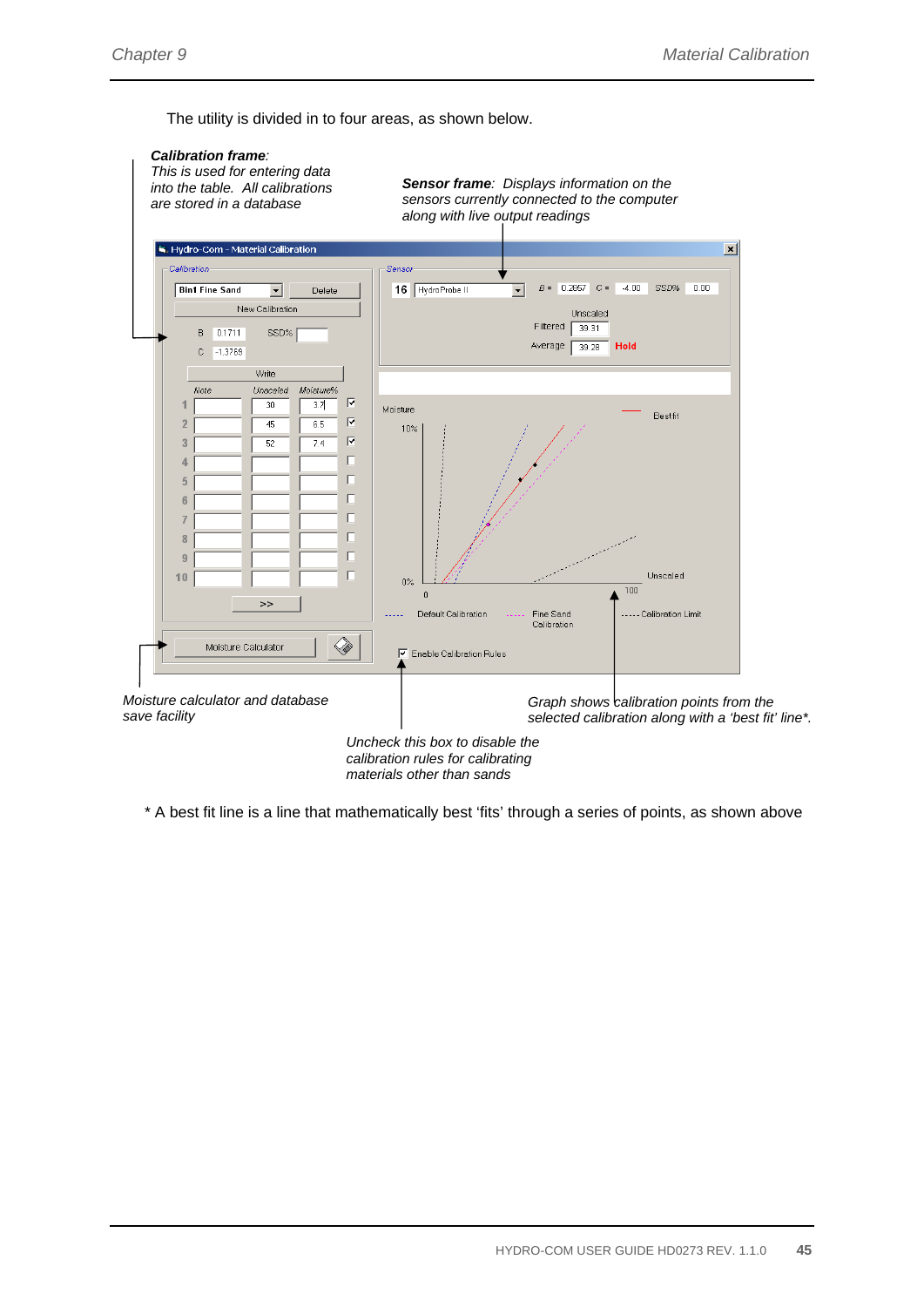### **2.1 Sensor Frame**

#### *Connected sensors pull-down list*

*The sensor name and sensor address number will be displayed for each sensor.* 

*For the selected sensor, the current calibration-coefficients stored in its configuration will be displayed.* 



*selected sensor, required for the material calibration. For more information on these readings, see appendix B.* 

*averaging is taking place. This can be either from the digital input or remote averaging. When this changes to Average, the filtered unscaled is currently being averaged. When averaging is finished the 'Average' unscaled value is held constant and the label changes to Hold.* 

When each sensor is selected in the sensor pull-down list, the calibration utility first determines how the digital input is configured to see if remote averaging can be used. If for the selected sensor the digital input is set to 'Unused' the 'Start Remote Averaging box will appear. For sensors configured with the digital input set to 'Average/Hold', the following warning box will appear instructing users that remote averaging is unavailable.

| Hydro-Com                                  |  |
|--------------------------------------------|--|
| Set I/P 1 to 'Unused' for remote averaging |  |
|                                            |  |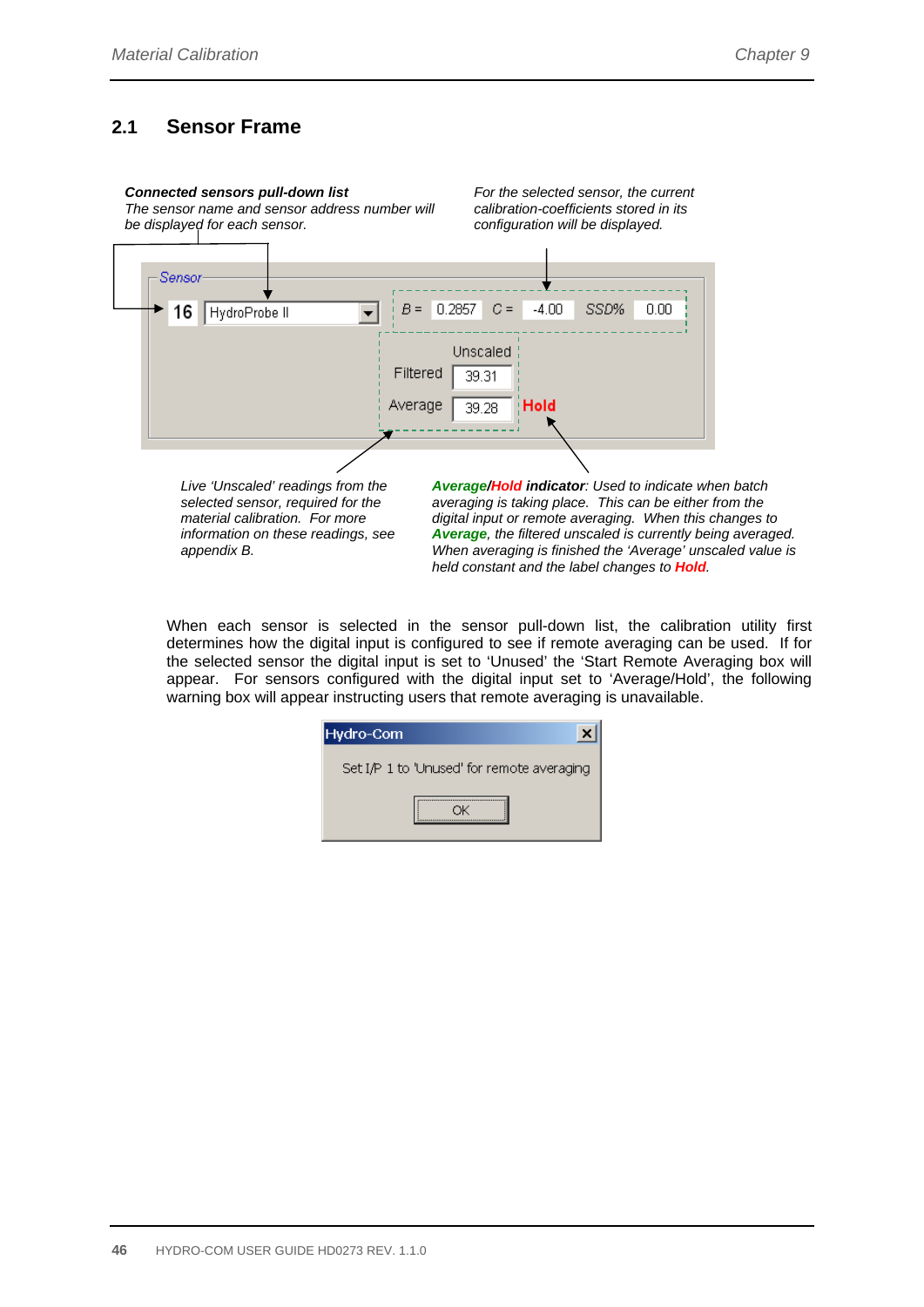### **2.1.1 Averaging**

Averaging the output of a sensor over a period of time is essential for representative sampling in most applications. In the case of a Hydro-Probe II mounted in a sand bin, once the gate opens the sand starts to flow until the gate closes. As the readings vary during this time the only way in which to obtain a representative unscaled value is by continuously averaging during the flow.

Digital input 1 can be used to determine when to average. For a bin installation the sensor input could be generated from the bin-gate switch to give a +24VDC input when the gate is open.

In this case the configuration of the sensor has to be set to 'Average/Hold' for this purpose.

### **2.1.2 Remote Averaging**

If however, the installation is without an input that can switch to control the averaging function, Hydro-Com has the facility to manually select the start and stop period of averaging. This is called 'remote averaging'. Remote averaging is only possible if the first digital input is set to 'Unused'.

If the first digital input is set to 'Unused' then a 'Start Remote Averaging' box will appear as shown below:

| - Sensor:                        |                     |                                                        |      |      |      |  |
|----------------------------------|---------------------|--------------------------------------------------------|------|------|------|--|
| 16<br>HydroProbe II              |                     | $B = \begin{bmatrix} 0.2857 & C = \end{bmatrix}$ -4.00 |      | SSD% | 0.00 |  |
| <b>Start Remote</b><br>Averaging | Filtered<br>Average | Unscaled<br>39.31<br>39.28                             | Hold |      |      |  |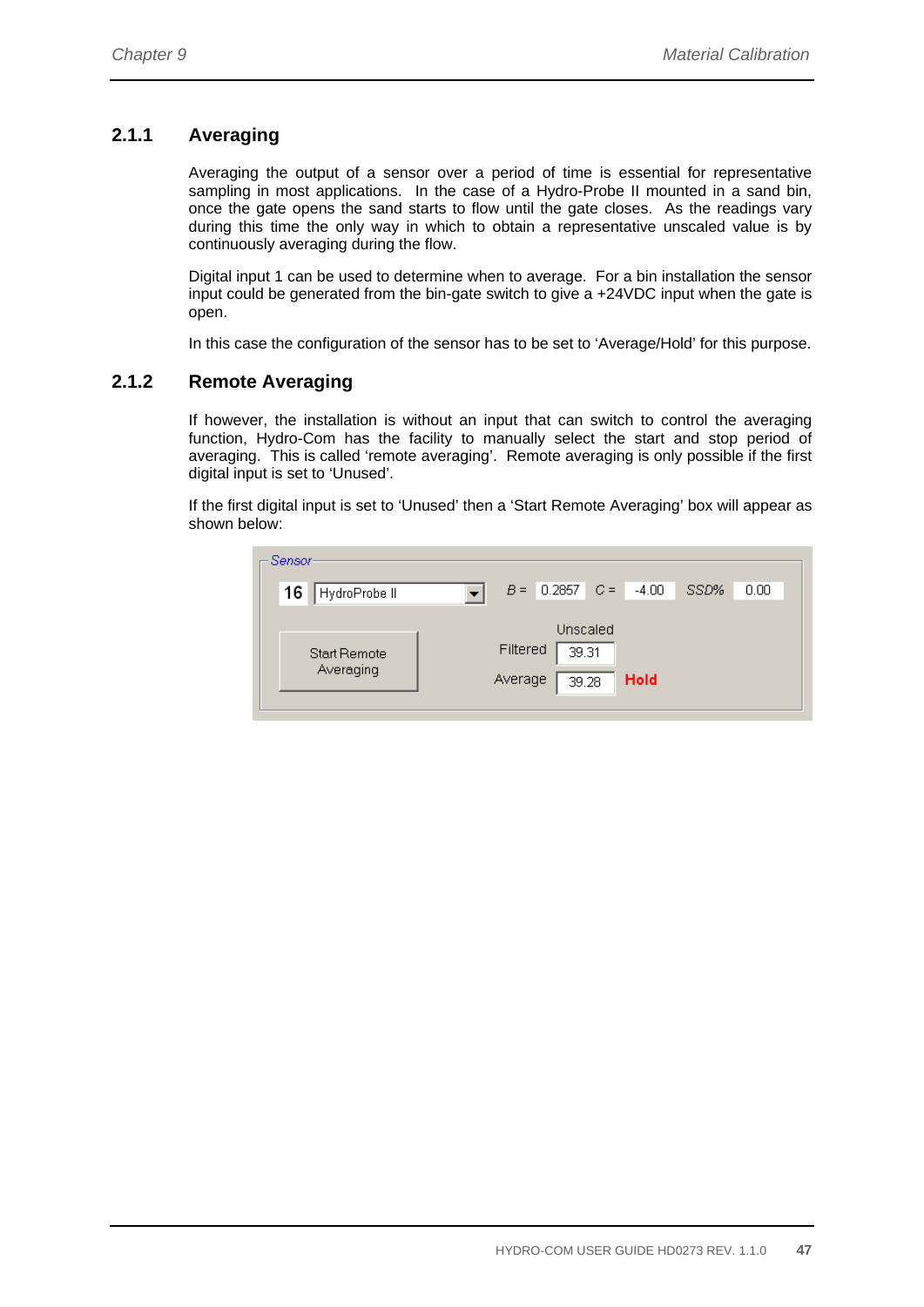### **2.2 Calibration Frame**



#### **2.2.1 Calibration Data Values**

The user may enter up to 20 sets of unscaled and corresponding moisture% values for each calibration in the text boxes provided.

When the user enters data into a text box the corresponding point on the graph is highlighted.

*Note that the first column titled 'Note' is a general information box – this may be left blank or could be used for entering the date or operators name etc.* 

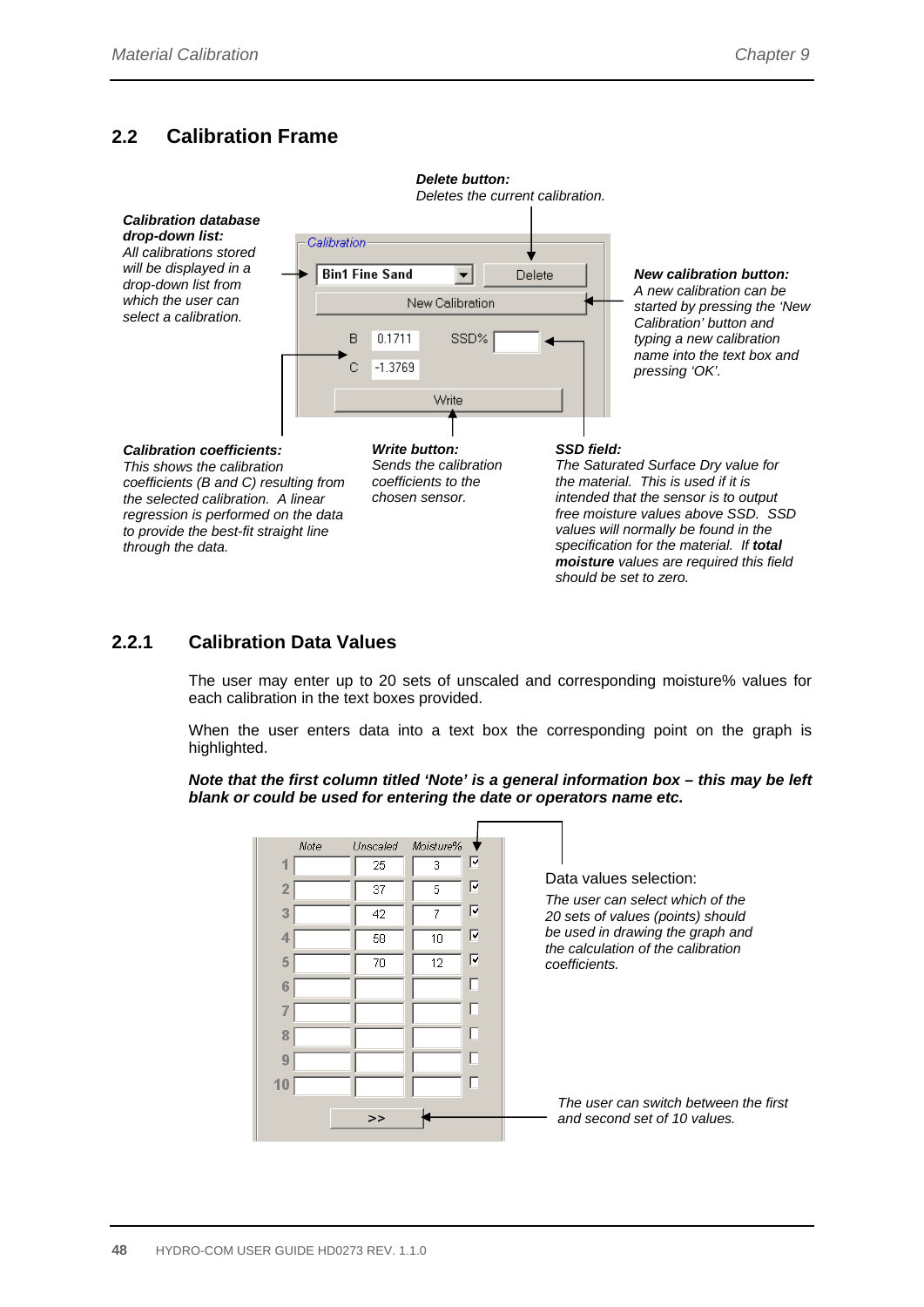### **2.3 Moisture Calculator and Calibration Save to Disk Frame**



*The disk button can be used to store the complete database to a file. When clicked, the user must specify a file name and location. The data for all the calibrations will be written to a text file.* 

The true moisture content is required for each calibration point. The method for taking samples is described in the following section, but to aid calculating the moisture of the sample when drying the material, the 'Moisture Calculator' button has been included. When pressed the following box appears where the weights can be entered.



**A** = Weight of the container

**B** = Weight of the container + wet material

 $C =$  Weight of the container  $+$  dry material

The moisture is then calculated as shown using the 'Moisture' button. The value displayed can then be used in the calibration table as shown overleaf.

#### **2.4 Calibration Graph**



**Moisture % vs. Unscaled Calibration Graph**: The calibration data is displayed in a graphical form together with two default sand calibrations and the maximum and minimum calibration slopes defined by Hydronix, see Appendix A for more information.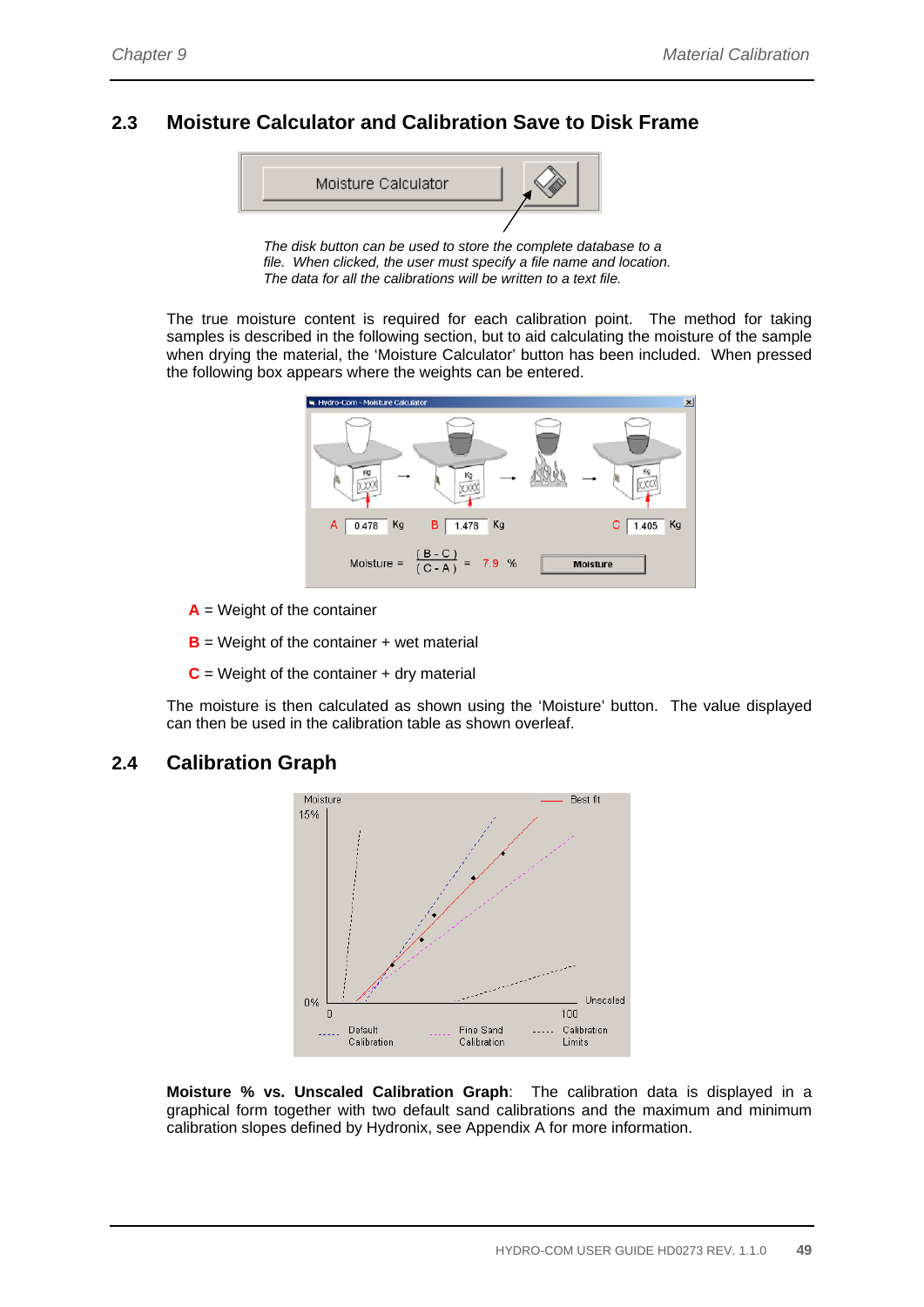### **2.5 Effect of the Calibration Rules**

The calibration data points define a mathematical best fit line and it is this line, described using the two variables B and C, which defines the calibration. The effect of the rules is to improve this calibration line if the calibration data does not satisfy the criteria as described in Appendix A, in such cases the mathematical best fit line is modified.

For standard sands the rules should be enabled so that data not fitting the criteria as set in Appendix A will be corrected for, providing a better calibration. It should be noted that the calibration rules have been designed around a sensor mounted at the suggested angle. See the individual sensor user manuals for more information.

If however different materials are being measured or the installation is different from the suggested method, then it may be necessary to disable the rules using the check-box below the graph. This is application specific and should be determined by the engineer commissioning the equipment.

In the graph below, 3 calibration points have been entered into the table with the calibration rules enabled. The data does not satisfy the complete criteria and as a result, a warning message is displayed as shown. The B and C calibration coefficients that describe this line have been included also.



If for this same data set, the calibration rules are disabled, the graph changes to exclude all the dashed lines and the calibration line is drawn as a mathematical best fit line. No warning message is given and the resultant calibration coefficients are included for comparison below.

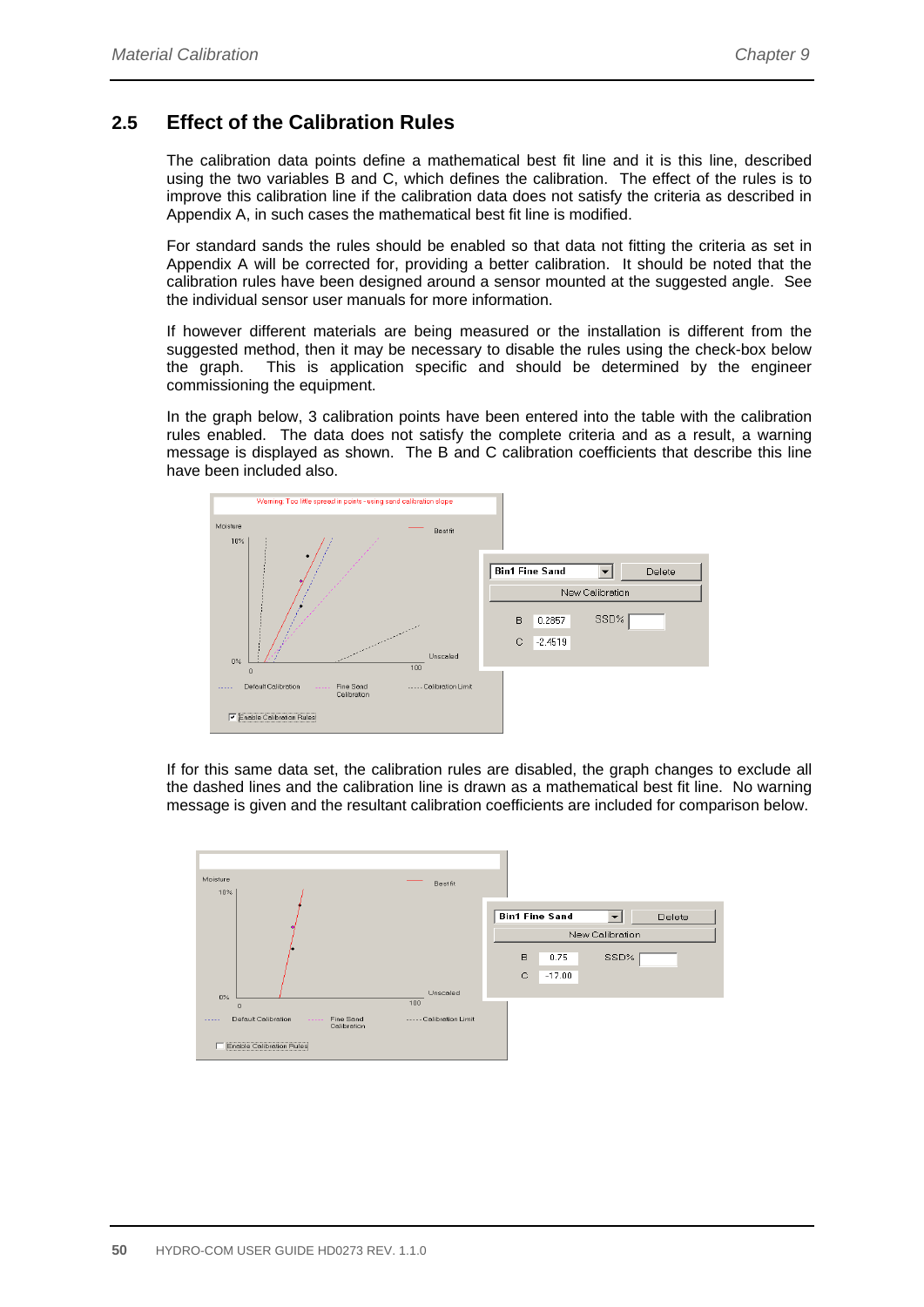## **3 Brix Calibration**

Some Hydronix sensors have the ability to measure the Brix content of a liquid. This is a measure of the amount of dissolved sugar there is in a liquid and is used mainly in the food industry.

Brix is measured in a way which is not proportional to the moisture in the material, which is what the Hydronix sensors are designed to measure. To create a calibration line to calculate Brix from the unscaled value a different equation is used. This equation is:

$$
Brix = A - B \cdot e^{(C \cdot us)} + D \cdot us^2
$$

where **us** is the unscaled value from the sensor. This equation gives an exponential curve.

When using the sensors to measure Brix, the sensor must still be calibrated to the process being monitored. If the sensor is set to output Brix, then when the Calibration button is pressed, a different screen will come up to the moisture calibration page.



To calibrate the sensor, a number of points need to be recorded at different Brix.

The unscaled reading needs to be recorded whilst the process is running and a sample needs to be taken of the liquid the sensor is measuring. The sample then needs to have the Brix content measured and this pair of results can be entered into Hydro-Com.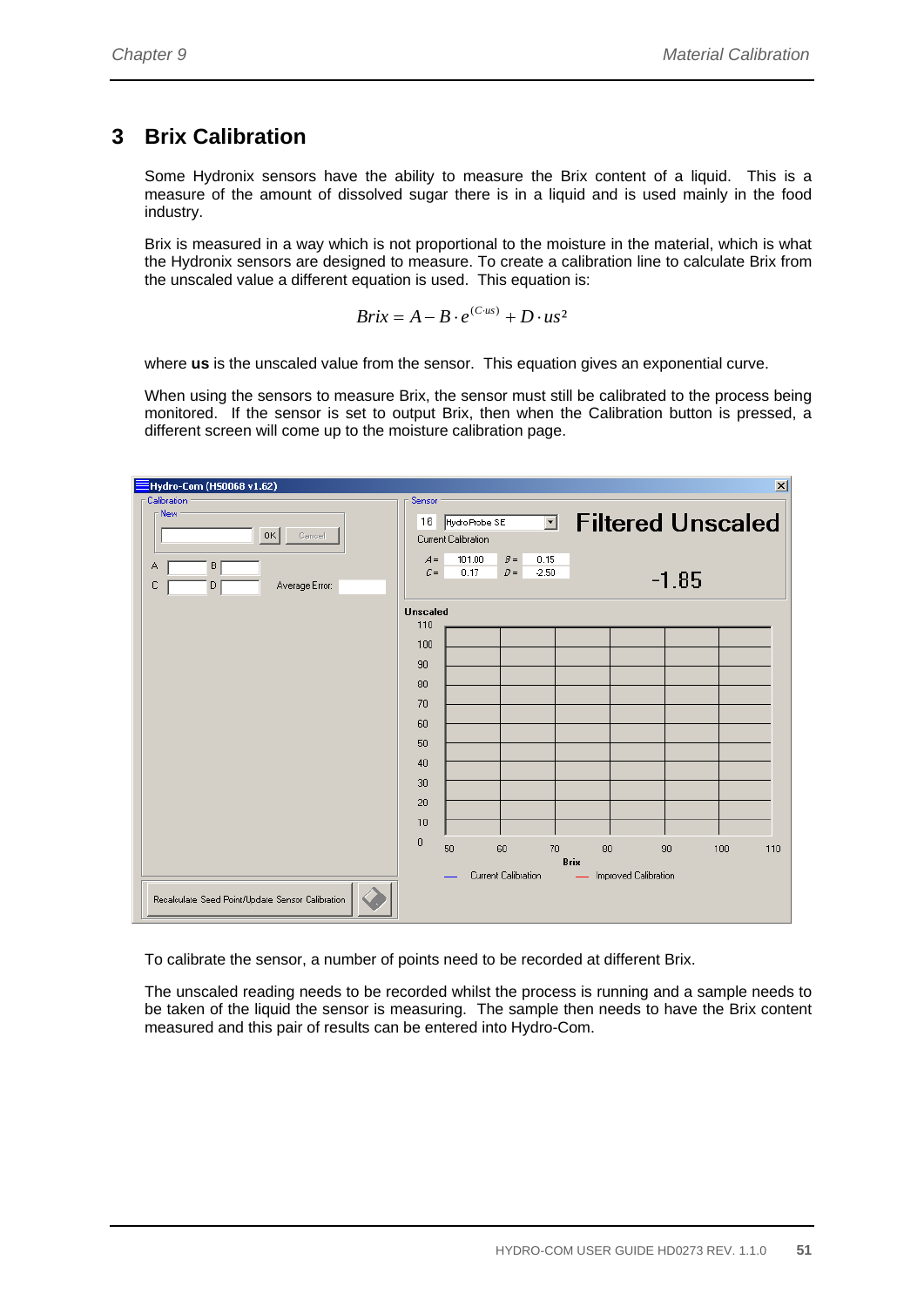| Hydro-Com (HS0068 v1.62)                                                                                                        | $\vert x \vert$                                                              |
|---------------------------------------------------------------------------------------------------------------------------------|------------------------------------------------------------------------------|
| Calibration                                                                                                                     | Sensor                                                                       |
| Example Calibration $\vert \mathbf{v} \vert$<br>Delete                                                                          | <b>Filtered Unscaled</b><br>$\overline{\phantom{a}}$<br>16<br>Hydro Probe SE |
| New Calibration                                                                                                                 | Current Calibration                                                          |
| 101.0000 B 0.1500<br>Α                                                                                                          | 101.00<br>$B =$<br>0.15<br>$A =$<br>$C =$<br>0.17<br>$D =$<br>$-2.50$        |
| 2.2115<br>$0.1700$ $D$ $2.5000$<br>с<br>Average Error:                                                                          | 21.53                                                                        |
| <b>Samples</b><br>Filtered<br>Lab<br>Current<br>New<br>Date<br>Bóx<br>Unscaled<br>Probe Brix<br><b>Probe</b><br>B <sub>ox</sub> | <b>Unscaled</b><br>110                                                       |
| $\overline{\mathbf{v}}$<br>74.13<br>74.13<br>90<br>80<br>01/01                                                                  | 100                                                                          |
| ⊽<br>88.53<br>88.53<br>2<br>70<br>90<br>01/01                                                                                   | 90<br>۰<br>80                                                                |
| ⊽<br>83.79<br>83.79<br>3<br>03/01<br>80<br>88                                                                                   | 70                                                                           |
| 80.11<br> ⊽<br>04/01<br>85<br>80.11<br>85<br>4                                                                                  | 60                                                                           |
| 5<br>L                                                                                                                          | 50                                                                           |
| 6<br>г                                                                                                                          | 40                                                                           |
| г                                                                                                                               | 30                                                                           |
| 8<br>г                                                                                                                          | 20                                                                           |
| 9<br>г                                                                                                                          | 10                                                                           |
| 10                                                                                                                              | $\theta$                                                                     |
| Calculate Best Fit<br>>                                                                                                         | 70<br>50<br>60<br>80<br>100<br>110<br>90<br><b>Brix</b>                      |
| Recalculate Seed Point/Update Sensor Calibration                                                                                | Current Calibration<br>Improved Calibration                                  |

Once a number of points have been entered into the list, the "Calculate Best Fit" button should be clicked.

| <b>Starting Coefficients</b>                           |
|--------------------------------------------------------|
| Choose the coefficients to use as a starting point     |
| ◯ Use default starting point                           |
| ◯ Use existing probe settings as starting point        |
| ◯ Use previous best fit calculations as starting point |
| Calculate Rest Fit                                     |

Select "Use default starting point" and press the "Calculate Best Fit" button.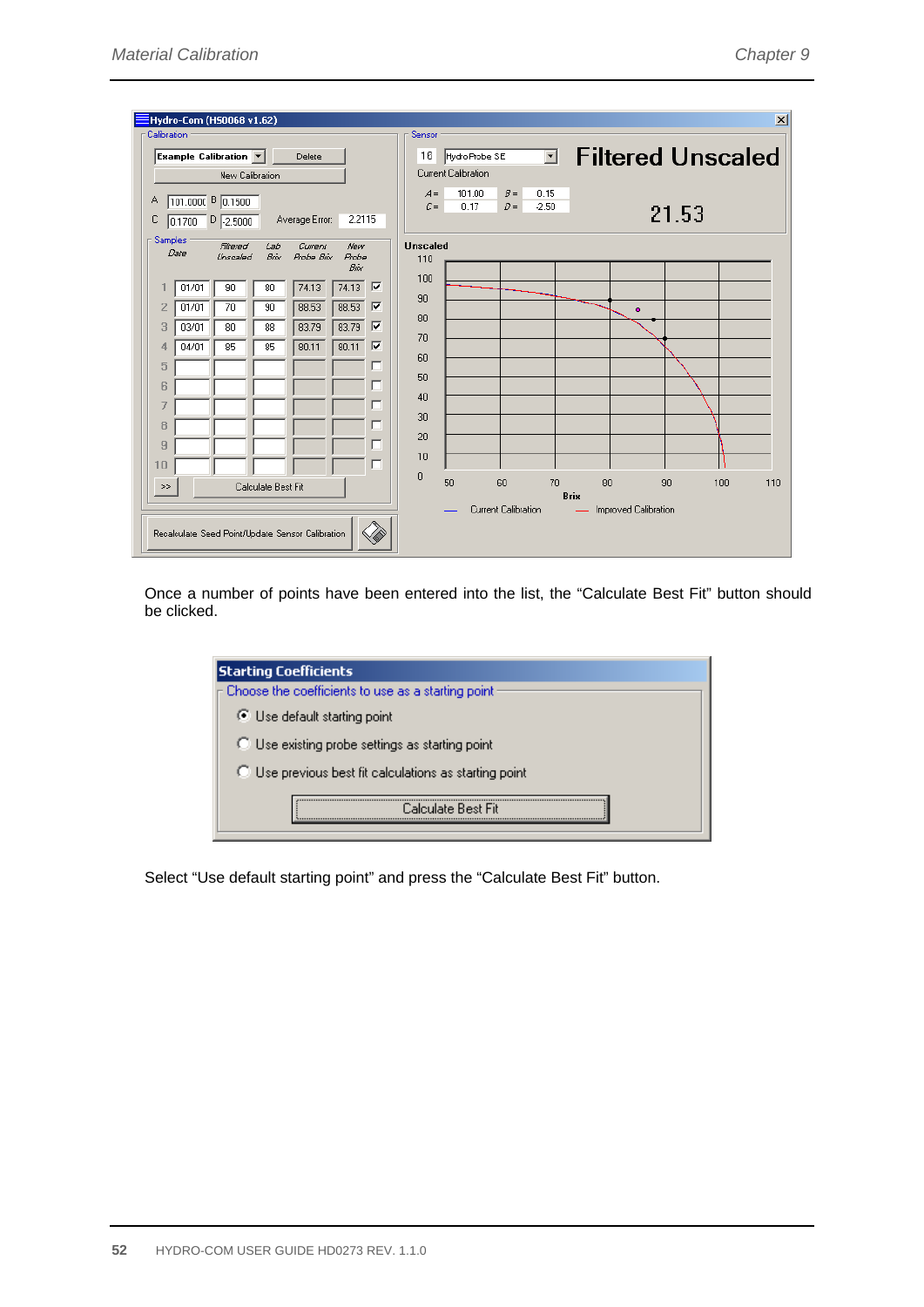|                |       | Hydro-Com (H50068 v1.62)                                           |                    |                                                  |                                  |                        |                     |                           |         | $\vert x \vert$                                               |
|----------------|-------|--------------------------------------------------------------------|--------------------|--------------------------------------------------|----------------------------------|------------------------|---------------------|---------------------------|---------|---------------------------------------------------------------|
| Calibration    |       |                                                                    |                    |                                                  |                                  | Sensor                 |                     |                           |         |                                                               |
|                |       | Example Calibration                                                |                    | Delete                                           |                                  | 16                     | Hydro Probe SE      |                           | ⊡       | <b>Filtered Unscaled</b>                                      |
|                |       | New Calibration                                                    |                    |                                                  |                                  |                        | Current Calibration |                           |         |                                                               |
|                |       | 101.2376 B 0.1000                                                  |                    |                                                  |                                  |                        | 101.00<br>$A =$     | $B =$                     | 0.15    |                                                               |
| Α              |       |                                                                    |                    |                                                  |                                  |                        | $C =$<br>0.17       | $D =$                     | $-2.50$ | 21.52                                                         |
| с              |       | $0.1694$ $\n $ $\n $ $\n $ $\n $ $\n $ $\n $ $\overline{0.2.0690}$ |                    | Average Error:                                   | 0.3407                           |                        |                     |                           |         |                                                               |
| <b>Samples</b> | Date  | Filtered<br>Unscaled                                               | Lab<br>Bóx         | Current<br>Probe Brix                            | New<br><b>Probe</b><br>Bóx       | <b>Unscaled</b><br>110 |                     |                           |         |                                                               |
|                | 01/01 | 90                                                                 | 80                 | 74.13                                            | $\overline{\mathbf{v}}$<br>80.30 | 100                    |                     |                           |         |                                                               |
| 2              | 01/01 | 70                                                                 | 90                 | 88.53                                            | ⊽<br>90.96                       | 90                     |                     |                           |         |                                                               |
| 3              | 03/01 | 80                                                                 | 88                 | 83.79                                            | ⊽<br>87.23                       | 80                     |                     |                           |         |                                                               |
| 4              | 04/01 | 85                                                                 | 85                 | 80.11                                            | ⊽<br>84.50                       | 70                     |                     |                           |         |                                                               |
| 5              |       |                                                                    |                    |                                                  | ш                                | 60                     |                     |                           |         |                                                               |
| 6              |       |                                                                    |                    |                                                  | П                                | 50                     |                     |                           |         |                                                               |
|                |       |                                                                    |                    |                                                  | г                                | 40                     |                     |                           |         |                                                               |
| 8              |       |                                                                    |                    |                                                  | г                                | 30 <sub>2</sub>        |                     |                           |         |                                                               |
| 9              |       |                                                                    |                    |                                                  | ш                                | 20                     |                     |                           |         |                                                               |
| 10             |       |                                                                    |                    |                                                  | г                                | 10                     |                     |                           |         |                                                               |
| >              |       |                                                                    | Calculate Best Fit |                                                  |                                  | $\mathbf{0}$           | 50                  | 60<br>Current Calibration | 70      | 80<br>110<br>90<br>100<br><b>Brix</b><br>Improved Calibration |
|                |       |                                                                    |                    | Recalculate Seed Point/Update Sensor Calibration |                                  |                        |                     |                           |         |                                                               |

Hydro-Com will then calculate a line that tries to include all of the points entered. It displays the new line as a red line and the last line as a blue line.

If a point is a long way from the line, it is probable that a mistake was made during the calibration process. The point can be ignored without removing it from the data set by un-ticking the box at the right hand side of the table.

When a calibration line has been calculated, it can be written to the sensor using the "Recalculate Seed Point/Update Sensor Calibration" button. Pressing this will display the following screen:

| <b>Recalculate Seed Point/Update Sensor Calibration</b> |               |             |             |                        |
|---------------------------------------------------------|---------------|-------------|-------------|------------------------|
| <b>Existing Settings</b><br>Current seed point          | 80.0          |             |             |                        |
| <b>ExistingCoefficients</b>                             | $A = 101.00$  | $B = 0.15$  | $C = 0.17$  | $D = 2.50$             |
| New Settings                                            |               |             |             |                        |
| New Coefficients                                        | $A = 101.914$ | $B = 0.100$ | $C = 0.170$ | $D = 2.120$            |
| New Seed Point                                          | 80.O          |             |             |                        |
|                                                         |               |             |             |                        |
| Calculate New Seed<br>Point                             |               | Cancel/Exit |             | Write New Coefficients |

### **3.1 Calculate New Seed Point**

This function is used if the calibration of a sensor is being adjusted and a fixed point (The "seed" point) is being used by the control system and wants to be retained. It takes a known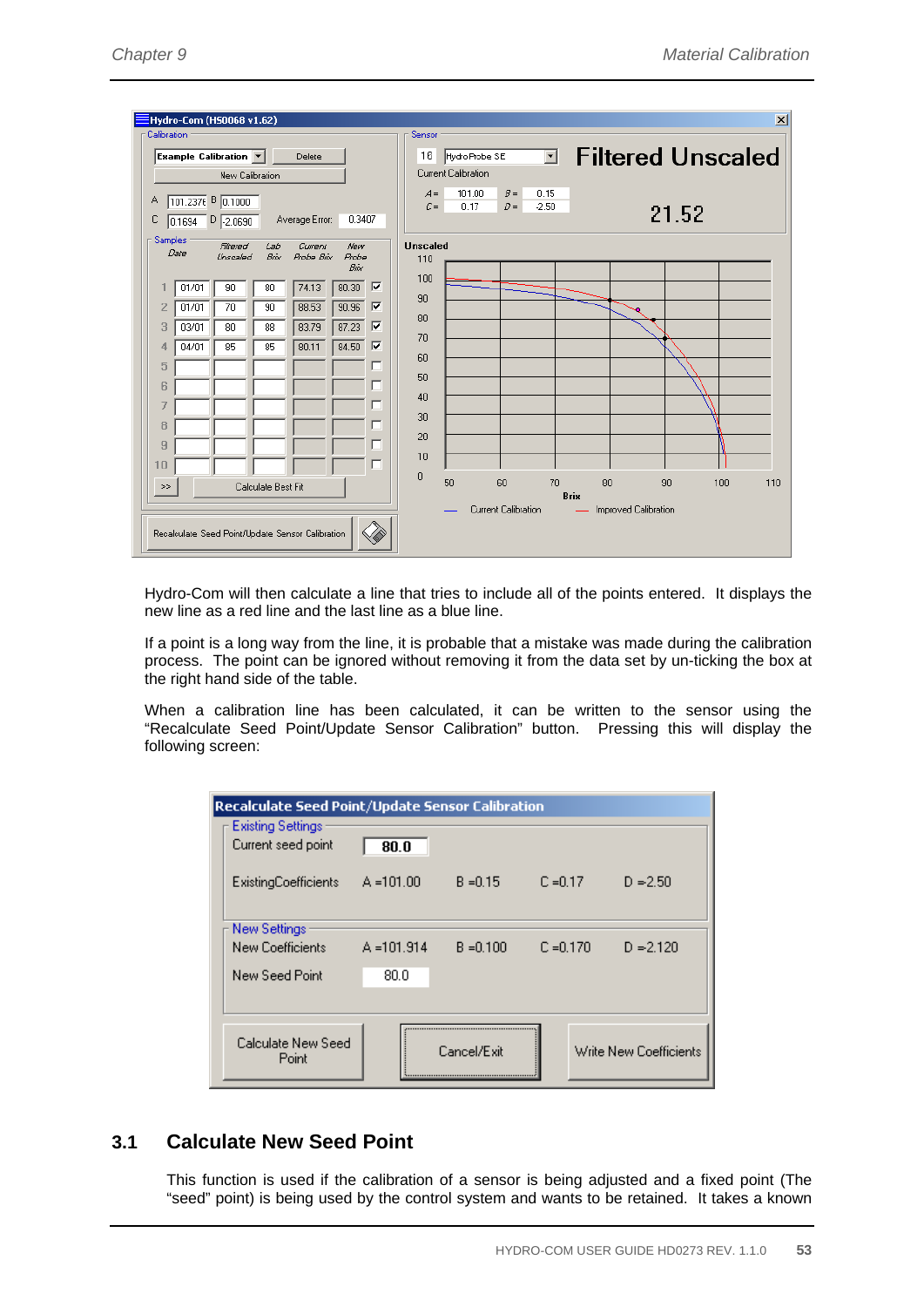Brix value (entered into the Current seed point box) and converts it to the value it will be with the new calibration.

### **3.2 Write New Coefficients**

This button writes the calibration to the sensor enabling the sensor to output a Brix value.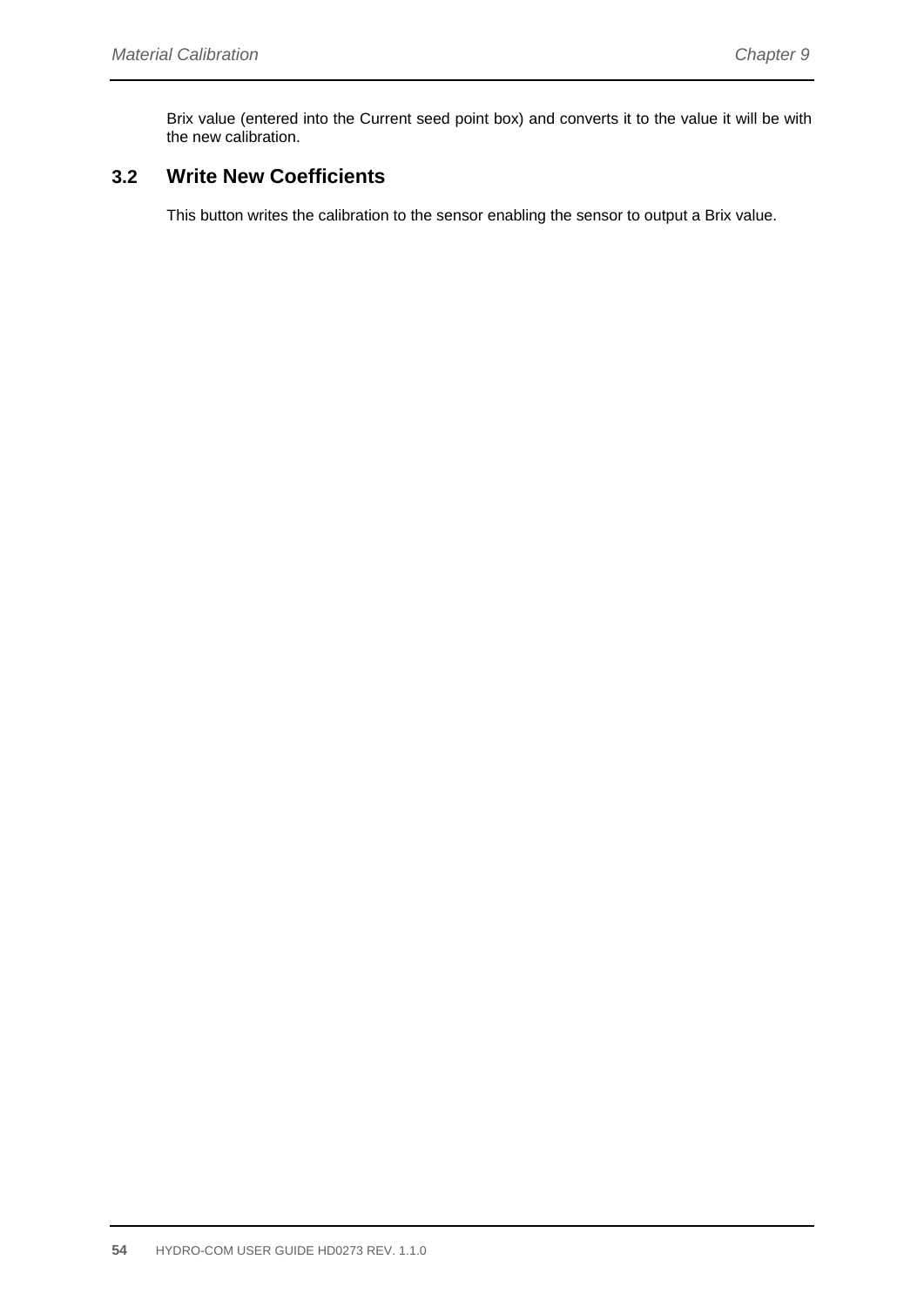### **1 Hints:**

- Wear safety glasses and protective clothing to guard against expulsion of material during the drying process.
- Do not attempt to calibrate the sensor by packing material on the face. The readings obtained will not be representative of those from a real application.
- Whilst recording the sensor unscaled output, always sample where the sensor is located.
- When calibrating coarse aggregates, do not use a calibration method that uses very small samples, for example 'Speedy' or infra-red balance.
- Never assume that material flowing out of two gates in the same bin is the same moisture content and do not attempt to take samples from the flow in both gates to get an average value – always use two sensors
- Always use averaging
- Ensure the sensor sees a representative sample of material

### **2 Equipment:**

- *Weighing scales* to weigh up to 2kg, accurate to 0.1g
- *Heat source* for drying samples, such as electric hot plate.
- *Container* with re-sealable lid for storing samples.
- *Polythene bags* for storing samples prior to drying
- *Scoop* for collecting samples
- *Safety equipment*  including glasses, heat resistant gloves and protective clothing

### **3 Calibration Procedure**

- 1. Ensure Hydro-Com is running with the calibration page open.
- 2. Create a new calibration
- 3. Select the correct sensor from the pull-down list in the sensor frame.
- 4. When batching, look at the Average/Hold status next to the 'Average' reading from the sensor. The optimum installation is one where the digital input is wired into the bin-gate switch. When the bin opens the status should change to Average and when closed it should show Hold.
- 5. For the next batch take a sample. Using the scoop, collect a series of small samples from the flow to yield around 5-10kg of material in the container. The material MUST be collected at a position close to the sensor and therefore the sensor reading relates to the particular batch of material passing the sensor.
- 6. Return to the computer and record the 'Average Unscaled' output, which should show the Hold status.
- 7. Mix the collection of samples, remove approximately 1kg, dry it thoroughly and calculate the moisture content using the moisture calculator. Take care not to lose any of the samples during the drying process. A good test to ensure the material is thoroughly dry is to stir it around to distribute the moisture and re-heat.
- 8. Repeat step 7 for another 1Kg sample. If the moisture differs by more than 0.3%, then one of the samples was not dried out completely and the test has to be restarted.
- 9. Record the average moisture of the two samples in the calibration table. This 'Moisture' and 'Unscaled' value make up one calibration point. Tick this point to include the values in the calibration.
- 10. Repeat steps 5-9 for additional calibration points. Choose a different time of day or different time of the year to ensure a wide range of moistures are sampled.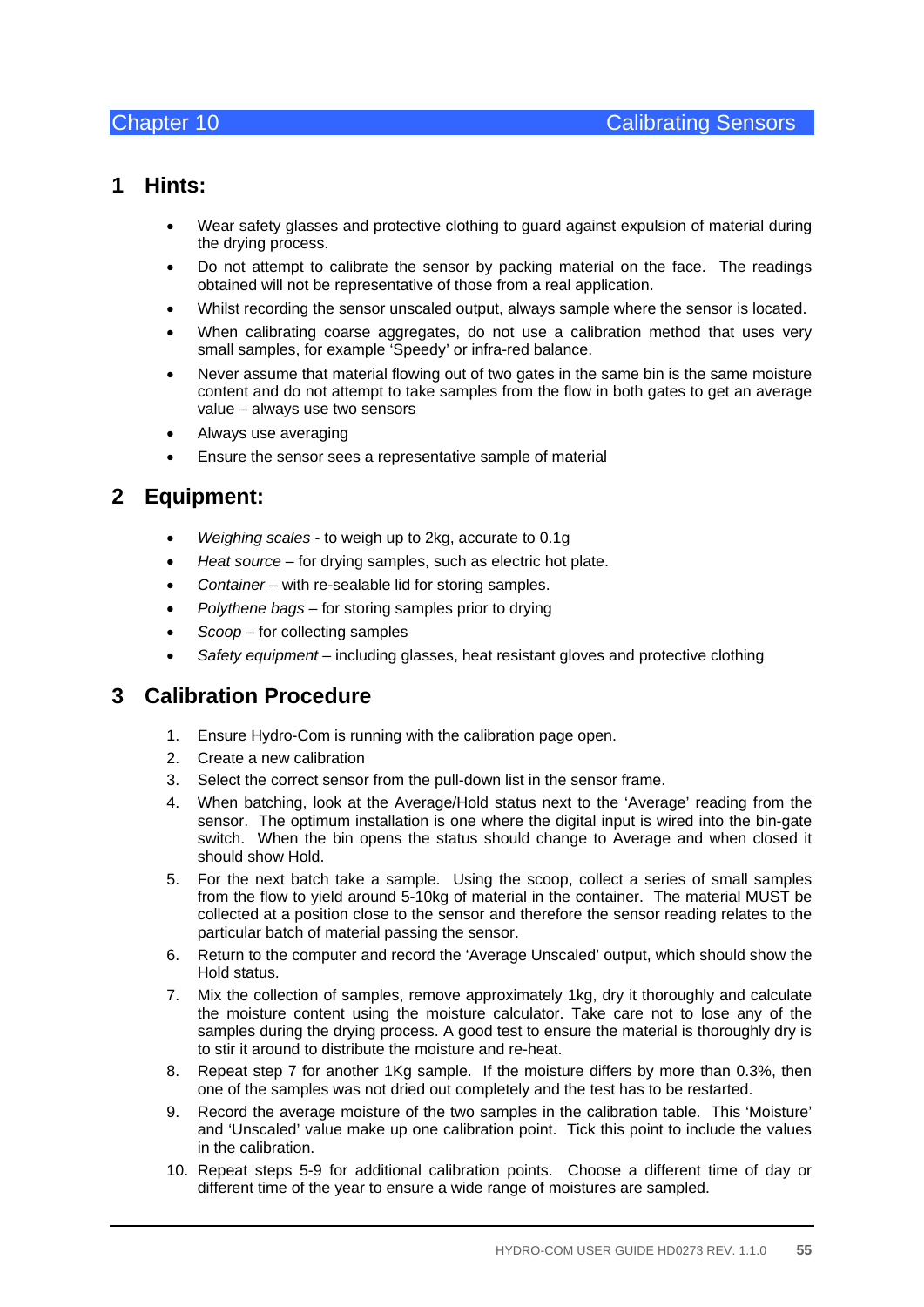*A good calibration is one where the calibration points cover the complete working moisture range of the material, and all points lie on or near to a straight line. If any calibration points are suspected to be wrong then they can be excluded from calibration by deselecting their corresponding tick box. It is generally recommended that a spread of at least 3% will give best results* 

11. When the calibration is finished, update the new calibration coefficients to the correct sensor by pressing the 'Write' button. The B, C and SSD values in the sensor frame will then match those values in the calibration frame. The moisture% output from the sensor should represent true moisture of the material. This can be verified by taking further samples and checking the laboratory moisture against the sensor output.

| Sensor-<br>$B = 0.2857$ $C = -4.00$<br>SSD%<br>0.00<br>16 HydroProbe II<br>$\overline{\mathbf{v}}$<br><b>Bin1 Fine Sand</b><br>$\vert \cdot \vert$<br>Delete<br>New Calibration<br>Unscaled<br>Filtered<br>39.31<br>0.1711<br>SSD%<br>B<br>Average<br>Hold<br>39.28<br>$-1.3769$<br>С<br>Write<br>Unscaled<br>Moisture%<br>Note<br>₽<br>5.6<br>1<br>37.8<br>Moisture<br><b>Bestfit</b><br>$\overline{\mathbf{v}}$<br>$\overline{2}$<br>45.87<br>7.1<br>10%<br>$\overline{\mathsf{F}}$<br>3<br>39.28<br>6.0<br>$\overline{4}$<br>5<br>Л<br>$6\phantom{1}$<br>Hydro-Com - Moisture Calculator<br>$\vert x \vert$<br>П<br>7<br>$\Box$<br>8<br>$\Box$<br>9<br>Kg<br>Kg<br>$\Box$<br>Кg<br>10<br>XXXX<br>XXXX<br>XXXX<br>>><br>B<br>1235.5<br>Kg<br>Kg<br>C 1197.5 Kg<br>Α<br>560.5<br><b>SI</b><br>Moisture = $\frac{(B-C)}{(C-A)}$ = 6.0 %<br>Moisture Calculator<br><b>Moisture</b><br>R. Hydro-Com - Moisture Calculator<br>$\mathbf{x}$<br>Sample 1<br>Kg<br>Kg<br>Кg<br>xxxx<br>XXXX<br>Sample 2<br>XXXX<br>$\frac{1}{560.5}$<br>Kg<br>B 1218.5 Kg<br>$C$ 1181.5 Kg<br>A | Hydro-Com - Material Calibration | $\vert x \vert$                          |
|---------------------------------------------------------------------------------------------------------------------------------------------------------------------------------------------------------------------------------------------------------------------------------------------------------------------------------------------------------------------------------------------------------------------------------------------------------------------------------------------------------------------------------------------------------------------------------------------------------------------------------------------------------------------------------------------------------------------------------------------------------------------------------------------------------------------------------------------------------------------------------------------------------------------------------------------------------------------------------------------------------------------------------------------------------------------------|----------------------------------|------------------------------------------|
|                                                                                                                                                                                                                                                                                                                                                                                                                                                                                                                                                                                                                                                                                                                                                                                                                                                                                                                                                                                                                                                                           | Calibration-                     |                                          |
|                                                                                                                                                                                                                                                                                                                                                                                                                                                                                                                                                                                                                                                                                                                                                                                                                                                                                                                                                                                                                                                                           |                                  |                                          |
|                                                                                                                                                                                                                                                                                                                                                                                                                                                                                                                                                                                                                                                                                                                                                                                                                                                                                                                                                                                                                                                                           |                                  |                                          |
|                                                                                                                                                                                                                                                                                                                                                                                                                                                                                                                                                                                                                                                                                                                                                                                                                                                                                                                                                                                                                                                                           |                                  |                                          |
|                                                                                                                                                                                                                                                                                                                                                                                                                                                                                                                                                                                                                                                                                                                                                                                                                                                                                                                                                                                                                                                                           |                                  |                                          |
|                                                                                                                                                                                                                                                                                                                                                                                                                                                                                                                                                                                                                                                                                                                                                                                                                                                                                                                                                                                                                                                                           |                                  |                                          |
|                                                                                                                                                                                                                                                                                                                                                                                                                                                                                                                                                                                                                                                                                                                                                                                                                                                                                                                                                                                                                                                                           |                                  |                                          |
|                                                                                                                                                                                                                                                                                                                                                                                                                                                                                                                                                                                                                                                                                                                                                                                                                                                                                                                                                                                                                                                                           |                                  |                                          |
|                                                                                                                                                                                                                                                                                                                                                                                                                                                                                                                                                                                                                                                                                                                                                                                                                                                                                                                                                                                                                                                                           |                                  |                                          |
|                                                                                                                                                                                                                                                                                                                                                                                                                                                                                                                                                                                                                                                                                                                                                                                                                                                                                                                                                                                                                                                                           |                                  |                                          |
|                                                                                                                                                                                                                                                                                                                                                                                                                                                                                                                                                                                                                                                                                                                                                                                                                                                                                                                                                                                                                                                                           |                                  |                                          |
|                                                                                                                                                                                                                                                                                                                                                                                                                                                                                                                                                                                                                                                                                                                                                                                                                                                                                                                                                                                                                                                                           |                                  |                                          |
|                                                                                                                                                                                                                                                                                                                                                                                                                                                                                                                                                                                                                                                                                                                                                                                                                                                                                                                                                                                                                                                                           |                                  |                                          |
|                                                                                                                                                                                                                                                                                                                                                                                                                                                                                                                                                                                                                                                                                                                                                                                                                                                                                                                                                                                                                                                                           |                                  |                                          |
|                                                                                                                                                                                                                                                                                                                                                                                                                                                                                                                                                                                                                                                                                                                                                                                                                                                                                                                                                                                                                                                                           |                                  |                                          |
|                                                                                                                                                                                                                                                                                                                                                                                                                                                                                                                                                                                                                                                                                                                                                                                                                                                                                                                                                                                                                                                                           |                                  |                                          |
|                                                                                                                                                                                                                                                                                                                                                                                                                                                                                                                                                                                                                                                                                                                                                                                                                                                                                                                                                                                                                                                                           |                                  |                                          |
|                                                                                                                                                                                                                                                                                                                                                                                                                                                                                                                                                                                                                                                                                                                                                                                                                                                                                                                                                                                                                                                                           |                                  |                                          |
|                                                                                                                                                                                                                                                                                                                                                                                                                                                                                                                                                                                                                                                                                                                                                                                                                                                                                                                                                                                                                                                                           |                                  |                                          |
|                                                                                                                                                                                                                                                                                                                                                                                                                                                                                                                                                                                                                                                                                                                                                                                                                                                                                                                                                                                                                                                                           |                                  |                                          |
|                                                                                                                                                                                                                                                                                                                                                                                                                                                                                                                                                                                                                                                                                                                                                                                                                                                                                                                                                                                                                                                                           |                                  |                                          |
|                                                                                                                                                                                                                                                                                                                                                                                                                                                                                                                                                                                                                                                                                                                                                                                                                                                                                                                                                                                                                                                                           |                                  |                                          |
|                                                                                                                                                                                                                                                                                                                                                                                                                                                                                                                                                                                                                                                                                                                                                                                                                                                                                                                                                                                                                                                                           |                                  |                                          |
|                                                                                                                                                                                                                                                                                                                                                                                                                                                                                                                                                                                                                                                                                                                                                                                                                                                                                                                                                                                                                                                                           |                                  |                                          |
|                                                                                                                                                                                                                                                                                                                                                                                                                                                                                                                                                                                                                                                                                                                                                                                                                                                                                                                                                                                                                                                                           |                                  |                                          |
|                                                                                                                                                                                                                                                                                                                                                                                                                                                                                                                                                                                                                                                                                                                                                                                                                                                                                                                                                                                                                                                                           |                                  |                                          |
|                                                                                                                                                                                                                                                                                                                                                                                                                                                                                                                                                                                                                                                                                                                                                                                                                                                                                                                                                                                                                                                                           |                                  |                                          |
|                                                                                                                                                                                                                                                                                                                                                                                                                                                                                                                                                                                                                                                                                                                                                                                                                                                                                                                                                                                                                                                                           |                                  |                                          |
|                                                                                                                                                                                                                                                                                                                                                                                                                                                                                                                                                                                                                                                                                                                                                                                                                                                                                                                                                                                                                                                                           |                                  |                                          |
|                                                                                                                                                                                                                                                                                                                                                                                                                                                                                                                                                                                                                                                                                                                                                                                                                                                                                                                                                                                                                                                                           |                                  |                                          |
|                                                                                                                                                                                                                                                                                                                                                                                                                                                                                                                                                                                                                                                                                                                                                                                                                                                                                                                                                                                                                                                                           |                                  | Moisture = $\frac{(B-C)}{(C-A)}$ = 6.0 % |
| <b>Moisture</b>                                                                                                                                                                                                                                                                                                                                                                                                                                                                                                                                                                                                                                                                                                                                                                                                                                                                                                                                                                                                                                                           |                                  |                                          |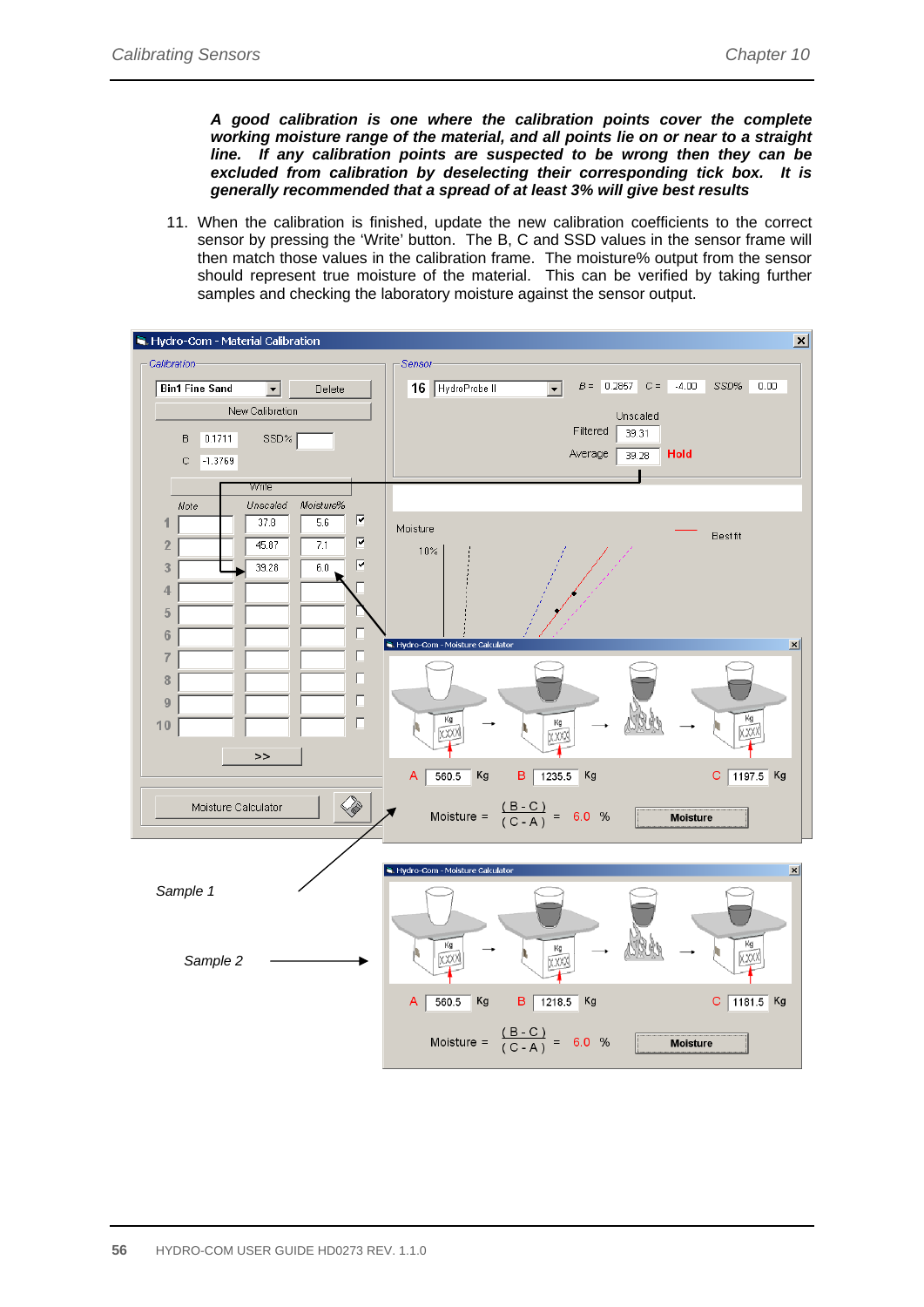- *Q: Hydro-Com doesn't detect any sensor when I press search.*
- A: If there are many sensors connected on the RS485 network ensure that each sensor is addressed differently as described in configuring the RS485 network (page 21). Ensure the sensor is correctly connected, that it is powered from a suitable 15-30VDC source and the RS485 wires are connected through a RS232-485 converter in to the serial port of a PC. On Hydro-Com ensure the correct COM port is selected.

 $-$ 

 $\overline{a}$   $\overline{a}$   $\overline{a}$ 

- *Q: How often should I calibrate the sensor?*
- A: Recalibration is not necessary unless the gradation of the material changes significantly or a new source is used. However it is a good idea to take samples (see Chapter 10) regularly on site to confirm the calibration is still valid and accurate. Put this data in a list and compare them with the results of the sensor. If the points lie near to or on the calibration line then the calibration is still good. If there is a continuous difference you have to recalibrate. There are applications where customers have not had to recalibrate in 5 years.
- *Q: If I have to exchange the sensor in my sand bin do I have to calibrate my new sensor?*
- A: Normally no, assuming the sensor is mounted in exactly the same position. Write the calibration data for the material to the new sensor and the moisture readings will be the same. It would be wise to verify the calibration by taking a sample as shown in the section on 'Calibration Procedure' (page 55), and checking this calibration point. If it lies near to or on the line then the calibration is still good.
- *Q: What should I do if there is little variation of moisture in my sand/gravel on the day I calibrate?*
- A: If you have performed a number of bake out tests and there is little variation in moisture (1- 2%), then settle for one good calibration point by averaging the unscaled readings and bakeout moistures. Hydro-Com will allow you to produce a valid calibration (using the calibration rules in Appendix A) until further points can be made. When the moisture changes at by least 2% then sample again and enhance the calibration by adding more points.
- $=-$

 $\mathcal{L}$ 

- *Q: If I change the type of sand I am using do I need to recalibrate?*
- A: Depending on the sand type, recalibration may or may not be necessary as many of them work on the same calibration. The calibration rules contain two standard sand calibrations sets, fine and normal grade sand. It would be wise to verify the calibration by taking a sample as shown in the section 'Calibration Procedure' (page 55), and checking this calibration point. If it lies near to or on the line then the calibration is still good.
- $\overline{a}$   $\overline{a}$   $\overline{a}$
- *Q: What output type should I set my sensor to after calibration?*
- A: This depends on the system requirements. In most cases the sensor analogue output is connected to the control system PLC. For a calibrated sensor, this analogue output should be set for either 'Filtered Moisture%' or when the digital input is used for averaging, set to 'Average Moisture%'.
- $\overline{a}$   $\overline{a}$   $\overline{a}$
- *Q: There seems to be a scatter in the points I have made in my calibration, is this a problem and is there something I can do to improve the calibration result?*
- A: If you have a scattering of points through which you are trying to fit a line, then there is a problem with your sampling technique. Concentrate on what you do while you take samples and ensure the sensor is mounted properly in the flow. If the sensor position is correct and the sampling is done as explained in Chapter 10, then this should not happen. Try to use an 'Average Unscaled' value for your calibration. The averaging period can be set either with the 'Average/Hold' input or using 'Remote Averaging'.
- $\overline{a}$   $\overline{a}$   $\overline{a}$

*Q: I want to use remote averaging but the box does not appear for my sensor* 

A: Remote averaging is only available when the digital input is set to 'unused'. If the input is set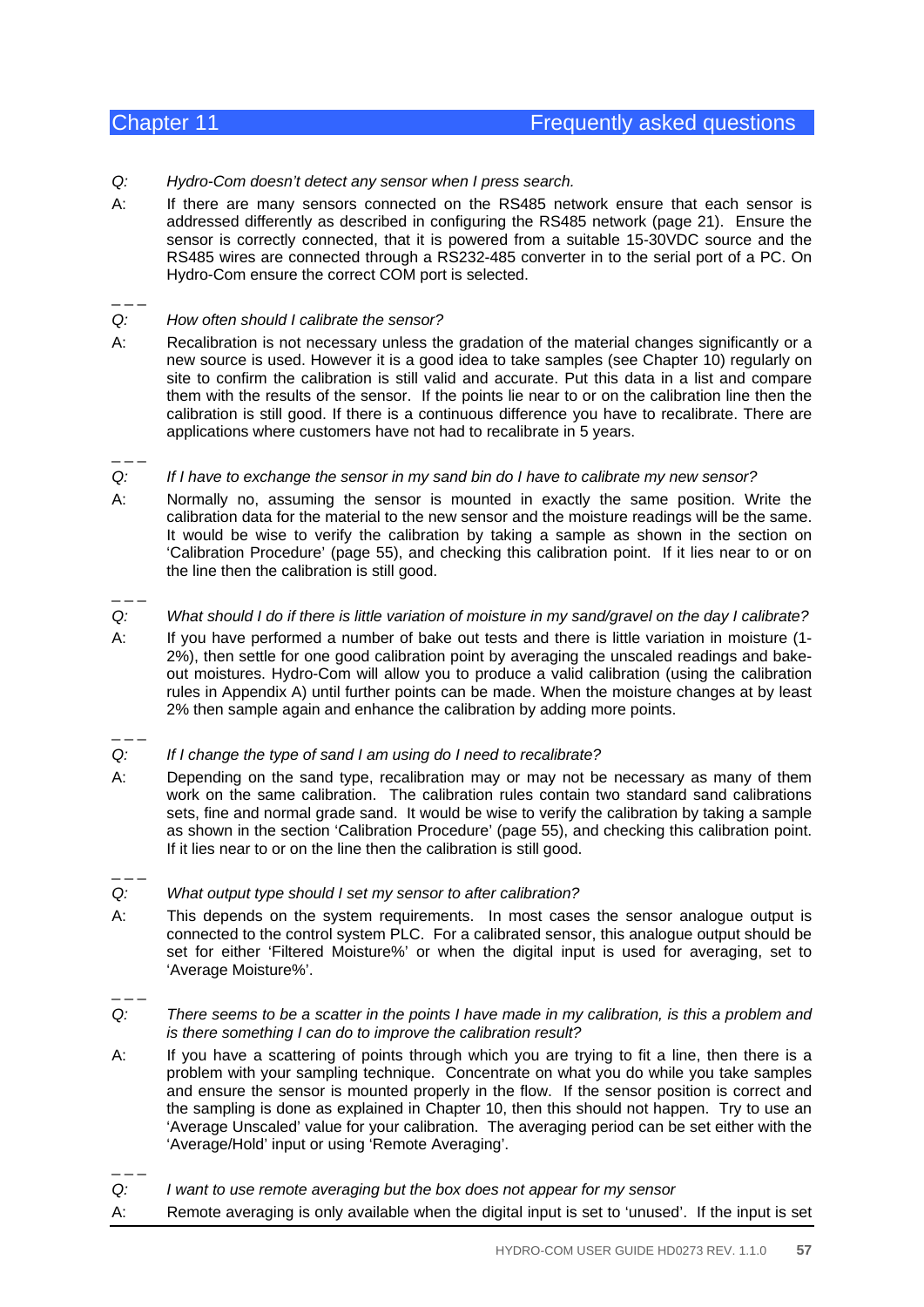to 'Average/Hold' then it is not possible to use 'Remote Averaging'.

- *Q: What range of moisture values should I aim for in my calibration?*
- A: It is recommended that the final calibration should use values that represent the driest and wettest material that you encounter. This makes the measurement very accurate over the range you are working with.
- $-$

 $\overline{a}$   $\overline{a}$   $\overline{a}$ 

- *Q: The sensor readings are changing erratically, not consistent with the changes in moisture in the material. Is there a reason for this?*
- A: It is possible that some material is building up on the sensor face during the flow, and so despite there being a change in moisture of the material, the sensor only 'sees' the material in front of it and so the reading could stay reasonably constant, then after some time, the old material could fall off and new material is flowing over the sensor face giving a big erratic change. To check if this is the case, try hitting the sides of the bin/silo to knock off any fouling material and see if the readings change. Also check the mounting angle of the sensor.

#### *NOTE: DO NOT HIT THE SENSOR*

 The ceramic should be mounted at an angle which allows material to pass continuously. The Hydro-Probe II sensor has two lines, A and B, on the rear plate label. Correct alignment is where either line A or B is horizontal, indicating the ceramic is at the correct angle as suggested in the Hydro-Probe II User Guide (HD0127).

- *Q: Does the angle of the sensor affect the reading?*
- A: It is possible that changing the angle of the sensor can affect the readings. This is due to a change in compaction or density of the material flowing past the measurement face. In practice, small changes in the angle will have a negligible effect on the readings but a large change in the mounting angle (>10 degrees) will affect the readings and ultimately the calibration will become invalid. For this reason we always suggest when removing any sensor and then refitting, to position it to the same angle.

 $\overline{a}$   $\overline{a}$   $\overline{a}$ 

 $-$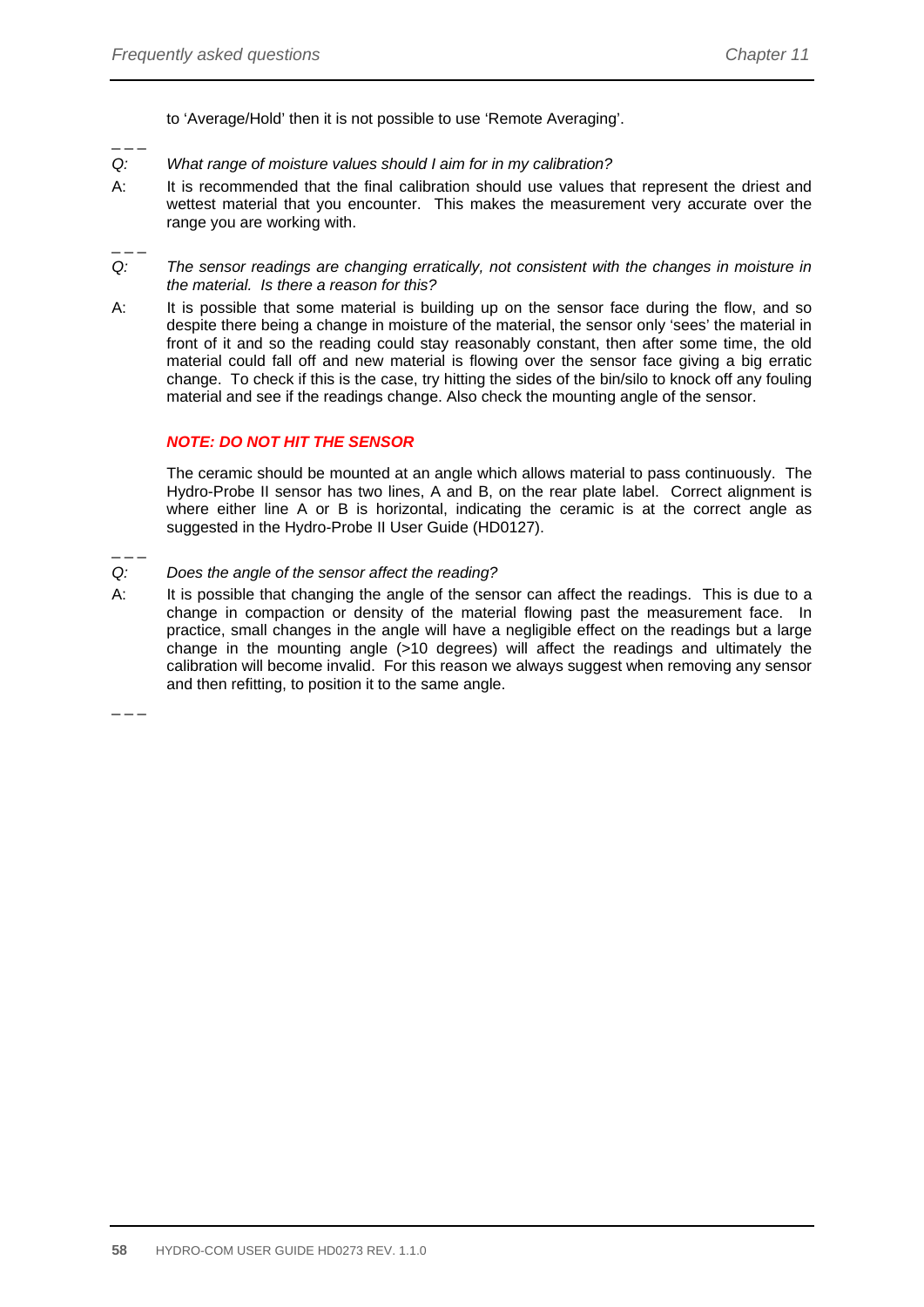The following table lists the most common faults found when using the sensor. If you are unable to diagnose the problem from this information then please contact Hydronix Technical Support

| <b>Possible</b><br>explanation                                | <b>Check</b>                                                                                   | <b>Required result</b>                                                               | <b>Action</b><br>required<br>on<br>failure                                                                  |  |
|---------------------------------------------------------------|------------------------------------------------------------------------------------------------|--------------------------------------------------------------------------------------|-------------------------------------------------------------------------------------------------------------|--|
| Empty<br>bin<br>or<br>sensor uncovered                        | Sensor is covered<br>by<br>material                                                            | 100mm minimum depth<br>of material                                                   | Fill the bin                                                                                                |  |
| Material 'hanging<br>up' in bin                               | Material is not hanging<br>up above sensor                                                     | A smooth flow of material<br>over the face of the<br>sensor when the gate is<br>open | Look for causes of erratic<br>of<br>flow<br>material.<br>Reposition<br>if<br>sensor<br>problem continues.   |  |
| Build-up<br>of<br>material on sensor<br>face                  | Signs of build-up such as<br>dried solid deposit on<br>ceramic face                            | Ceramic faceplate should<br>be kept clean by the<br>action of material flow          | Check<br>angle<br>of<br>the<br>ceramic in range of 30°<br>to 60°. Reposition sensor<br>if problem continues |  |
| input<br>Incorrect<br>calibration<br>within<br>control system | Control<br>system<br>input<br>range                                                            | Control system accepts<br>output range of sensor                                     | Modify control system, or<br>reconfigure sensor                                                             |  |
| Sensor in alarm<br>condition - 0mA<br>on 4-20mA range         | Moisture<br>content<br>of l<br>material by bake-out                                            | Must be within working<br>range of sensor                                            | Adjust<br>sensor<br>range<br>and/or calibration                                                             |  |
| Interference from<br>mobile phones                            | Use of mobile phones<br>close to sensor                                                        | No RF sources operating<br>near to sensor                                            | Prevent use within 5m of<br>sensor                                                                          |  |
| Average/Hold<br>switch<br>has<br>not<br>operated              | Apply<br>signal to digital<br>input                                                            | moisture<br>Average<br>reading should change                                         | Verify with<br>Hydro-Com<br>diagnostics                                                                     |  |
| No<br>power<br>to<br>sensor                                   | DC power at junction<br>box.                                                                   | +15Vdc to +30Vdc                                                                     | Locate fault<br>in<br>power<br>supply/ wiring                                                               |  |
| No sensor output<br>at control system                         | Measure sensor output<br>current at control system                                             | Varies<br>with<br>moisture<br>content                                                | Check cabling<br>back to<br>junction box                                                                    |  |
| No sensor output<br>at junction box                           | Measure sensor output<br>current at terminals in $\vert$ content<br>junction box.              | Varies<br>with<br>moisture                                                           | Check<br>output<br>sensor<br>configuration                                                                  |  |
| Sensor has shut<br>down                                       | Disconnect power for 30<br>seconds and retry or<br>measure current drawn<br>from power supply. | Normal<br>operation<br>is I<br>70mA - 150 mA                                         | Check<br>operating<br>within<br>temperature<br>is<br>specified range                                        |  |

### **1 Symptom: Near constant moisture reading**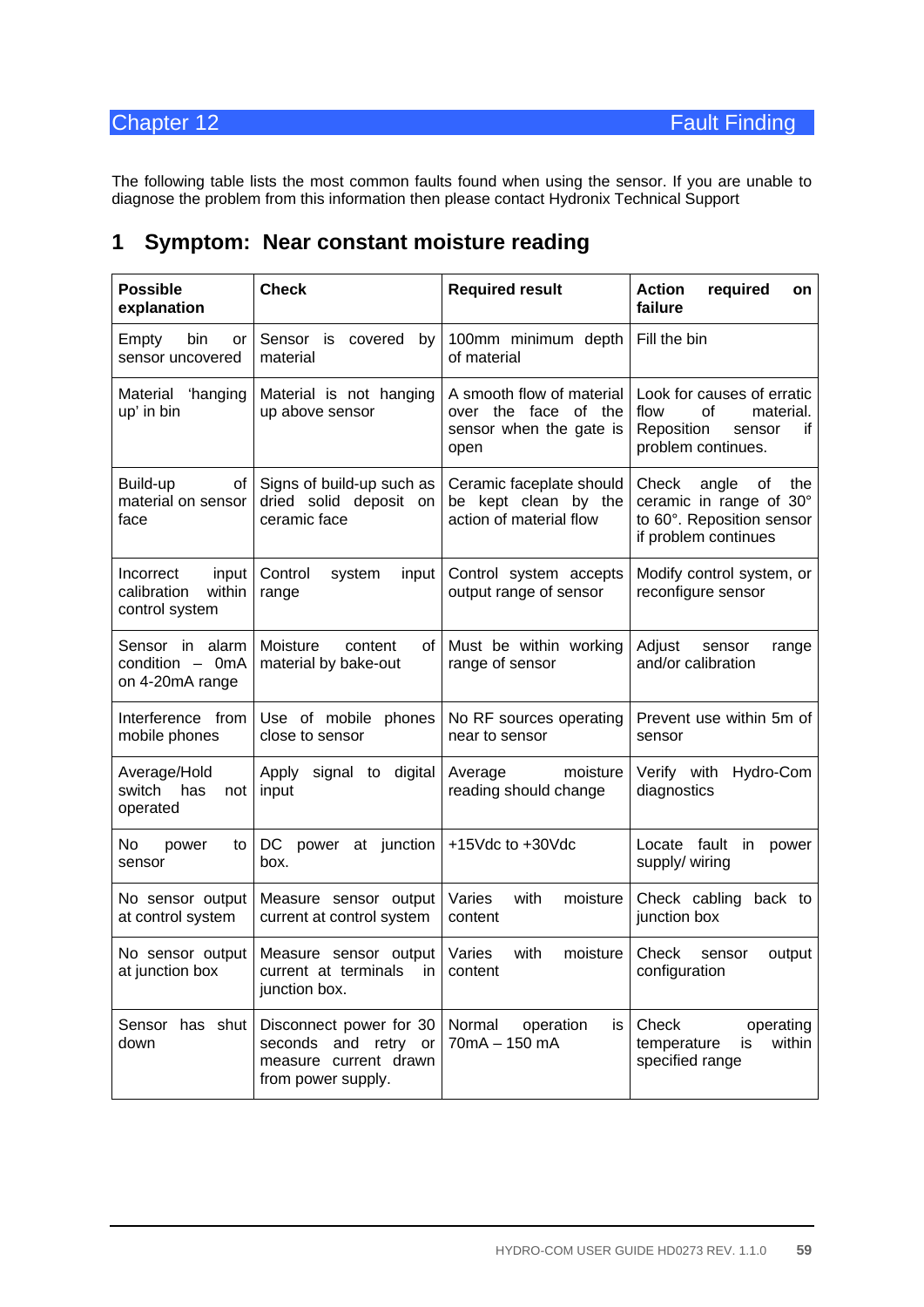| Internal failure or Remove sensor, clean Reading should change Verify<br>incorrect<br>configuration<br>(a) with ceramic face<br>open and (b) with hand<br>pressed firmly<br>on.<br>ceramic face. Activate<br>Average/Hold input if<br>required | face and check reading over a reasonable range   Hydro-Com diagnostics. | with<br>operation |
|------------------------------------------------------------------------------------------------------------------------------------------------------------------------------------------------------------------------------------------------|-------------------------------------------------------------------------|-------------------|
|------------------------------------------------------------------------------------------------------------------------------------------------------------------------------------------------------------------------------------------------|-------------------------------------------------------------------------|-------------------|

# **2 Symptom: Inconsistent or erratic readings that do not track moisture content**

| <b>Possible</b><br>explanation                | <b>Check</b><br><b>Required result</b>                                                                  |                                                                                                          | Action<br>required<br>on<br>failure                                                                      |  |
|-----------------------------------------------|---------------------------------------------------------------------------------------------------------|----------------------------------------------------------------------------------------------------------|----------------------------------------------------------------------------------------------------------|--|
| Debris on sensor                              | Debris, such as cleaning<br>rags hanging over sensor<br>face                                            | The sensor must always<br>be kept clear of debris                                                        | Improve<br>material<br>storage. Fit wire mesh<br>grids to tops of bins                                   |  |
| Material 'hanging<br>up' in bin               | Material is hanging<br><b>up</b><br>above sensor                                                        | A smooth flow of material<br>over the face of the<br>when<br>gate<br>is<br>sensor<br>open                | Look for causes of erratic<br>flow<br>0f<br>material.<br>Reposition<br>if<br>sensor<br>problem continues |  |
| of<br>Build-up<br>material on sensor<br>face  | Signs of build-up such as<br>dried solid deposit on<br>ceramic face                                     | Ceramic<br>should<br>face<br>always be kept clean by<br>the action of the material<br>flow               | Change angle of the<br>ceramic in range 30° to<br>60°. Reposition sensor if<br>problem continues.        |  |
| Inappropriate<br>calibration                  | Ensure calibration values<br>appropriate<br>to<br>are<br>working range.                                 | Calibration values spread<br>throughout<br>range<br>avoiding extrapolation.                              | further<br>Perform<br>calibration<br>measurements.                                                       |  |
| forming<br>lce<br>in.<br>material             | Material temperature.                                                                                   | No ice in material                                                                                       | Do not rely on moisture<br>readings                                                                      |  |
| Average/Hold<br>signal is not in use          | Control<br>system<br>is l<br>calculating<br>batch<br>average readings.                                  | Average<br>moisture<br>readings must be used in<br>batch<br>weighing<br>applications.                    | Modify<br>control<br>system<br>and/or<br>reconfigure<br>sensor as required.                              |  |
| Incorrect use<br>of<br>Average/Hold<br>signal | Average/Hold<br>input<br>is I<br>operating<br>during<br>the<br>main flow<br>of material<br>from the bin | Average/Hold should be<br>active during main flow<br>only - not during jogging<br>period.                | Modify timings to include<br>main flow and exclude<br>from<br>jogging<br>measurement.                    |  |
| Inappropriate<br>sensor<br>configuration      | Operate<br>the<br>Average/Hold<br>input.<br>Observe<br>sensor<br>behaviour.                             | The output should be<br>constant<br>with<br>Average/Hold input OFF<br>and changing with the<br>input ON. | Sensor output configured<br>correctly<br>for<br>the<br>application.                                      |  |
| Inadequate<br>ground<br>connections           | Metalwork<br>and<br>cable<br>ground connections                                                         | Ground<br>potential<br>differences<br>must<br>be<br>minimized                                            | Ensure<br>equipotential<br>bonding of metalwork.                                                         |  |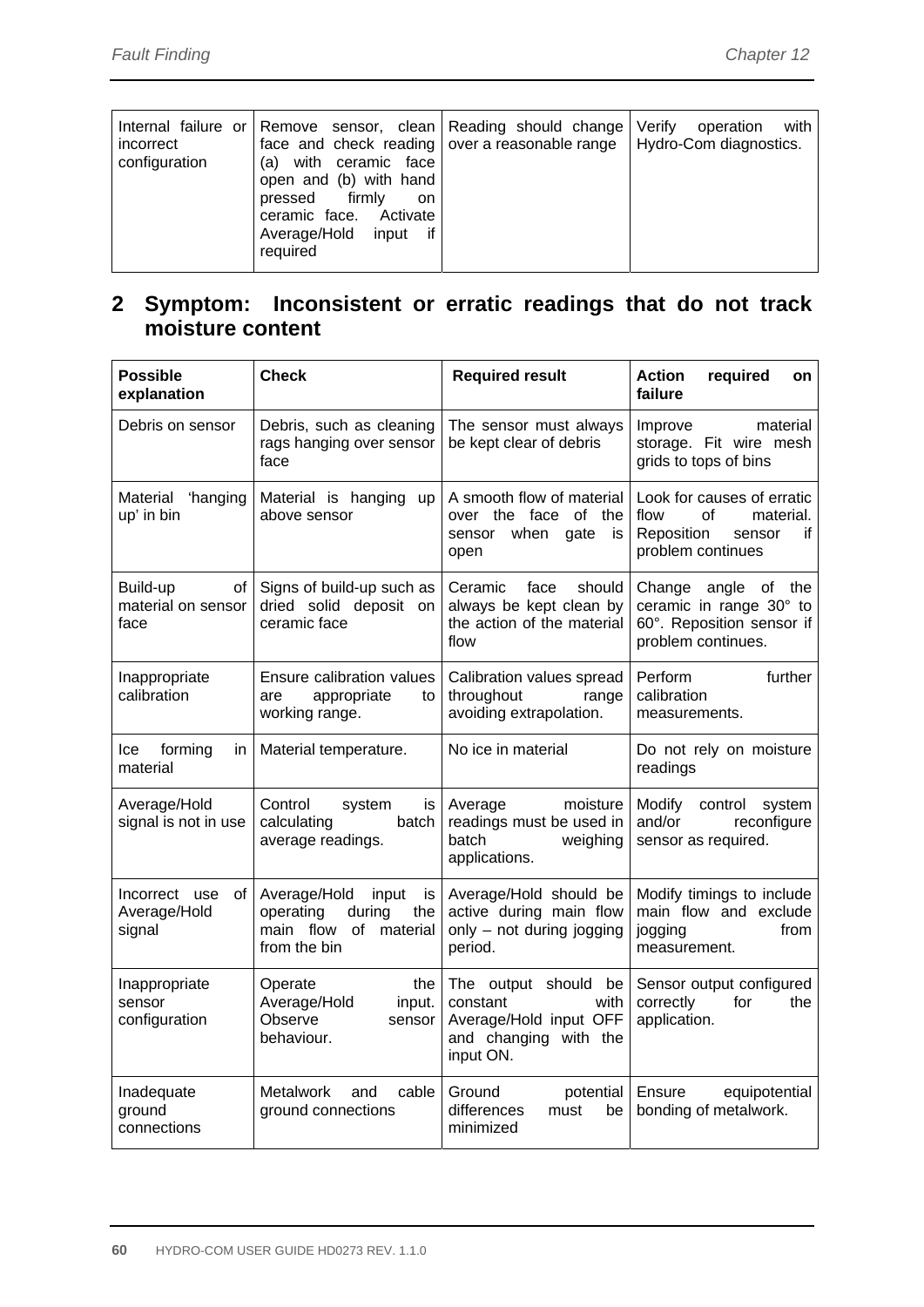### Appendix A

### **1 Calibration Rules**

- Limiting slopes (B) for any calibration will be a maximum of 2.0 and a minimum of 0.06.
- Default sand calibration will have a slope of 0.2857 and an intercept (C) of -4.
- Default fine sand calibration will have a slope of 0.1515 and an intercept of -1.5151.
- One-point calibrations:
	- The calibration slope will be set to be the average of the two known sand calibrations.
	- If the unscaled value at zero moisture is less than 5 the unscaled value at zero moisture will be set to be 5 and a new calibration slope calculated through this point and the single point entered.
	- If the unscaled value at zero moisture is greater than 50 the unscaled value at zero moisture will be set to be 50 and a new calibration slope calculated through this point and the single point entered.
	- If the resulting slope is greater than the maximum or less than the minimum calibration slopes then no calibration will be carried out and the user will be informed of this.
- More than 1 point calibration spread in points: Moisture < 1% or unscaled < 2
- A single point calibration will be carried out.
- More than 1 point calibration spread in points: Moisture < 3% or unscaled < 6
	- If the calculated slope is greater than the sand calibration slope set the calculated slope to the sand calibration slope - If the calculated slope is less than the fine sand calibration slope set the calculated slope to the fine sand calibration slope – otherwise leave the slope as it is. (Recalculate intercept value from average from all points)
	- If the unscaled value at zero moisture is less than 5 the unscaled value at zero moisture will be set to be 5 and a new calibration slope calculated through this point and the average of the points entered.
	- If the unscaled value at zero moisture is greater than 50 the unscaled value at zero moisture will be set to be 50 and a new calibration slope calculated through this point and the average of the points entered.
	- If the resulting slope is greater than the maximum or less than the minimum calibration slopes then no calibration will be carried out and the user will be informed of this.
- More than 1 point calibration spread in points: Moisture  $>$  3% and unscaled  $>$  6
	- Calibration slope is calculated and the user is warned if:
		- If the unscaled value at zero moisture is less than 5.
		- If the unscaled value at zero moisture is greater than 50.
		- If the resulting slope is greater than the maximum or less than the minimum calibration.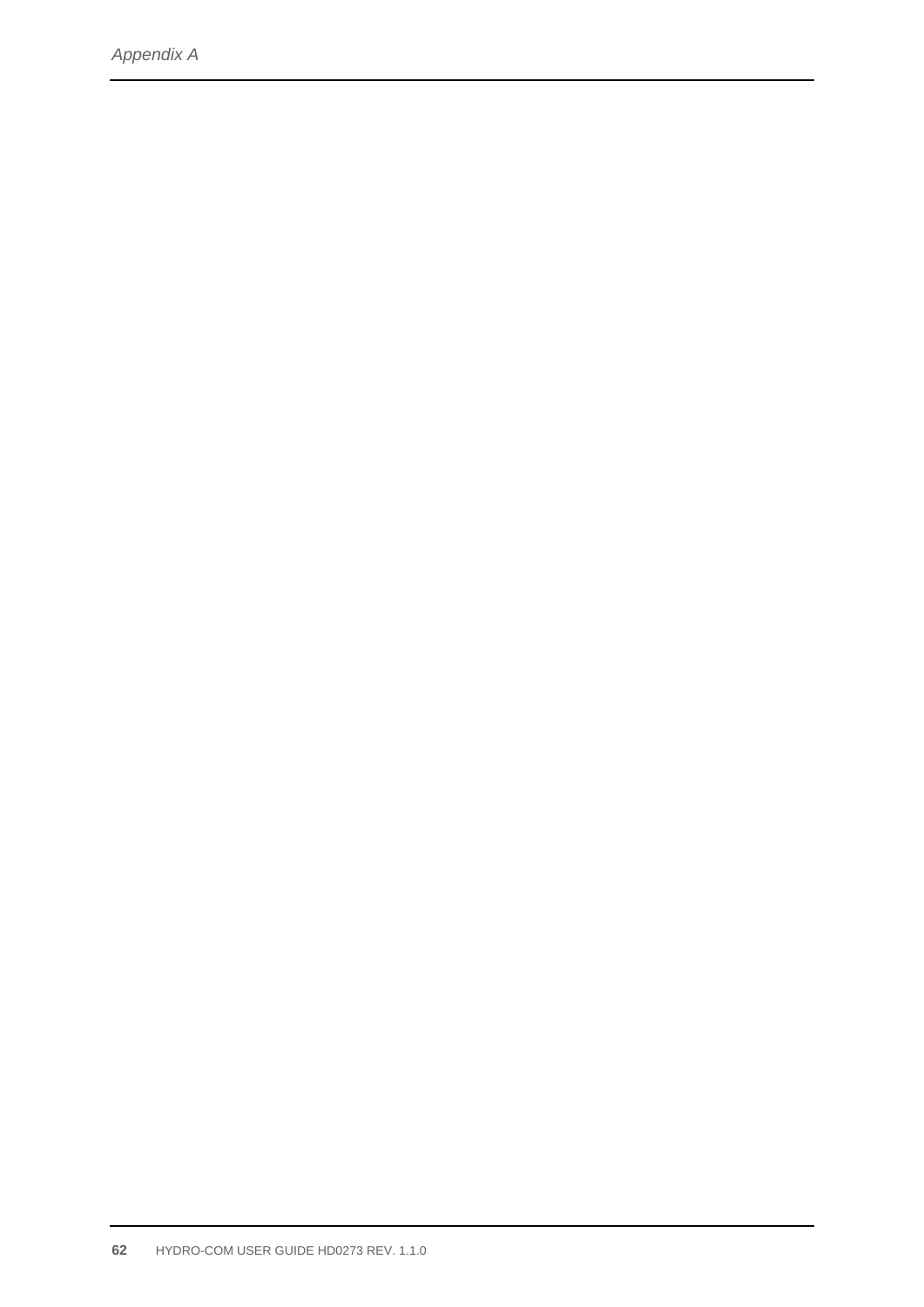### Appendix B

### **1 Description of Output Variables**

The full description of all the available output variables for Hydronix sensors are listed below.

The signal flow through a Hydronix sensor such as the Hydro-Probe II is detailed below. This shows the output variables and how they are derived. All Hydronix sensors operate in the same manner, however there is added functionality with different sensors. See the hardware reference in Appendix D for more information.



### **1.1 Filtered Unscaled:**

This will represent a reading which is proportional to moisture and ranges from 0 to 100. The Filtered Unscaled is derived from the raw unscaled processed using the filtering parameters in the 'Signal Processing' frame in the configuration page.

An unscaled value of 0 is the reading in air and 100 would relate to a reading in water. This has been set at the time of manufacture using air and water measurements stored internally. This factory calibration can be changed if required on the diagnostics page using the highlevel password.

### **1.2 Average Unscaled:**

This is the 'Filtered Unscaled' variable processed for batch averaging using the parameters in the 'Averaging' frame on the configuration page.

Batch averaging is a process of averaging readings over a set period of time. This may be useful as readings naturally vary. In the case of a Hydro-Probe II mounted in a sand bin, once the gate opens the sand starts to flow until the gate closes. If the readings are varying it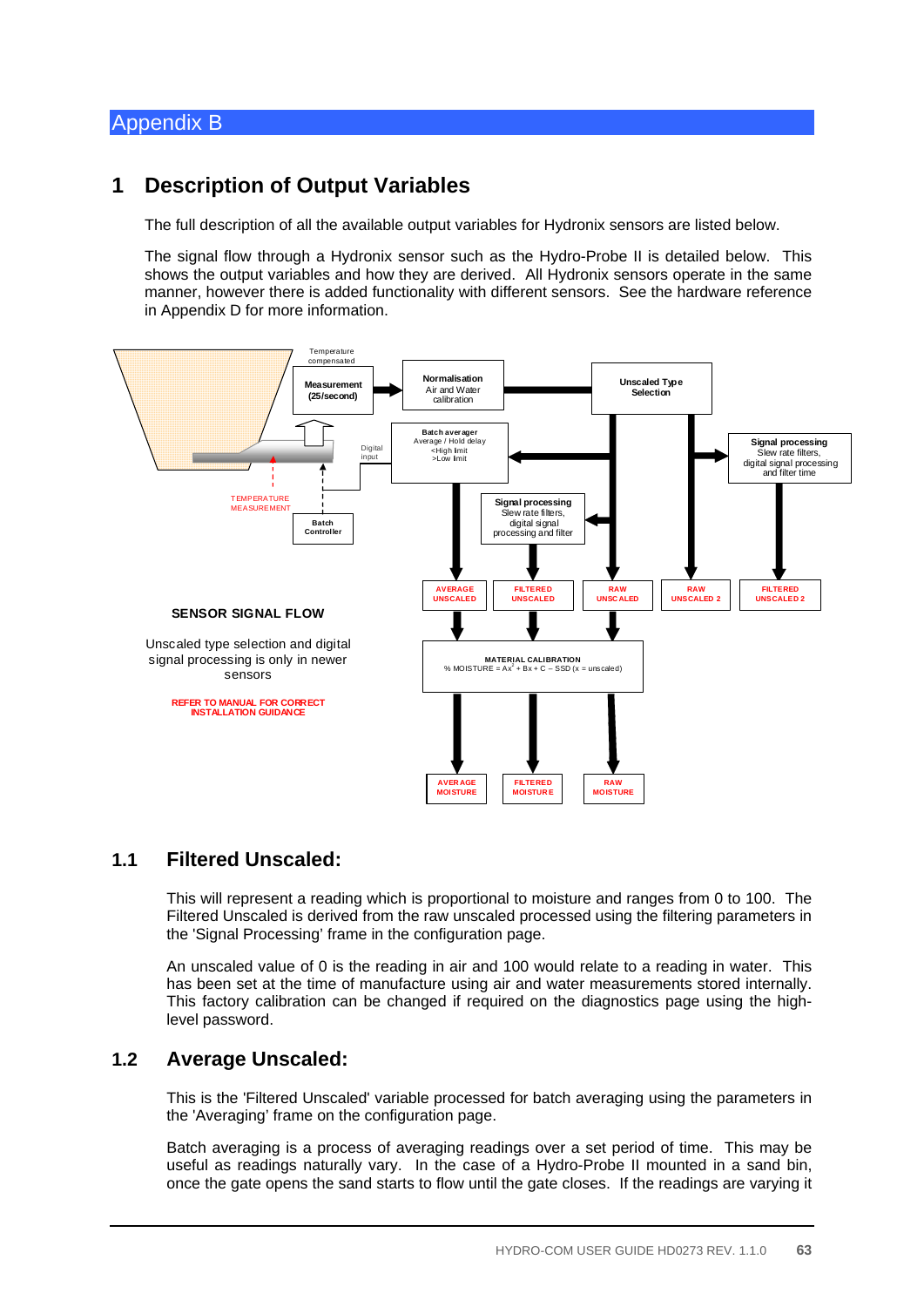might be difficult to obtain a single representative reading. Therefore having an average value over the time the gate was open can be vital in obtaining more accurate readings.

For more information on how the average value is derived, see the section 'High Limit and Low Limit', on page 27.

### **1.3 Filtered Moisture %:**

This will represent a reading which is equal to moisture of the material. 'Filtered Moisture %' is NOT a direct reading from the sensor, it is scaled value from the 'Filtered Unscaled' (F.U/S.) variable using the A, B, C and SSD coefficients such that:

'Filtered Moisture %' =  $A^*(F.U/S.)^2 + B^*(F.U/S.) + C - SSD$ 

These coefficients are derived solely from the material calibration and so the accuracy of the moisture output is dependant on how good the calibration is.

SSD is the Saturated Surface Dry (absorption) figure of the material in use and allows the displayed percentage moisture reading to be expressed in SSD form (free moisture only).

### **1.4 Average Moisture %:**

This is the 'Filtered Moisture %' variable processed for batch averaging using the parameters in the 'Averaging' frame on the configuration page.

Batch averaging is a process of averaging readings over a set period of time. This may be useful as readings naturally vary. In the case of a Hydro-Probe II mounted in a sand bin, once the gate opens the sand starts to flow until the gate closes. If the readings are varying it might be difficult to obtain a single representative reading. Therefore having an average value over the time the gate was open can be vital in obtaining more accurate readings.

For more information on how the average value is derived, see section 'High Limit and Low Limit' on page 27.

### **1.5 Brix**

#### (**Hydro-Probe Orbiter and Hydro-Probe SE sensors only):**

This will represent a reading which is equal to BRIX used for the sugar industry. This is scaled from the 'Filtered Unscaled' variable using the A, B, C and D coefficients as follows

Brix = A - B  $e^{Cx}$  + Dx<sup>2</sup> (x = Filtered unscaled reading)

### **1.6 Electronic Temperature ºC**

Temperature of the electronic assembly in degrees Celsius.

### **1.7 Resonator Temperature ºC**

Temperature of the resonator in degrees Celsius. This is in close contact with the material and is therefore feasible to use this as an *indicator* for the temperature of the material.

### **1.8 Material Temperature ºC**

#### **(Hydro-Probe Orbiter and Hydro-Probe SE sensors only):**

Fast response temperature measurement of the material in degrees Celsius.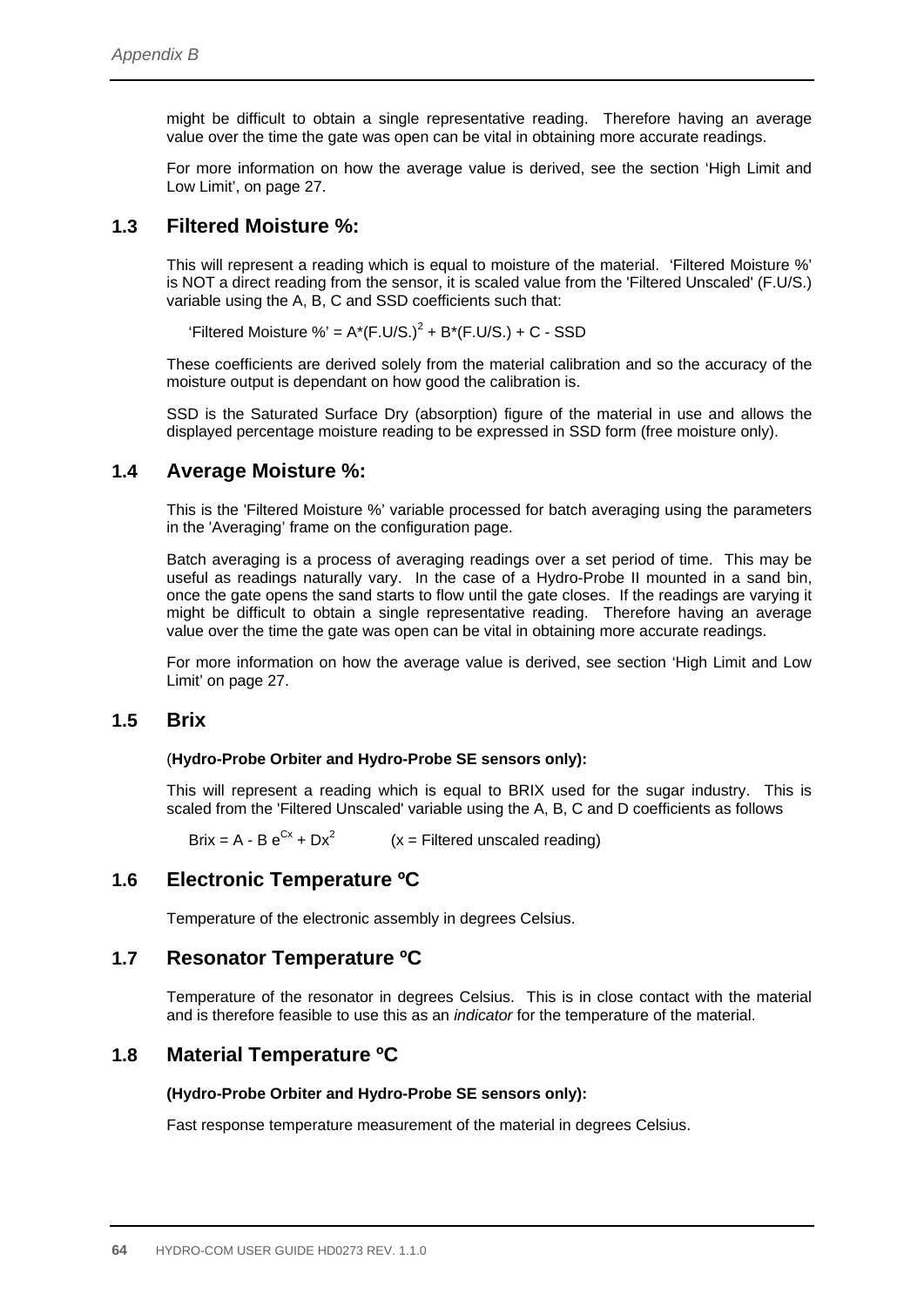# Appendix C

# **1 Supervisor Passwords**

The low level password (used to access the firmware upgrade facility) is 3737.

The high level password (used to access the advanced diagnostic facilities) is 0336.

*NOTE: You may wish to remove this page from the guide to prevent unauthorised use of these passwords.*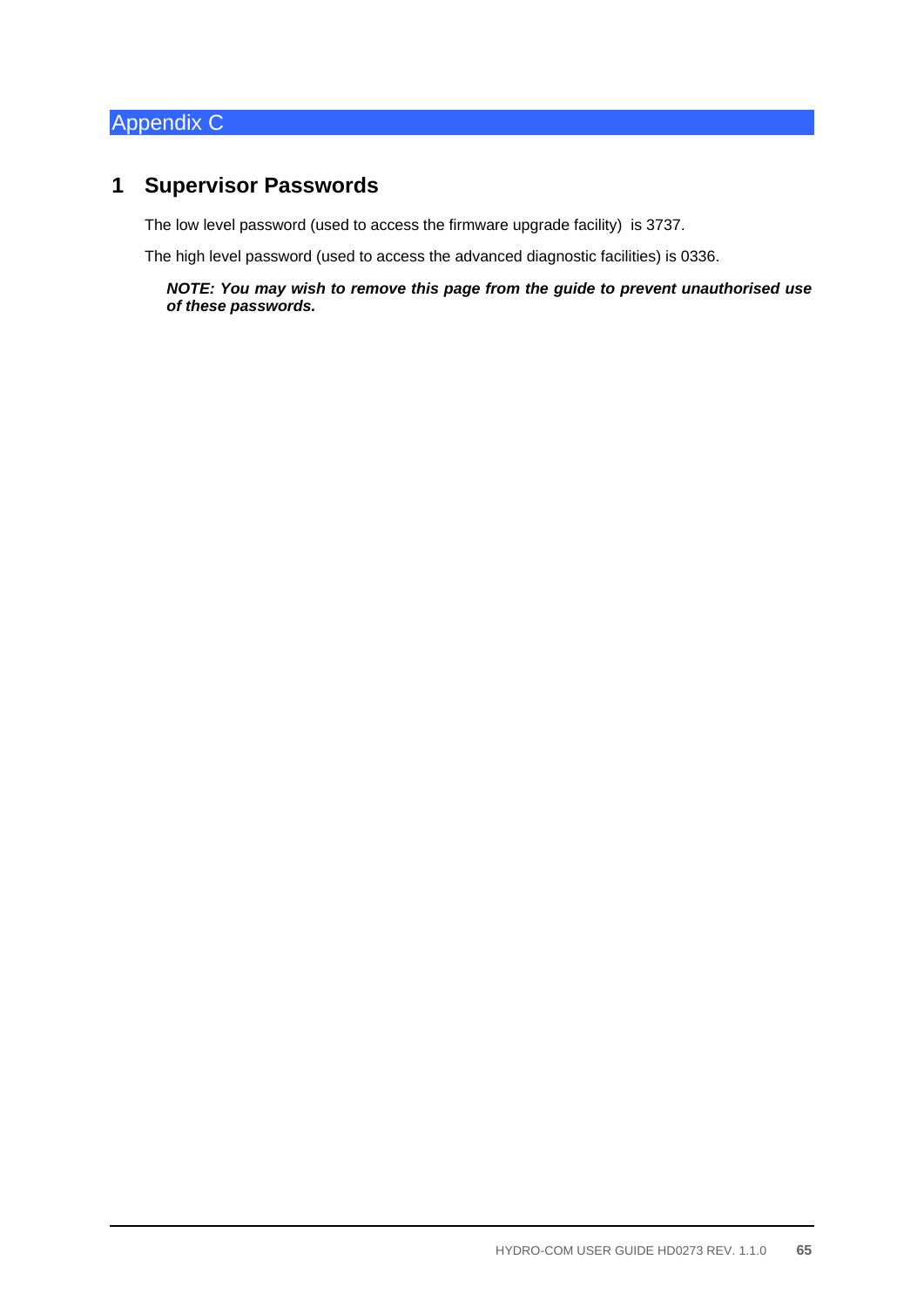Notes: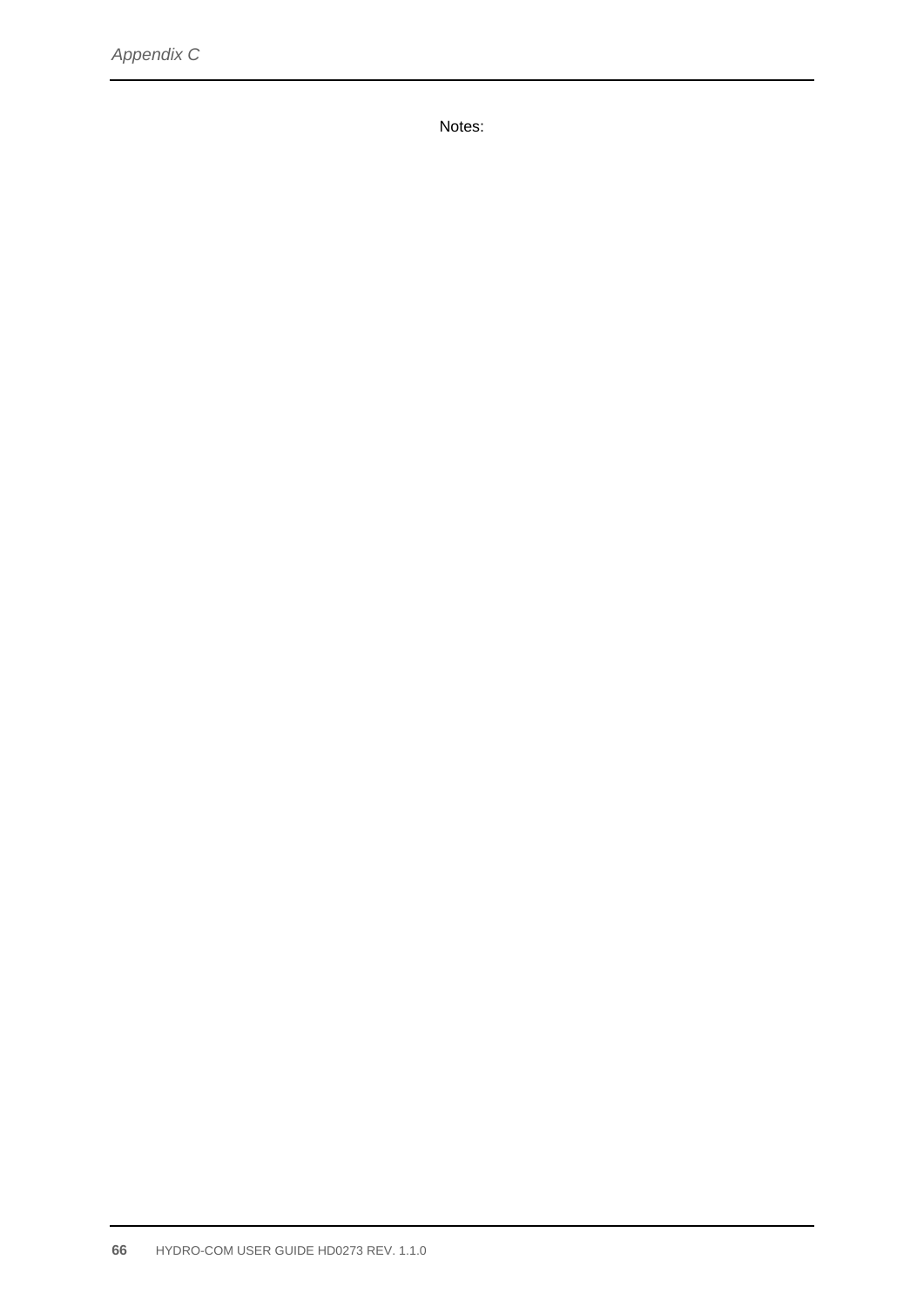# Appendix D

### **1 Hardware Reference**

The Hydronix microwave sensors are always being improved and developed. Improvements can include changes in hardware specifications.

Although all of the following sensors have the basic functionality of digital RS485, 1<sup>st</sup> Digital Input and 1<sup>st</sup> Analogue Output, the following table will summarise extra functionality with the different sensors.

| Sensor                 | Ver.           | Firmware      | 2nd Digital Input / Output | 2nd Analogue Output | <b>Brix Output</b> | Material Temp. (fast<br>response) | Digital Signal<br>Processing | Alternative Measurement<br>Techniques | Unscaled 2 |
|------------------------|----------------|---------------|----------------------------|---------------------|--------------------|-----------------------------------|------------------------------|---------------------------------------|------------|
| Hydro-Probe II         | $\mathbf{1}$   | HS0029        |                            |                     |                    |                                   |                              |                                       |            |
|                        | $\overline{2}$ | <b>HS0046</b> | ✔                          |                     |                    |                                   |                              |                                       |            |
| Hydro-Mix V and<br>VI  | 1              | <b>HS0045</b> |                            |                     |                    |                                   |                              |                                       |            |
|                        | $\overline{2}$ | <b>Hs0047</b> |                            |                     |                    |                                   |                              |                                       |            |
| Hydro-Probe<br>Orbiter | $\mathbf{1}$   | HS0063        |                            |                     |                    |                                   |                              |                                       |            |
| Hydro-Probe SE         | 1              | <b>HS0070</b> |                            |                     |                    |                                   |                              |                                       |            |
| Hydro-Mix VII          | 1              | <b>HS0077</b> |                            |                     |                    |                                   |                              |                                       |            |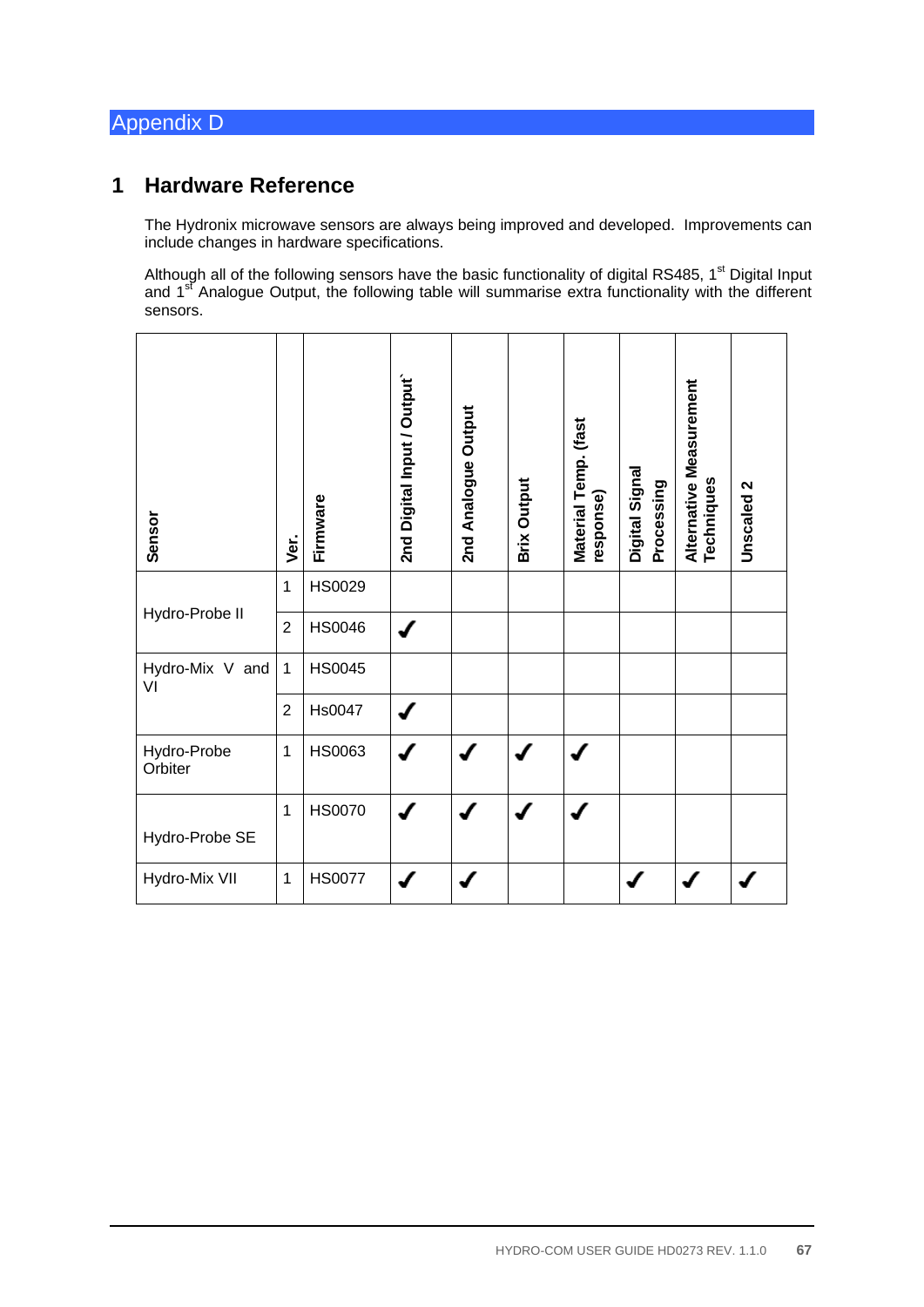Notes: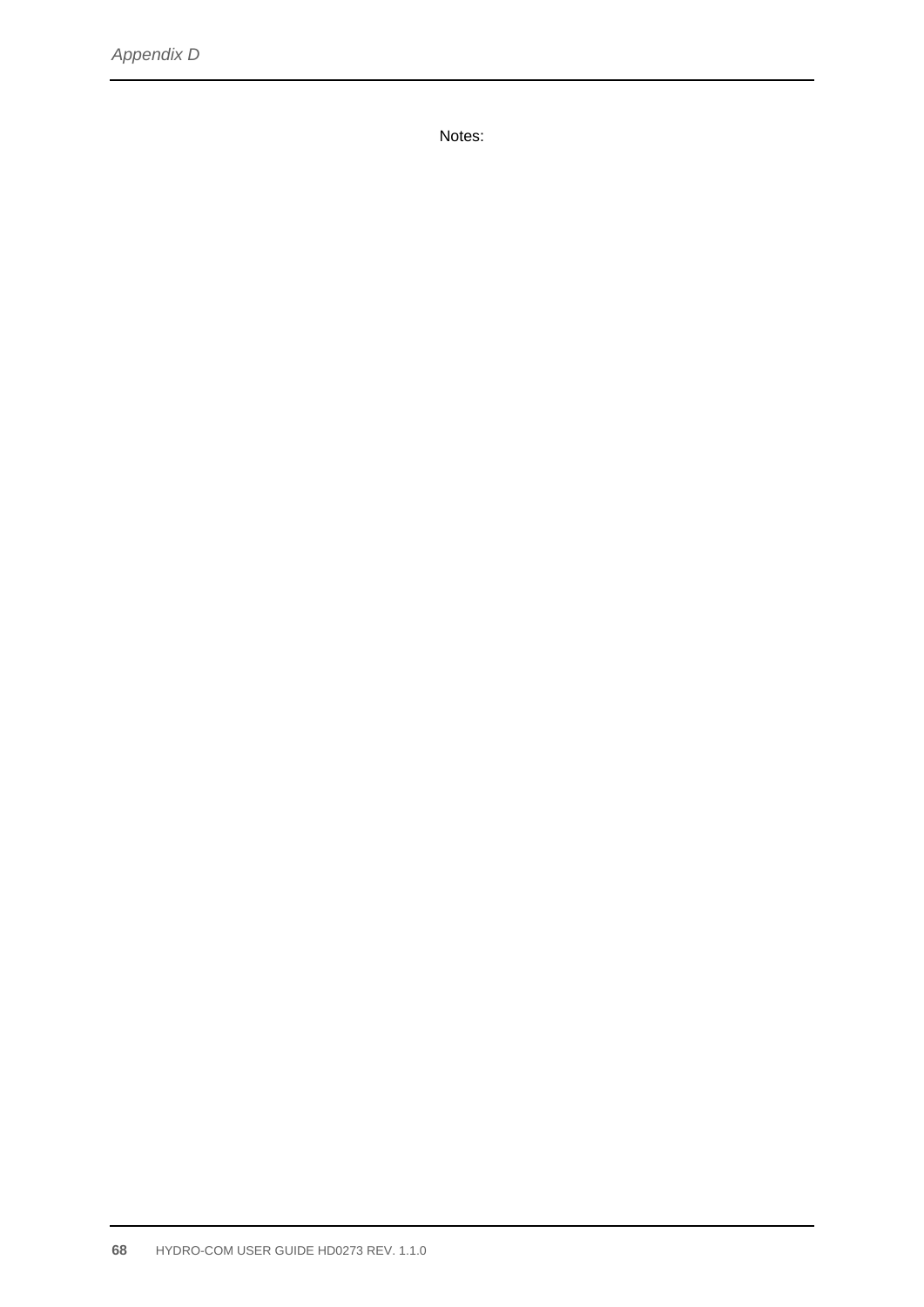# Appendix E

# **1 Document Cross Reference**

This section lists all of the other documents that are referred to in this User Guide. You may find it beneficial to have a copy available when reading to this guide.

| <b>Document Number</b> | <b>Title</b>                               |
|------------------------|--------------------------------------------|
| EN0040                 | Engineering Note - Wiring a Sensor to a PC |
| HD0127                 | Hydro-Probe II User Guide                  |
|                        |                                            |
|                        |                                            |
|                        |                                            |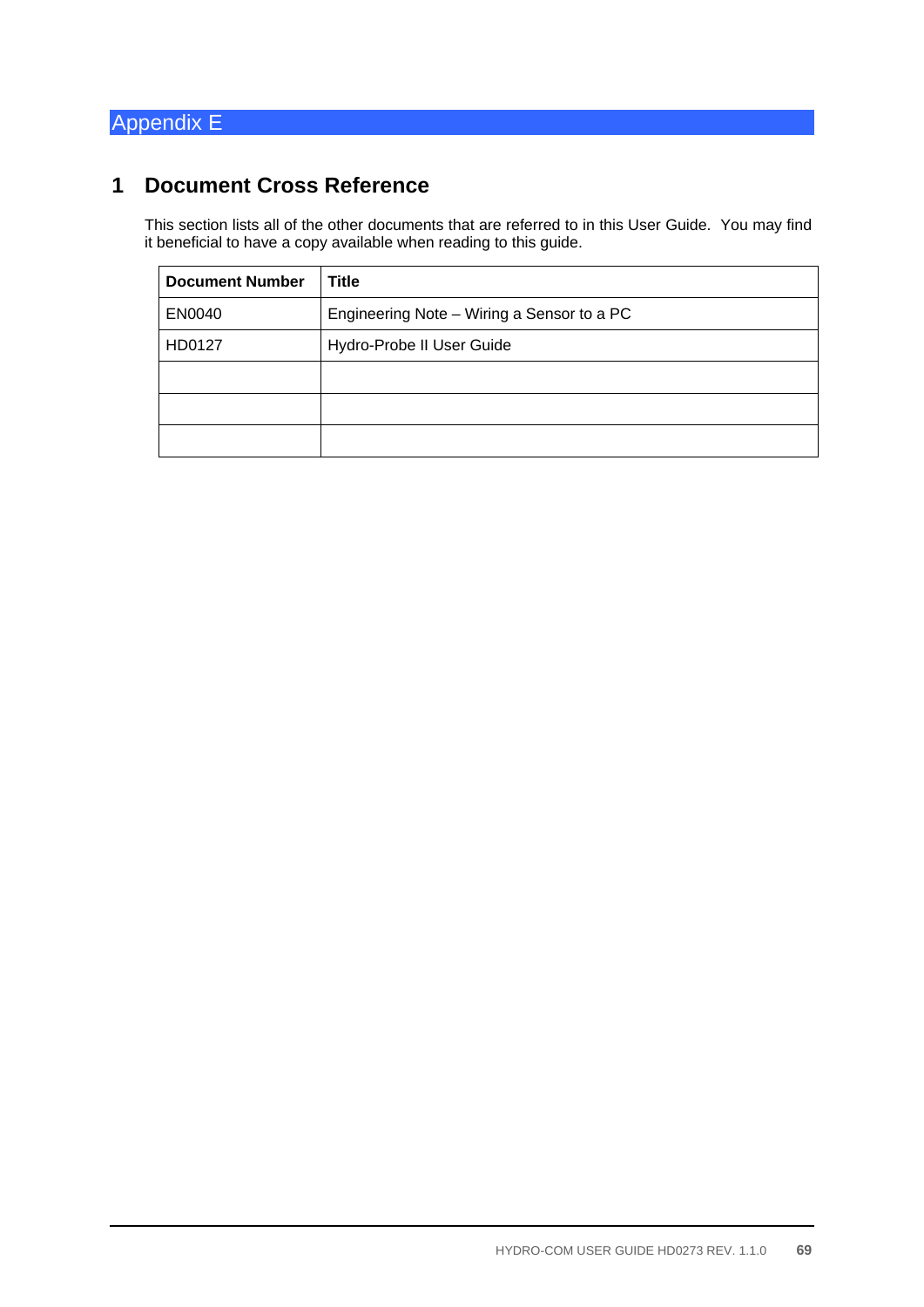Notes: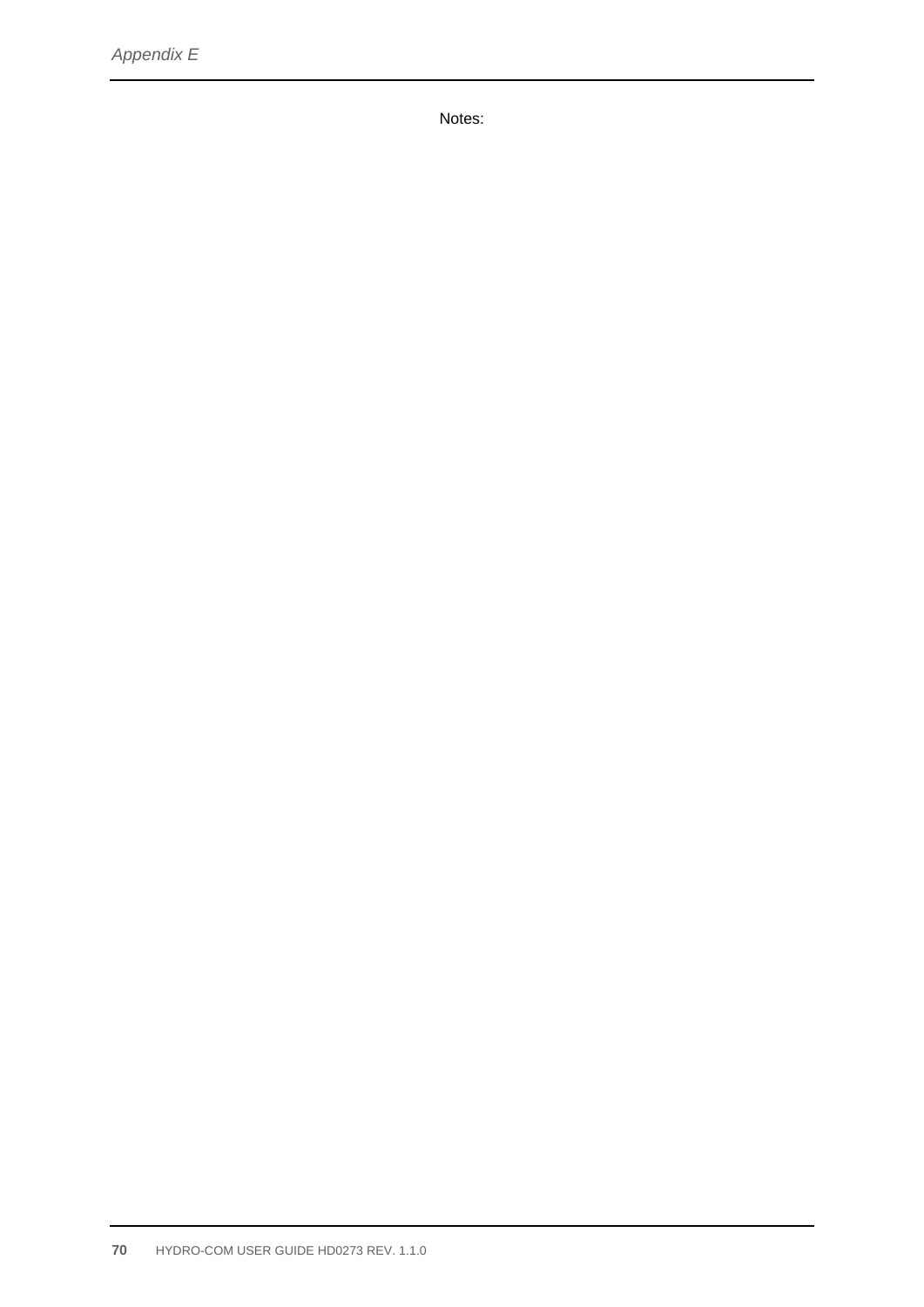## **INDEX**

| Connections |  |
|-------------|--|
|             |  |
|             |  |

| <b>Ethernet Adapter</b>                 |
|-----------------------------------------|
|                                         |
|                                         |
|                                         |
|                                         |
|                                         |
|                                         |
|                                         |
| Frames                                  |
|                                         |
|                                         |
|                                         |
|                                         |
|                                         |
|                                         |
| frequency and amplitude31               |
|                                         |
|                                         |
|                                         |
|                                         |
|                                         |
| temperature compensation 31, 36         |
| temperature compensation coefficients31 |
| temperature extremes31                  |
|                                         |
|                                         |
|                                         |
|                                         |
|                                         |
|                                         |
|                                         |
|                                         |
|                                         |
|                                         |
|                                         |